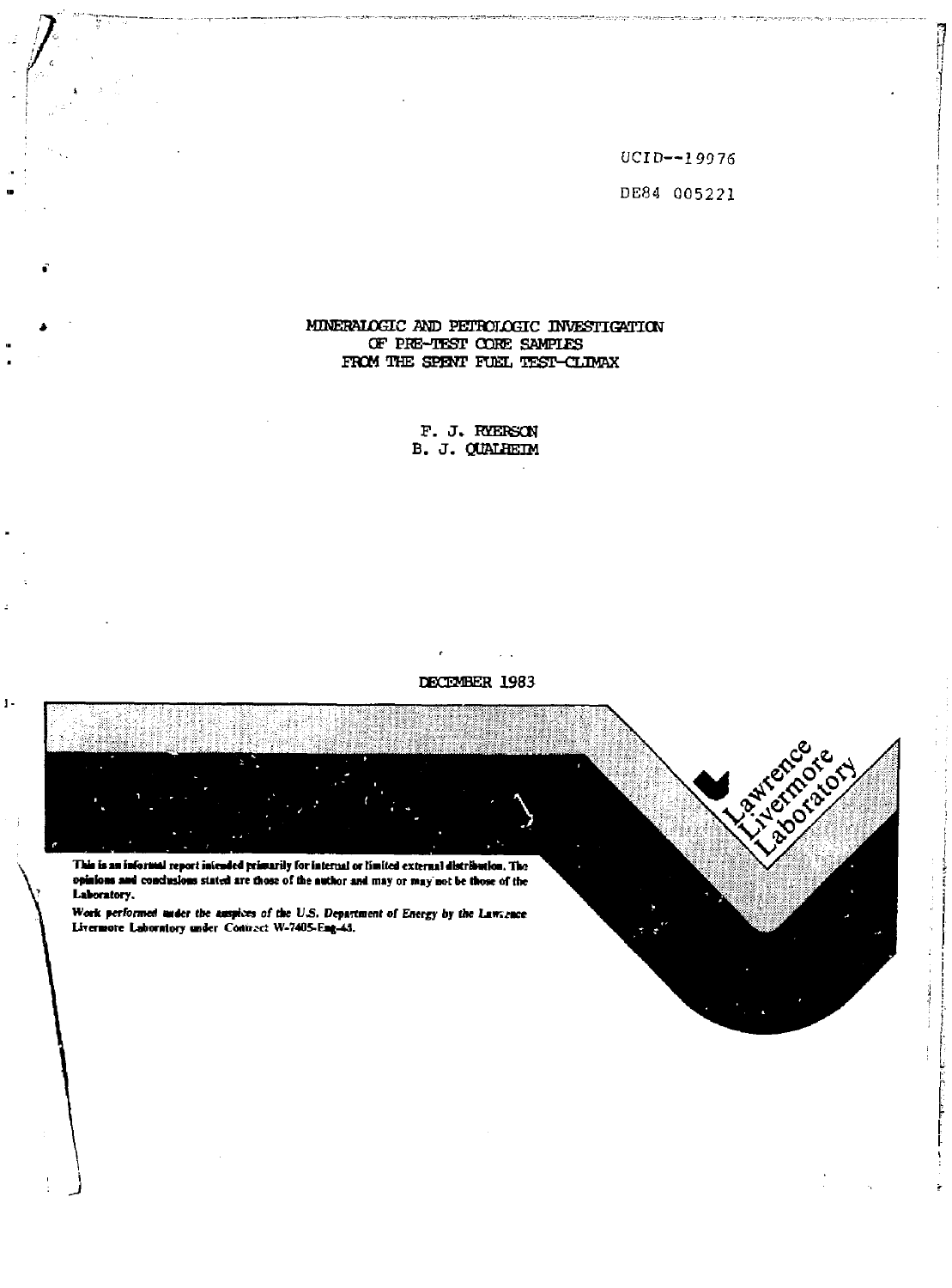Mineralogic and Petrolcgic Investigation of Pre-Test Core Samples from the Spent Fuel Test-Climax

**by** 

F.J. Ryerson and 6.J. Qualheim

#### **DISCLAIMER**

This report was prepared as an account of work sponsored by an agency of the United States Government. Neither the United States Government nor any agency thereof, nor any of their employees, makes any warranty, express or im-died, or assumes any legal lia'/ility or responsibility for the accuracy, completeness, or usefulness of any information, apparatus, product, or<br>process disclosed, or represents that its use would not infringe privately owned rights. Reference herein to any specific commercial product, process, or service by trade name, trademark, manufacturer, or otherwise does not necessarily constitute or imply its endorsement, recom-<br>xoendation, or favoring by the United States Government or any agency thereof. The views *vni* **opinions of authors expressed herein do not necessarily state or reflect those** *of* **the United State; Government 01 any agency thereof.** 

> **nsTnwmM OF THIS** *mmm* **is** *mmm*   $\mathscr{L}^{\beta}$

ן ה<del>מקום בכלל למנוע לי</del>ליים בדיימיון המיני, אורי יידי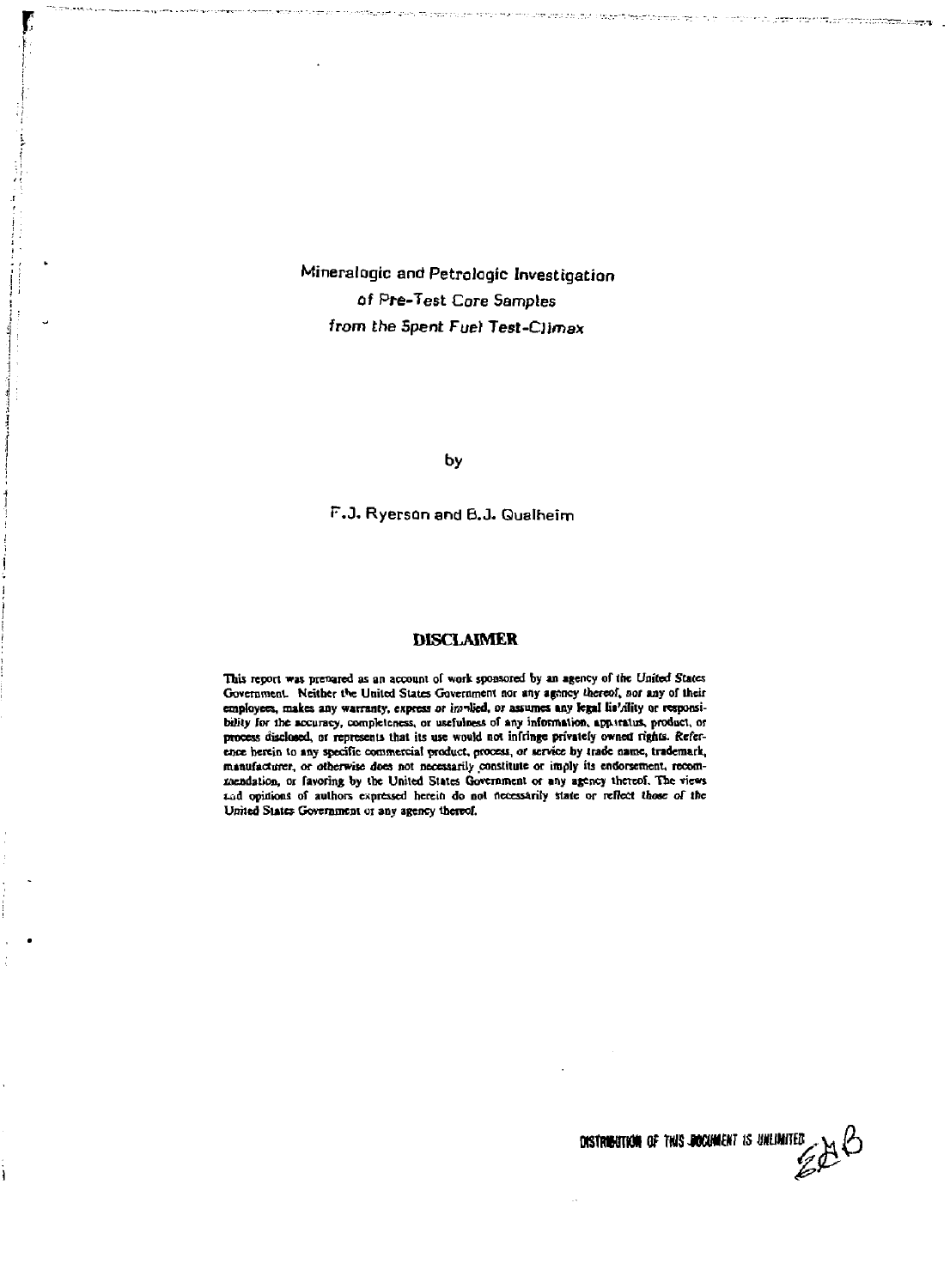#### **ABSTRACT**

Pre-test samples obtained from just inside the perimeter of the canister emplacement holes at the Spent Fuel Test-Climax have been characterized by petrographic and microanalytical techniques- The primary quartz monzonite has undergone various degrees of hydrothermal alteration as a result of natural processes. Alteration is most apparent on primary plagioclase and biotite. The most common secondary phases on plagioclase are muscovite and calcite, while the most common secondary phases on biotite are epidote and chlorite. The major alteration zones encountered are localized along filled fractures, i.e. veins. The thickness and mineralogy of the alteration zones can be correlated with the vein mineralogy, becoming wider and more complx mineralogically when the veins contain calcite.

#### INTRODUCTION

The Spent Fuel Test-Climax (SFT-C) is being conducted under the technical direo ion of the Lawrence Livormore National Laboratory as part of the U.S. Department i f Energy's Nevada Nuclear Waste Storage Investigations (NNWSI). The main objective of the SFT-C is to evaluate the technical feasibility of short-term emplacement and retrieval of spent reactor fuel assemblies at plausible repository depth in granitic rocks (Ramspott et al., 1979). A secondary, though equally important, objective is the evaluation of a typical granitic rock's response to the thermal and radiation fields produced by the spent fuel assemblies. Simply, how are the physical, thermal and mineralogical properties of the country rock altered during the course of exposure? These data are necessary if granitic rocks are to be qualified as possible long-term repositories for either spent fuel or reprocessed commercial and military reactor waste.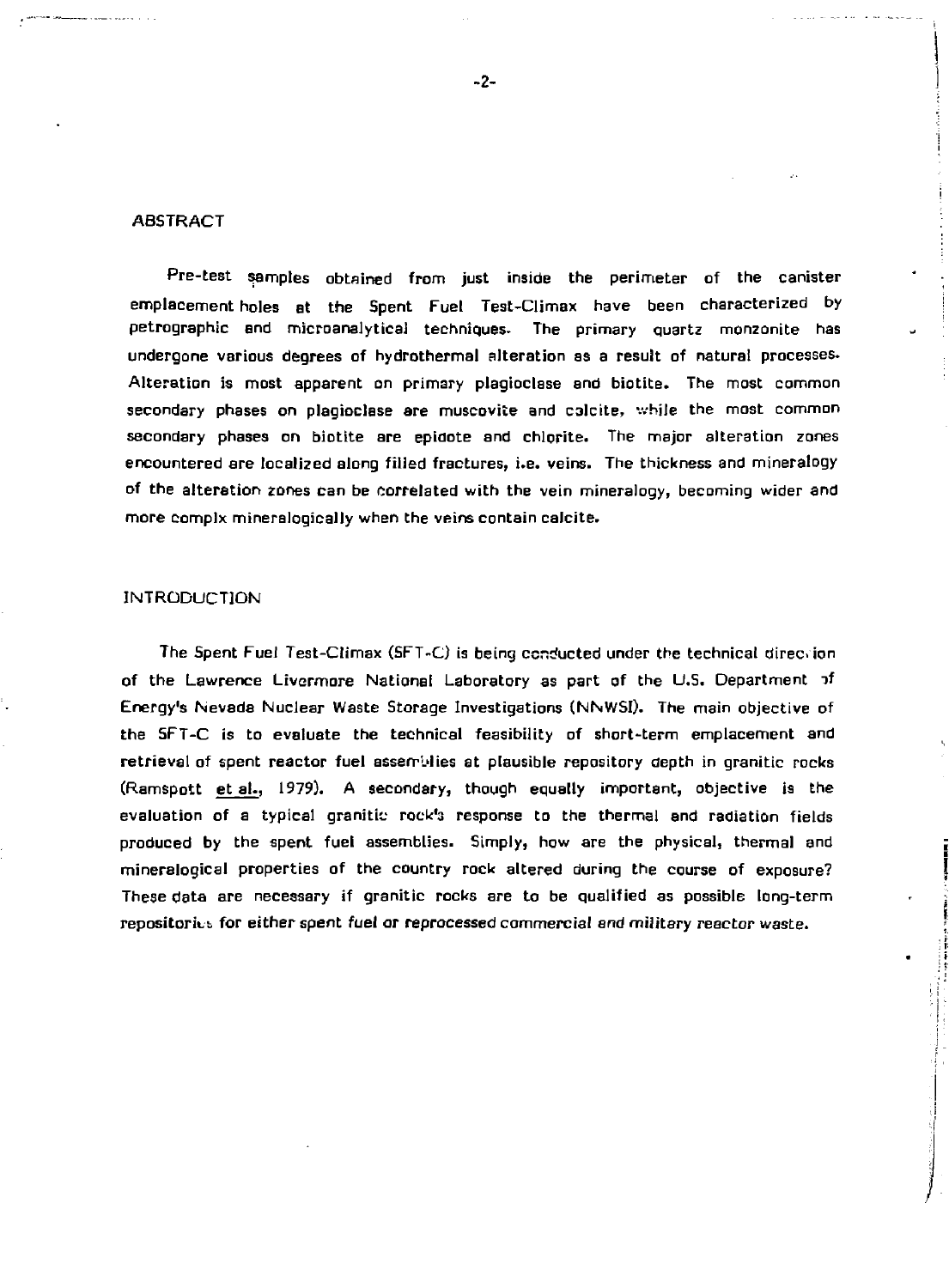In this report we present mineralogical and petrological data from the characterization of samples from the 17 canister core holes (CCH 1-17). These cores were obtained from just inside the perimeter of emplacement holes which were subsequently hammer drilled to 0.61 m. diameter and loaded with either spent fuel assemblies  $(1, 3, 5, 7-12, 14, 16)$  or electrical simulators  $(2, 4, 6, 13, 15, 17)$  (Ramspott et al., 1981). The purpose of this investigation is to provide a data base of mineralogical compositions, assemblages and modal proportions from pre-test samples to serve as a comparison to a similar data base that will be obtained from post-test samples. The post-test core samples will be obtained from just outside the perimeter of the canister emplacement holes directly adjacent (along a radius) to the pre-test core. This should allow us to determine whether or not any mineralogies] changes have occurred auring the course of the test. The close proximity of the pre- and post-test cores should also enable us to assess the possible migration of spent fuel, canister and/or alteration generated material along the various types of fractures in the quartz monzonite. The effects of spent fuel assemblies versus electrical simulators may also be investigated. In a more general application, detailed petrologic and mineralogic data is a necessity if the results of mechanical ana thermal tests of these samples are to be fully understood.

In formulating an approach to this task it is worthwhile to consider the types of mineralogical phenomena that could occur during the time the fuel assemblies and electrical simulators are in place. Those that can alter mineralogic properties are:

- 1) hydration reactions
- 2) dehydration reactions
- 3) precipitation of new phases from solution
- $4)$  cation exchange

The first two processes can be evaluated, in large part, with strictly petrographic observations of mineral assemblages regarding the presence or Bbsence of *key* mineral phases. This is also true of the third process, although the possibility that a primary mineral may dissolve and then reprecipitate as a mineral of the same solid-solution series with *a* different composition cannot be overlooked.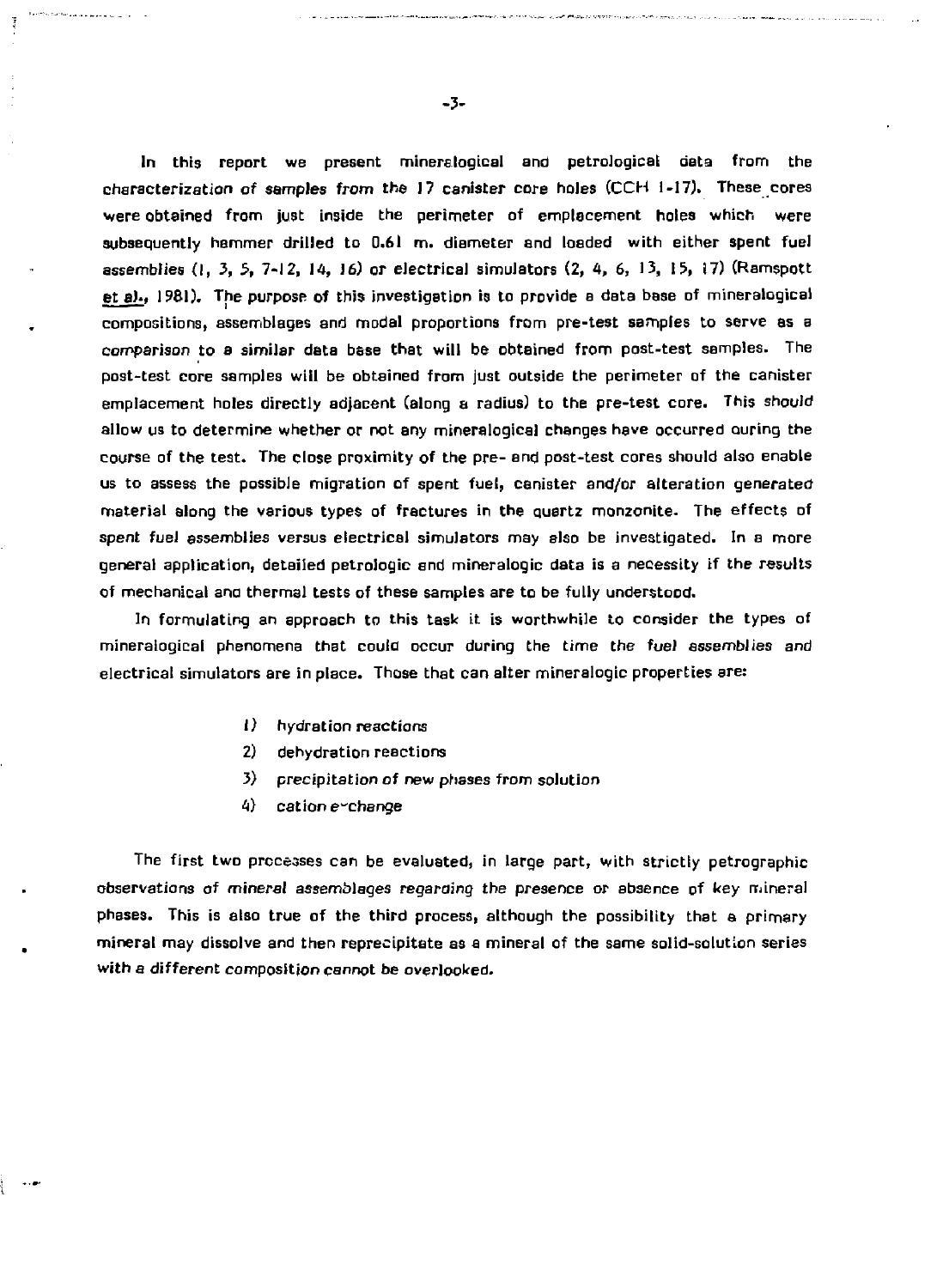The observation of the third process requires compositional data and, clearly, so do changes caused by the fourth process, cation exchange. As such, our approach is one of combined petrographic analysis and compositional analysis by electron micrpprobe techniques.

## GEOLOGIC SETTING

The Climax stock, located on the U.S. Department fo Energy's *Nevada* Test Site (NTS), is a composite granitic pluton composed of an equigrenular biotite granodiorite and a porphyritic biotite quartz monzonite. The Cretaceous Age pluton is intruded into Paleozoic carbonate rocks (Maldonado, 1977). The intrusion has caused recrystallization of the carbonates to form marbles, and locally tungsten-bearing skarns are present. The SFT-C tunnel complex lies entirely within the quartz monzonite.

#### PREVIOUS INVESTIGATIONS

Connolly (1981) has studied the hydrothermal alteration of rocks from the SFT-C tunnel complex. This work provides an excellent background for the present study as it is not restricted to wait-rock alteration in samples from only the CCH's, where the alteration is structurally controlled and often poorly developed. His work concentrates upon alteration zones approximately  $5m^3$  in extent which display no apparent control by structural features. The larger spatial extent of the unlocalized alteration assemblages allows more meaningful modal characterization of the alteration assemblages (Table 1).

Including the pervasive deuteric alteration, five alteration types *are* observed.' deuteric, propylitic, argiltic, phyllic, and potassic (Connolly, 1981). These alteration zones ere often sharply defined and concentrically arranged progressing inward from deuteric to potassic. The average modes indicate that the presence or absence of certain key phases in the these alteration zones may be useful in classifying the structurally controlled localized wall-rock alteration : ones (Table I). The potassic alteration is characterized by the high modal abundance of K-feldspar ( 57 vol.K) and low modal

 $\bullet$ 

p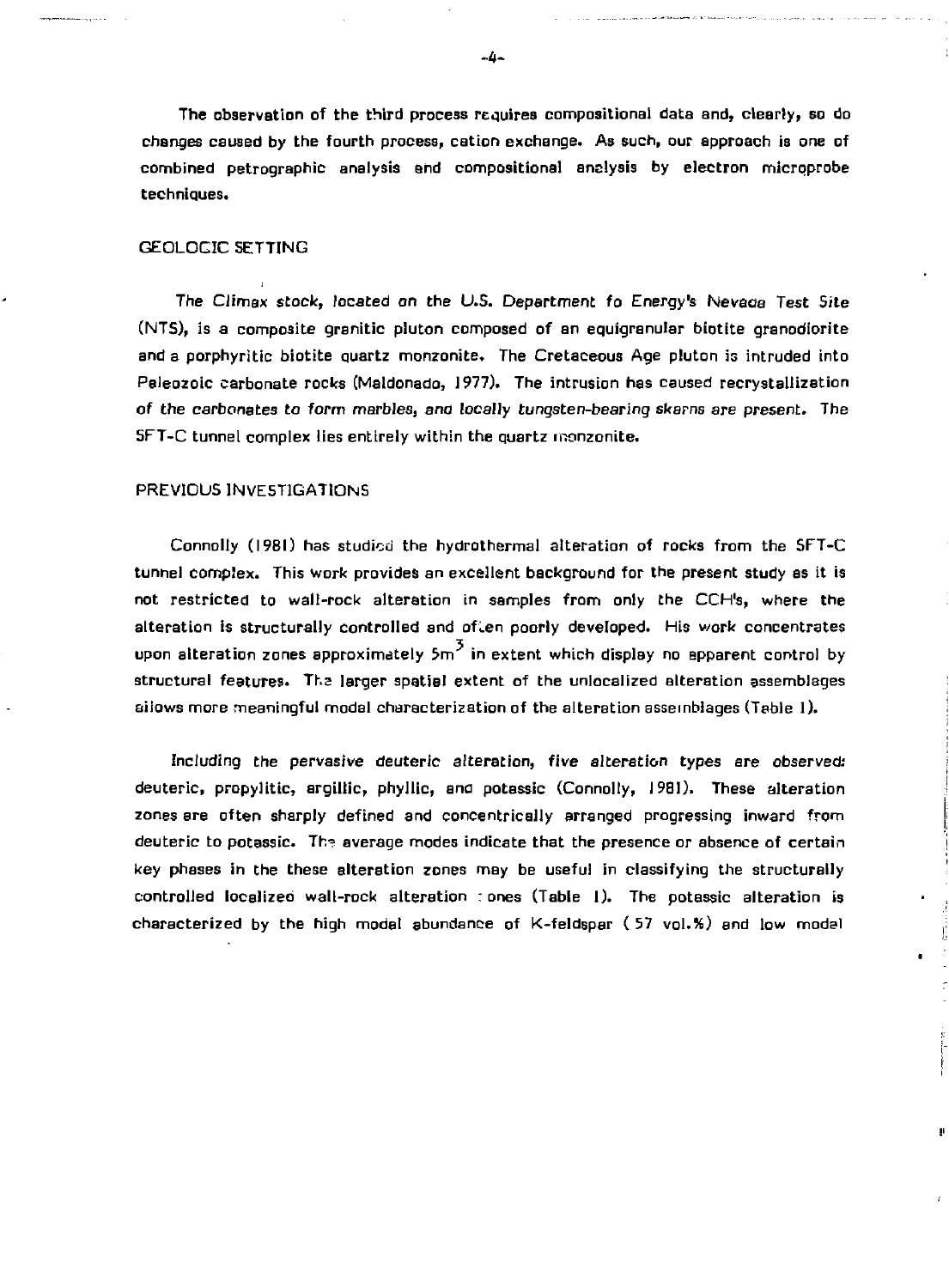abundance of quartz ( 5 vol.S). Phyllic alteration is characterized by high modal abundances of muscovite ( 30%) and calcite ( 5 vol.%). The presence of kaolinite distinguishes argillic alteration; kaolinite has not been observed in any of the CCH samples characterized in this study. Deuteric and propylitic assemblages have quite similar modal abundances for almost all phases. Rutile, hematite and kaolinite are present in the propylitic assemblage, but not in the deuteric; however, their abundances are insignificant. This modal similarity, coupled with the relatively poor development (i.e., limited spatial extent and overprinting) of the localized alteration, make it impossible to distinguish deuteric from propylitic alteration zones in localized alteration. Hence, both possibilities will be designated as deuteric alteration.

The assemblages observed in the localized wall-rock alteration record either multiple alteration events or a single event with continuously variable temperature and fluid conditions. As such, the determination of physical conditions during alteration is equivocal. The better developed unlocalized wall-rock assemblages allow more reliable determination of these conditions. This data is important es it allows the possible range *of* physical conditions encountered subsequent to spent fuel and eiectricia simulator storage to be compared with the conditions encountered during hydrcthermal alteration.

Connolly (1981) has estimated the external conditions for both deuteric and potassic alteration. In the deuteric zone, the thermodynamic expressions for the reactions

> $\mathsf{An}\text{+Or}\text{+H}_{\mathsf{a}}\mathsf{O}\text{+CO}_{\mathsf{a}}\text{=} \mathsf{Mu}\text{+Ce}\text{+}2\mathsf{Q}_{\mathsf{a}}$ and 4 An + Or + 2 H<sub>2</sub>O = Mu + 2 Czo + 2 Q

can be solved simultaneously along with the condition that the fluid is a binary  $CO_2$ -H<sub>2</sub>O phase to yield a temperature of  $370^{\circ}$ C,  $X(CD_2)=0.018$ . The ambient pressure determined by reconstruction of overturden is approximately 1 Kb (Ketner 1956, 1957; Barnes et al., 1963).

 $\overline{\phantom{a}}$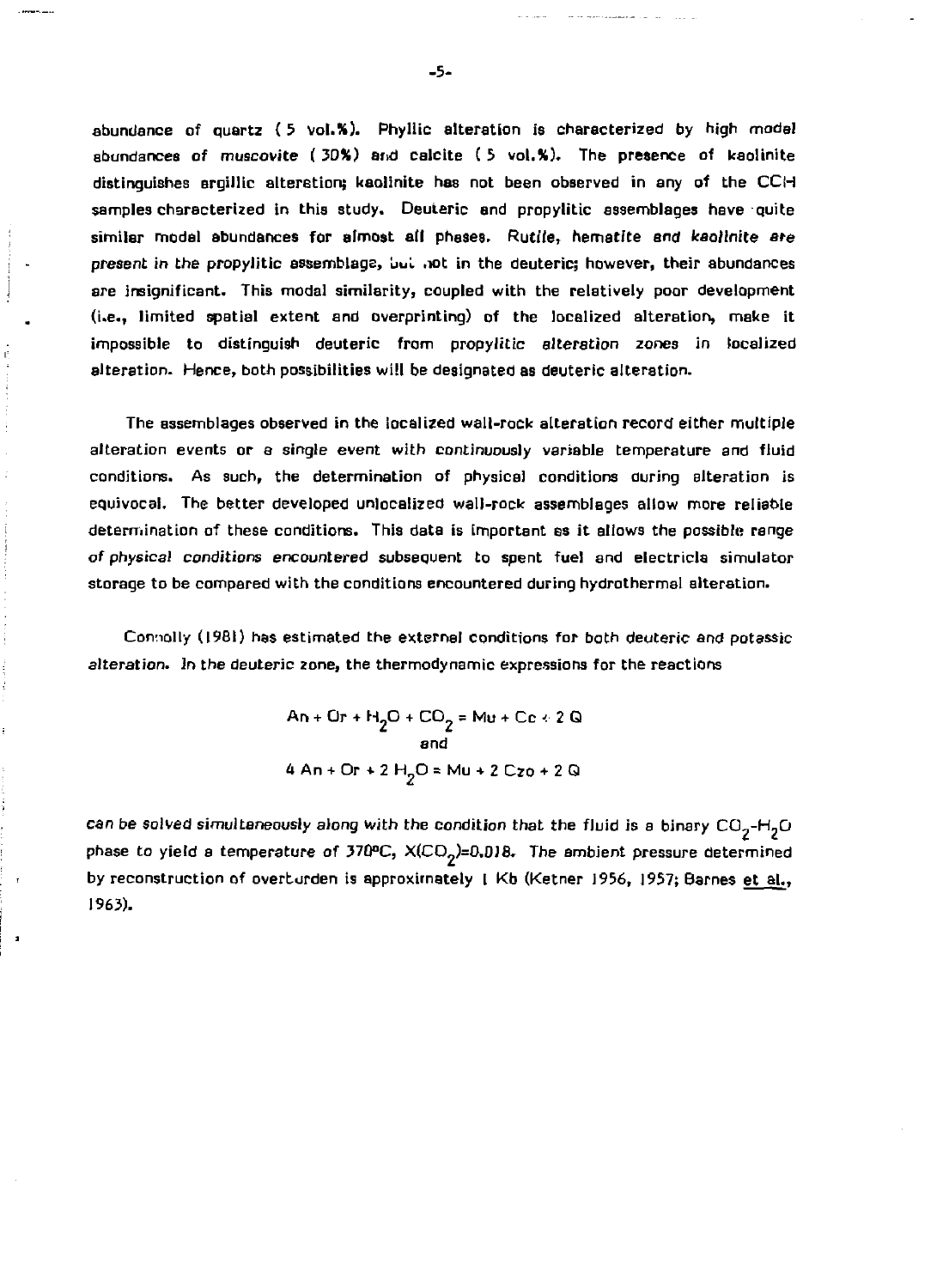The temperatures within the potassic zone are estimated from the two-feldspar geothermometer (Whitney and Stormer, 1977) and range between 335-430°C. The maximum temperature experienced by the rock near the spent fuel canisters is  $85^{\circ}$ C (Patrick et al. 1991), hence, the conditions encountered during hydrothermal alteration were far in excess of those during the SFT-C.

METHODS OF STUDY

Sample Selection

All samples describee in this study were taken from cores obtained from inside the perimeter of the 17 canister emplacement holes. A reference line was drawn longitudinally along the recovered core. This reference line was then used to measure distances along the core and to determine the relative orientations of fractures for logging and sample selection.

The location and orientation of alJ fractures and alteration zones in the 17 core samples was recorded at NTS. Using these core logs, I- to Z-foot sections of core were selected using the following criteria:

- 1) top of core
- 2) bottom of core
- 3) sample representing (as closely as possible) "fresh" unaltered rock free of fractures, i.e., "bulk sample"
- 4) samples encompassing all the different types of alteration that could be described in hand specimen (it turns out that much of the sampling was redundant)

Criteria 1-3 were fulfilled for each hole. Criterion 4 was only applied to holes of specific interest. The I- to 2-foot core sections were then returned to LLNL for further selection.

After selecting the desired sample areas, a disk of the section cut perpendicular to the reference line was removed from the core. This disk was then cut in half (parallel to the reference line) and one piece retained et LLNL while the other was sent offsite for the preparation of polished thin sections.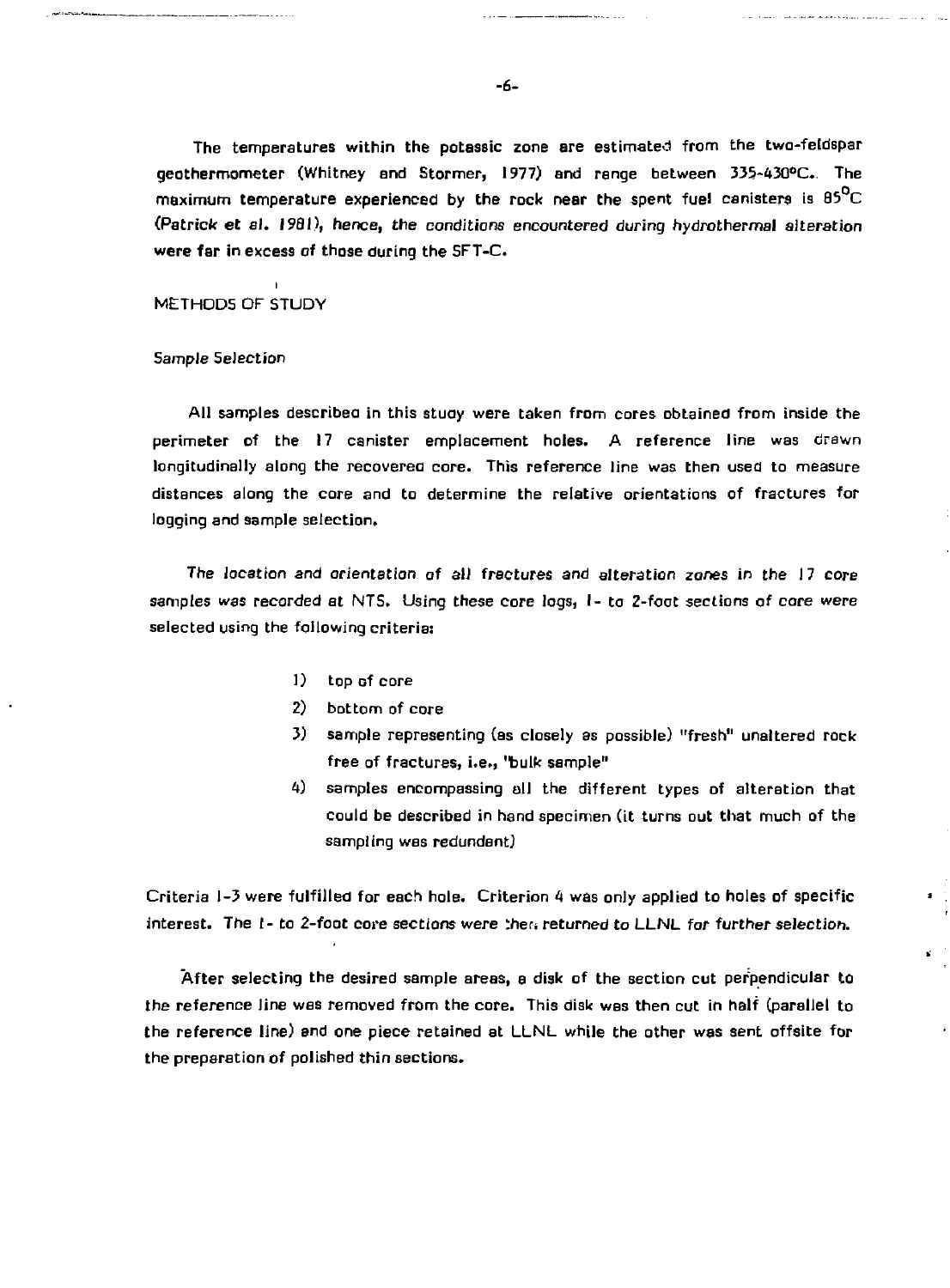#### Petrography and Modal Analysis

All thin sections were observed in plane and cross-polarized transmitted light in order to determine mineral assemblages and textures (Appendix A). A number of samples were then point counted (2000 point modes) in transmitted light in order to determine modal abundanqes. The samples selected for modal analyses are:

- 1) all samples from CCH-I
- 2) the 'bulk sample" from each hole

Samples from group (1) are used to demonstrate the variation in modal abundances in a specific hole. These variations are due to alteration and vein injection. The group (2) samples were chosen as "fresh" rock. Modal variations among these samples should, therefore, demonstrate the range of modal abundances in unaltered rock as a function of position along the canister drift.

#### Microprobe Analysis

Microprobe analyses were obtained in both automated and interactive modes employing a 2pm x 2 um rastered beam at 15 na sample current (measured in a Faraday cup) with an accelerating voltage of 15 kV. The totally automated analyses were undertaken in order to objectively determine the frequency of K-feldspar and plagioclase compositions within selected samples. In this mode 300 analyses were obtained along a grid covering the sample surface. Approximately 600 12-element analyses we/e obtained in a 24-hour period. The interactive analysis required operator selection of specific analysis points. This was done in order to determine the compositions of alteration phases which are normally low in the mode.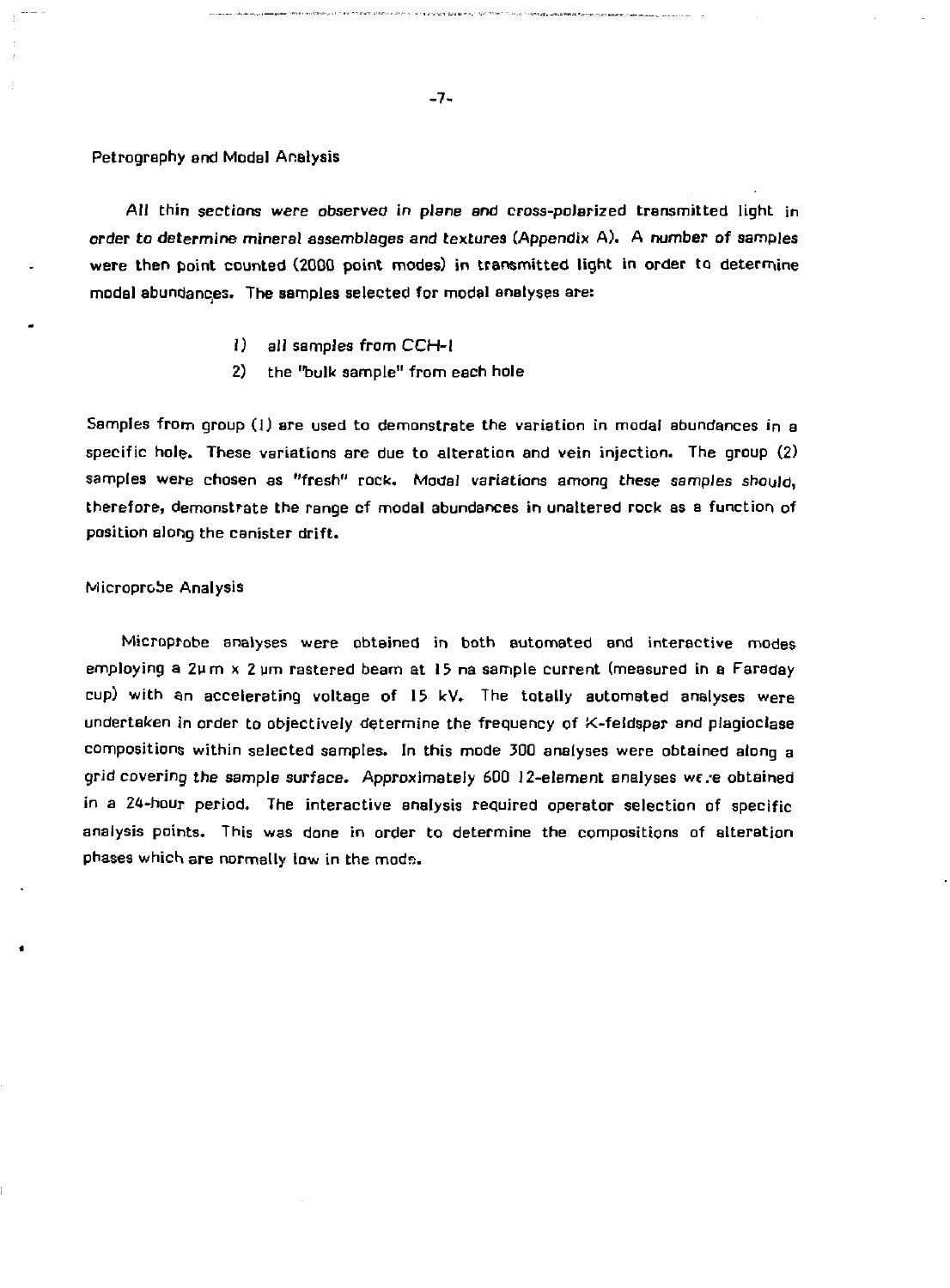## **PETROGRAPHY**

randa de la constitución de la constitución de la constitución de la constitución de la constitución de la con<br>Constitución

## Unaltered Rock

The quartz monzonite is a porphyritic rock composed of a groundmass which is predominately equant, subhedral grains of plagioclase, K-feldspar, quartz, and biotite ranging in sire from 0.5-2.0 mm in diameter. Igneous accessory phases (titanite, allanite, zircon, and apatite) are below 3 volume X and show no effects of hydrothermal alteration (Conrolly, 1981).

Plagioclase in the groundmess is tabular and elongate. Oscillatory zoning is a common feature, and polysynihetic twinning is ubiquitous. Plagioclase commonly contains inclusions qf clino?oisite, epiaote and caicite associated with hydrothermal alteration.

Quartz and K-feldspsr ere present both in the groundmass and as phenocrysts. In the groundmass both have anhedral to subhedral granular habits. The K-feldspars are untwinned, and the quartz commonly displays undulatory extinction. Phenoerysts of K-felospar (4-6 mm in length} are anhedral and commonly perthic. Quartz phenocrysts *(3-1 b mm)* are commonly composed of a number of smaller grains.

Biotite has a tabular habit end can be as large as 1 mm. Biotite is commonly altered to some subset of the minerals chlorite, muscovtte, epidote, titanite, rutiie, calcite, and pyrite.

#### Vein Mineralogy

Two distinctly different types of mineral assemblages are found in the veins within the canister drift region. The first vein, henceforth referred to as "barren," is composed of quartz with *or* without pyrite. Alteration zones adjacent to the barren veins are typically thin (<5 mm) and lack intense secondary mineralization. In particular, calcite is never found in these alteration zones.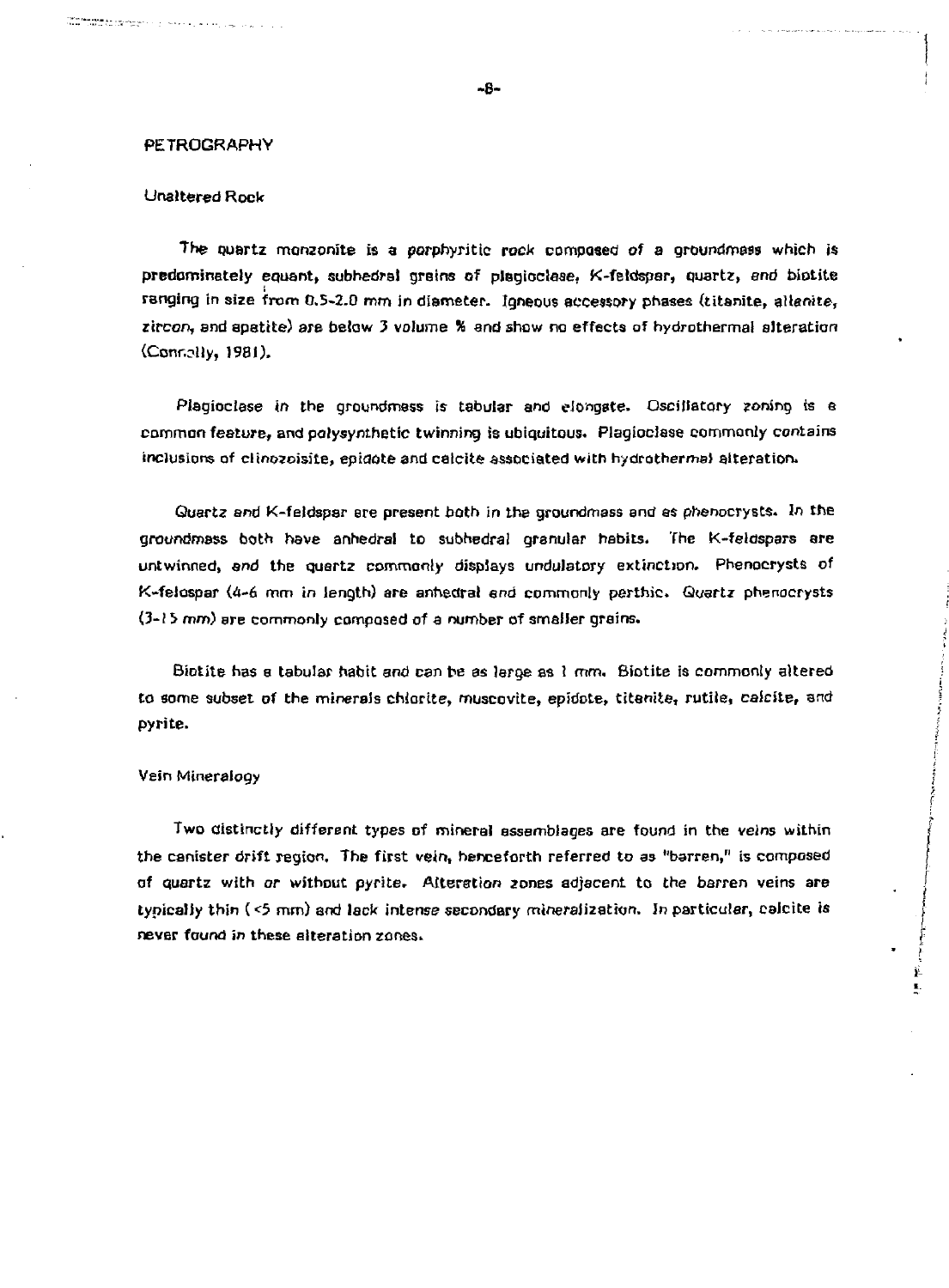The second vein assemblage is composed of quartz, calcite, pyrite, and apatite. It may also contain grains of muscovite, K-feldspar and intensely altered plagioclase. The alteration zones adjacent to these "fertile" veins can be as large as 2 cm in diameter and often show intense alteration.

#### Alteration of Plagioclase

ì

Plagiociase from the Climax stock is almost always altered to some combination of muscovite, epidote and calcite (Table II). The alteration assemblages found here are similar to those described by Ferry (1979) for mesozonal granitic plutons. The most common assemblages are (a) plagioclase and muscovite and (b) plagioclase, muscovite and calcite which are found in 4354 and 35% of the sample areas studies, respectively (Appendix A). The alteration phases generally have irregular outlines, although muscovite is often present as fan-shaped aggregates. The percentage of plagiociase converted in a single grain can range from 0-75 volume *%,* and the distribution of converted and unconverted is sporadic although greater conversion is noted near veins.

Photomicrographs of typical plagioclase alteration assemblages are presented in Figure 1. It should also be noted that the plagioclase alteration assemblages can be correlated with the vein mineral assemblage about which they are localized. Assemblages B and D (from Table II) are usually found adjacent to "barren" veins, while assemblages C and E are found adjacent to "fertile" veins.

In characterizing the plagioclase alteration assemblages, we have chosen not to distinguish clinozoisite from iron-bearing epidote. The complex zoning patterns make such a separation quite cumbersome for these *samples.* Figure 2 shows a backscattered electron image and corresponding  $Fe^{\phantom{0}}_K$  X-ray image of an "epidote" grain included in altered pisgioclase. The image illustrates discontinuous oscillatory zoning on a 10 um scale in which the grain has compositions ranging from pure clinozoisite to Fe-rich epidote.

**-9-**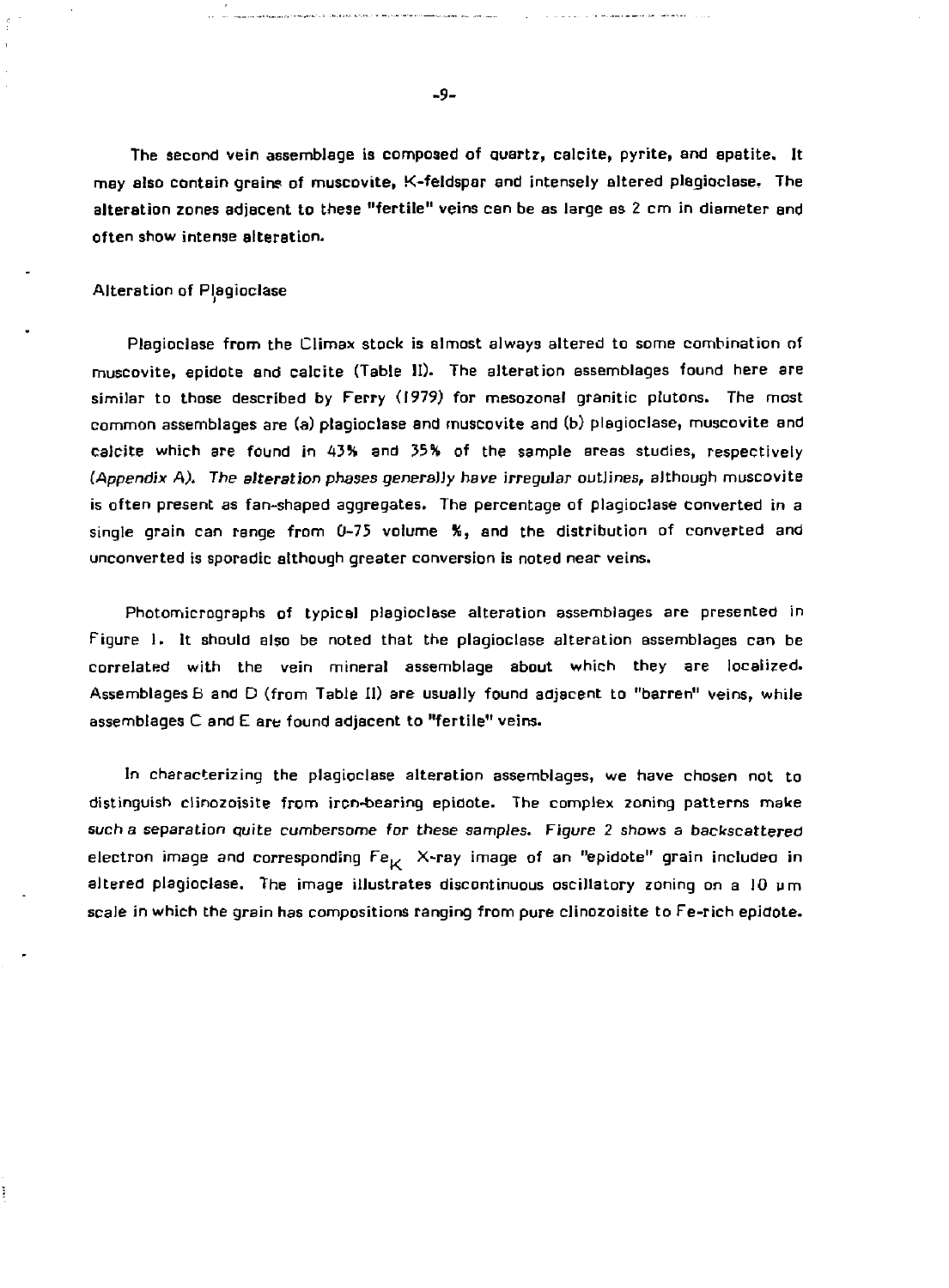#### Alteration of Biotite

The alteration of biotite in these samples is extremely complex and makes any classification scheme quite difficult. The secondary phases found on biotite include chlorite, muscovite, epidote, titanite, rutile, calcite, and pyrite (Appendix A). In any particular sample, the number of phases found on biotite may vary. For instance, one biotite grain may include only chlorite while an adjacent grain contains chlorite and epidote. We have chosen to base our classification scheme on the maximum number of phases found on biotite rather than on the most frequent assemblage. The variability and, in some cases, large number of phases may be related to variability in the pore fluid composition during alteration and/or the variability in cation transport paths within the rocks.

A large variety of alteration assemblages are found on biotite (Table 111). The most common assemblages are (a) biotite and chlorite, and (b) biotite, chlorite and epidote and (c) chlorite, muscovite, epidote, and titanite which are found in *2}%,* 20% and 13%, respectively, of the samples classified.

The alteration assemblages in Table III record a progressive loss of iron and magnesium from the biotite sites. This is first seen by the replacement of biotite by chlorite. Chlorite appears as symplectic intergrowths in biotite (Fig. 3a). A similar texture is observed in biotite-chlorite-epidote assemblages where biatite intergrowths are often crosscut by anhedral equent grains of epidote (Fig. 3b and c). Further depletion of iron and magnesium results in the complete disappearance of biotite. This often results in symplectic intergrowths of muscovite and chlorite which include scattered anhedral grains of epidote or titanite and/or rutile needles (Fig. 3d-f). Eventually, even chlorite may disappear leaving assemblages that are predominantly muscovite. An additional feature of the biotite-free samples is the presence of calcite after biotite. The calcite commonly appears along *cleavage traces* in chlorite or muscovite but may also be found as anhedral grains with these phases (Fig. 3d).

- 1 ä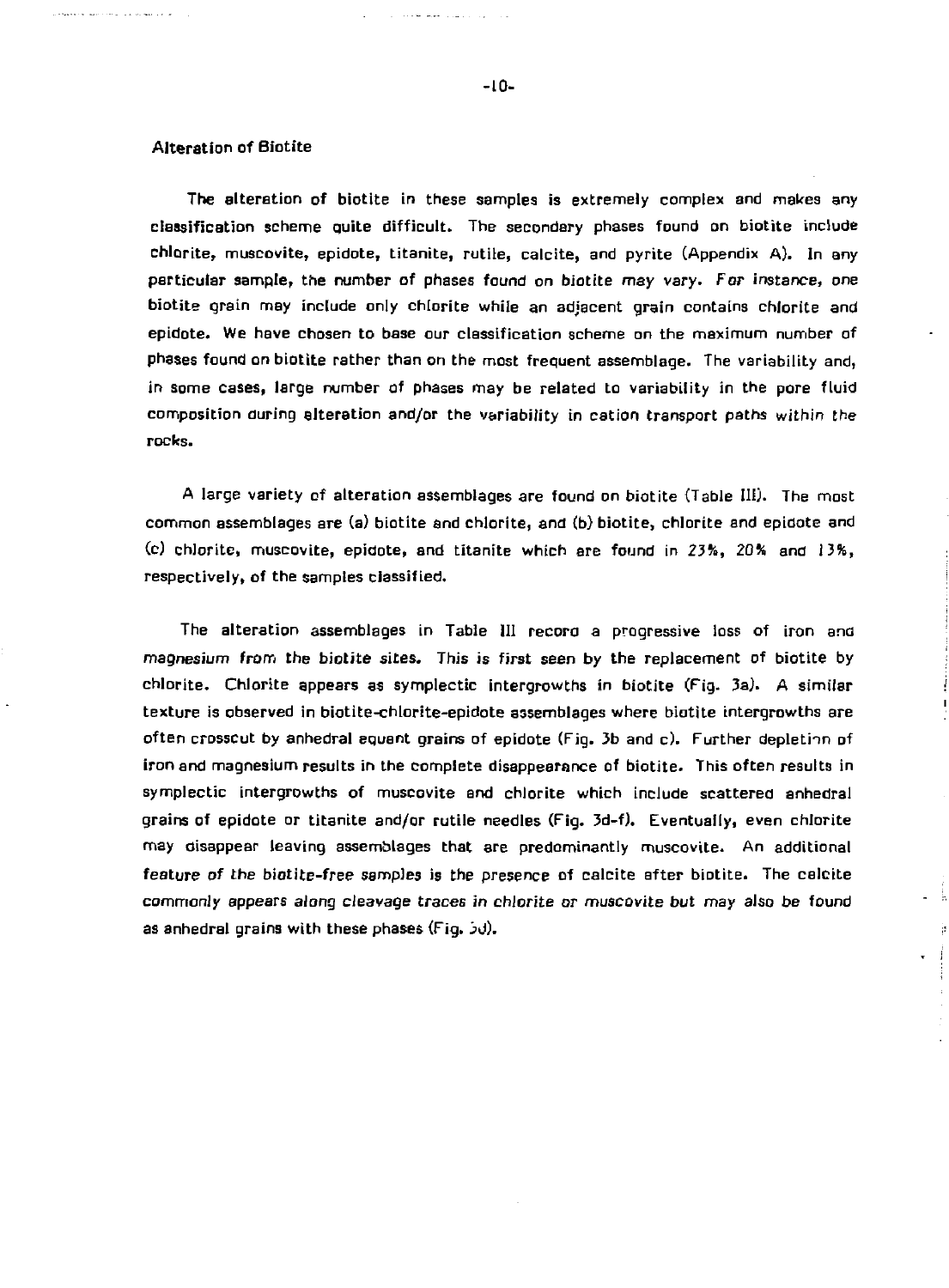#### Moda<sup>1</sup> Analyses v-

Results of modal analyses for CCH-1 samples and "bulk samples" from each of the 17 CCH's are presented in volume S and were obtained from 2000 point modes (Appendix B). Percentages of key phases have been plotted against sample position in Figures A and 5.

**-11-**

Model analyses for the CCH-1 were obtained from the entire thin section regardless of any sample heterogeneity. Material from veins, alteration zones and unaltered regions were all counted equally in order that sample variability on this scale could be documented. Modal percentages for the primary phases, quartz, plagioclase, and  $K$ -feldspar, are fairly constant with average modal volumes of  $17.3\% + 2.1\%$ ,  $32.8\% + 5.6\%$ and 31.2%+5,3%, respectively. The 1-sigma variation for plagioclase and K-feldspar are similar in spite of the much more pronounced alteration of piagioclase. Biotite is also a primary phase but displays a much larger percent variation than do the felsic phases. The average biotite volume is 4.9+2.7%. The higher variability in biotite abundance is consistent with textural variability demonstrated earlier for biotite alteration.

Muscovite, chlorite, epidote, clino2oisite, titanite, and pyrite are present as secondary minerals. Their secondary origin is reflected in much larger variations in their modal abundance (Table IV, Fig. *U)* and results from both variability in alteration down CCH-I and to the presence or absence of veins which carried the hydrothermal solutions.

The modal abundances for the "bulk samples" have not been collected in manner which includes the larger phenocrysts, and therefore, cannot be compared directly with the oata in Table 1 in which only the groundmass phases were counted (the high modal abundance of K-feldspar phenocrysts may account for the generally lower abundance of Quartz and higher modal abundance of K-feldspar in our data as compared to that of Connolly (1981)). Of the primary phases, only plagioclase appears to be significantly *higher in the trash "bulk samples"* than in the variably altered samples from CCH-I, 42.B& versus 3'.8X, respectively. This is consistent with the observation that plagioclase is the only felsic phase which undergoes significant alteration.

Ŕ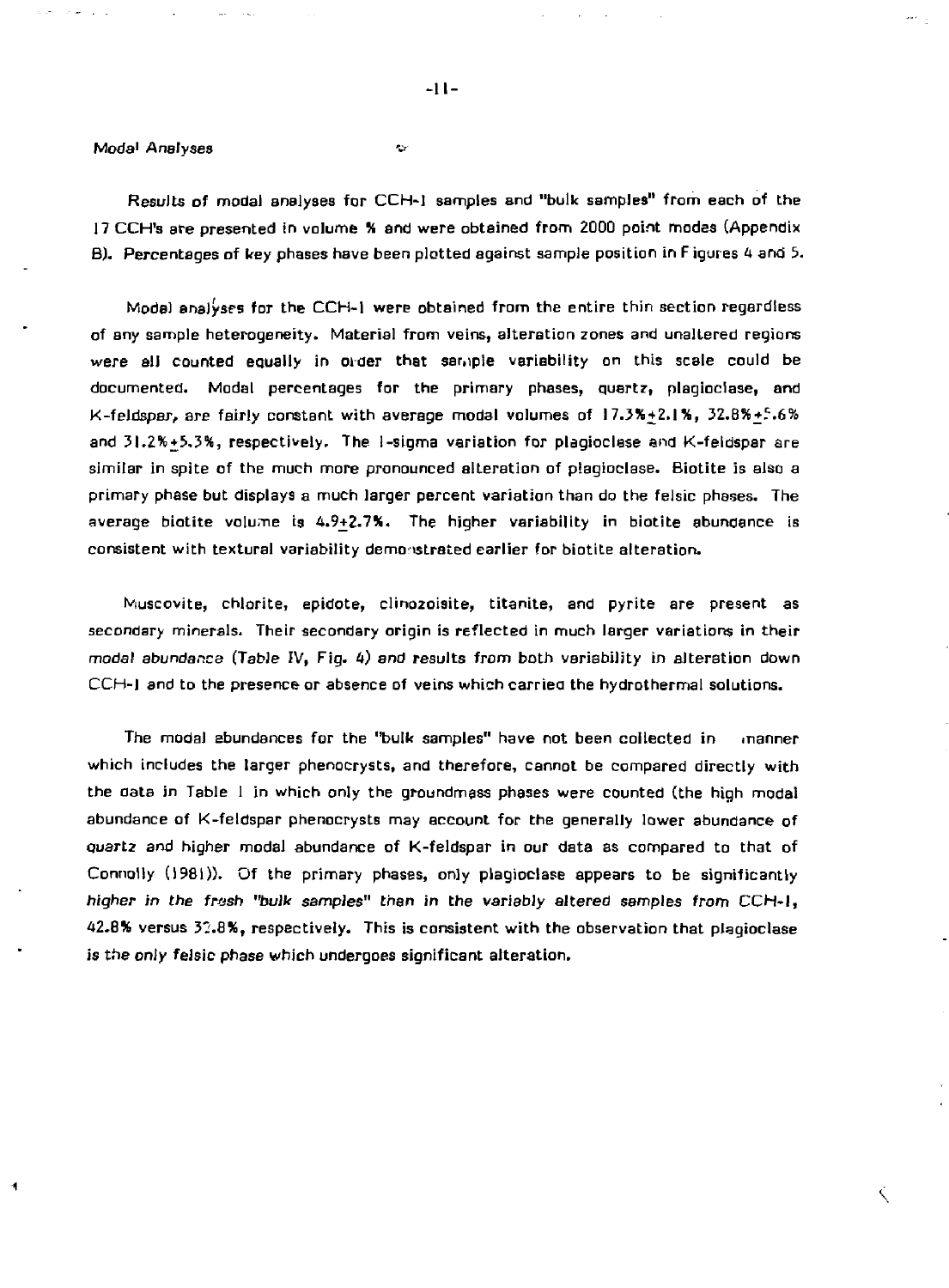The modal volumps of the secondary phases are as variable in the "bulk samples" as in those from CCH-1 (Table V, Fig. 5). However, the average volumes of secondary phases in the bulk samples has decreased.

#### MINERAL CHEMISTRV

#### Primary Phases

The major primary igneous phases are quartz, plegioclase, K-feldspar, and biotite. Analyses obtained in the interactive mode are presented in Appendix C. In addition to interactive analyses, feldspar analyses were also obtained by automated step-scan treverses in order to objectively determine the extent of zoning and average feldspar compositions (Fig. 6).

Histograms of feldspar analyses obtained from step-scan traverses indicate that the K-feldspar analyses vary between  $O_{R\vert \Omega}$  and  $O_{R\vert \Omega}$  with only occasional analyses falling at lower Or concentrations. The average analysis is  $O_{\Gamma_{9\vert \Omega'}}$  and shows very little variation from sample to sample. These values agree quite well with those obtained during the interactive analyses (Fig. 7). The K-feJdspars show very little alteration, so that the variation must be due to a combination of primary igneous zoning coupled with subsolidus reequilibration.

The majority of the plagioclase composition fall between  $An_{2n}$ -An<sub>50</sub> with the average at  $An_{33}$  (Fig. 6). Again, sample-to-sample variation in average analysis and frequency is small. In contrast to the K-feldspar analyses, comparison of the plagioclase analyses collected in automated and interactive analyses show an important difference (Figs. 6 and 7). The interactive analyses focused upon plagicclase grains which contained significant amounts of secondary phases. This group of analyses contains significantly more analyses in the range  $An_{p_0}$ -An<sub>n</sub> than do those obtained in the automated step-scan traverses. This feature, which has also been observed by Ferry (1979), is indicative of incongruent plagioclase alteration. The albite endmember is conserved during hydrothermal alteration, while the anorthite component is preferentially dissolved and transported from the plagiociase site.

 $\lambda$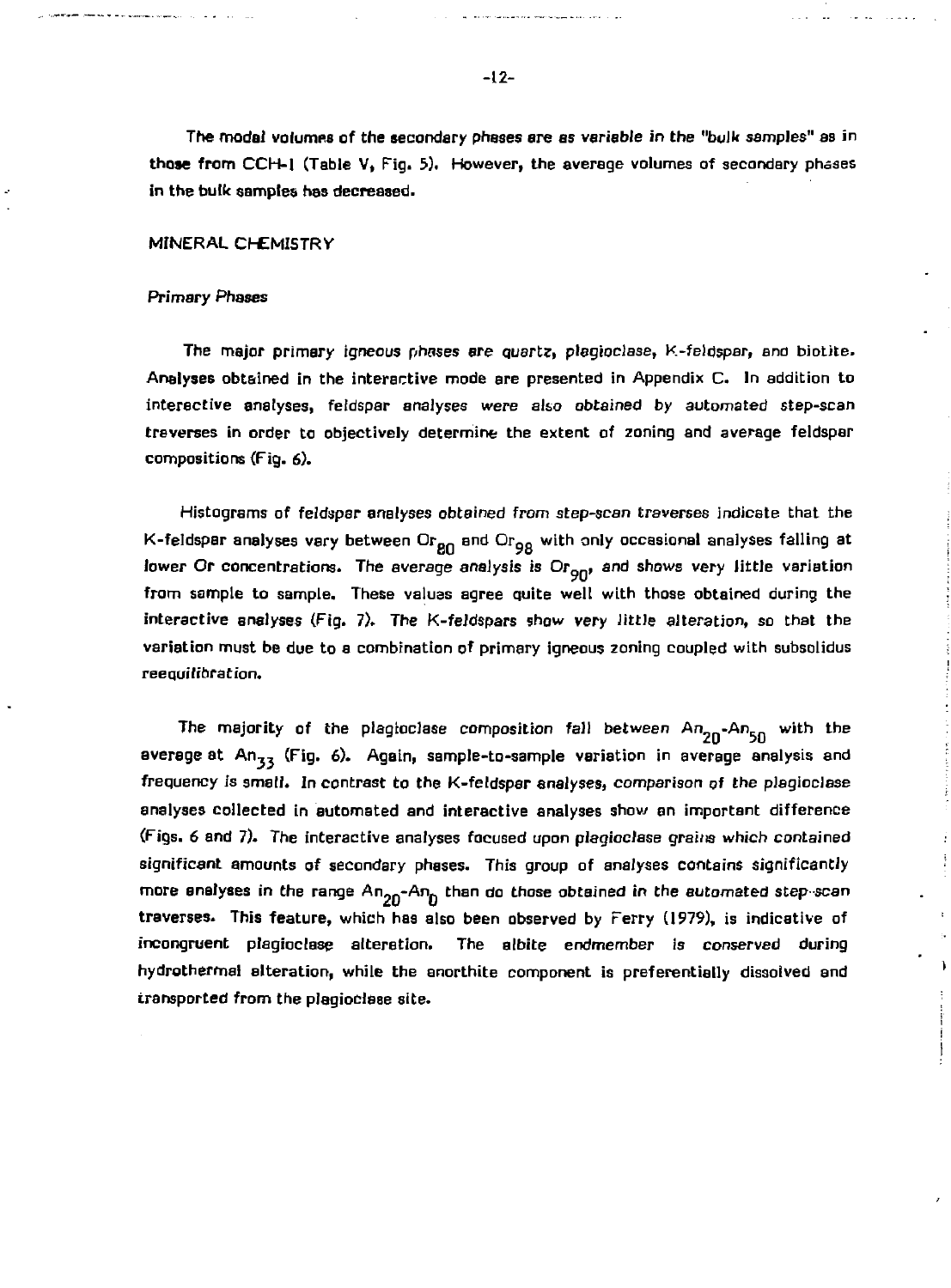The biotite analyses can be represented by the formula,

KtTi 0 . 2 0.2 <Fe ' M 9 ) 2.4 A , 0.2 ][A1 1.2 5 i 2.8 ] O l 0 (OH) 2

The Mg/(Mg+Fe) ratio in these biotites lies between 0.50 and 0.66 (Fig. 8).

#### Secondary Phases

All data for secondary minerals was collected in an interactive mode and is presented in Appendix C. The muscovite compositions fall in the range approximated by the formula,

$$
\kappa(\text{Mg}, \text{Fe}_{.B1}\text{Al}_{1.46})\text{Al}_{.8}\text{Si}_{3.2}\text{O}_{10}(\text{OH})_2 \text{-KAl}_2(\text{AlSi}_3)\text{O}_{10}(\text{OH})_2,
$$

with a range in Mg/(Mg+Fe) (atom) between 0 and 1.0. When projected onto the plane  $(A1<sub>2</sub>O<sub>3</sub>-K<sub>2</sub>O)$ -MgO-FeO from quartz, K-feldspar and H<sub>2</sub>O, it can be shown that the muscovites which are found to be pseudomorphing biotites ere generally enriched in MgO and FeO relative to those found on plagioclase (Fig. 9). This is most likely indicative of increased activities of the components on the biotite sites and indicates that cation exchange equilibrium between plagioclase and biotite sites was not attained on even a thin section scale during hydrothermal alteration.

Chlorite is found exclusively on biotite sites, and its composition is given by the formula (Fe,Mg)  $_{4.4}$ Mn  $_{1.2}$  Al  $_{2.6}$ Si $_{2.7}$ O $_{10}$ (OH) $_{2}$ . The range in Mg/(Mg+Fe) is between 0.42 b.rd 0.74 and is slightly larger than the range for the primary biotite (Fig. 8).

Mineral compositions and zoning patterns in the clinozoisite-epidote series are complex. The compositions are generally expressed by the formula Ca<sub>n</sub>(Al,Fe<sup>x+</sup>),Si,O,,(OH). Given the complexity of the zonation, we have arbitrarily tabulated the analyses of this phase on plagioclase as "clinozoisite" and those on biotite as "epidote" (Appendix C). Generally, the "epidotes" found on biotite are more iron-rich than the "clinozoisites" found on plagioclase. The Al/(A1+Fe) in the epidotes ranges from 0.86-0.68 while that in *the* clinozoisites varies between 0.99 and 0.79. A large variation in AI/(Al+Fe) can occur in a single grain of clinozoisite. For instance, the -analyses of clinozoisites found on a single grain of "clinozoisite" in plagioclase (Fig. *2)* cover a large portion of the field of clinozoisite-epidote analyses encountered in the entire study area (Fig. 10).

**Contract Constitution of the American Property Address Contract Contract Contract Contract Contract Contract Contract Contract Contract Contract Contract Contract Contract Contract Contract Contract Contract Contract Cont**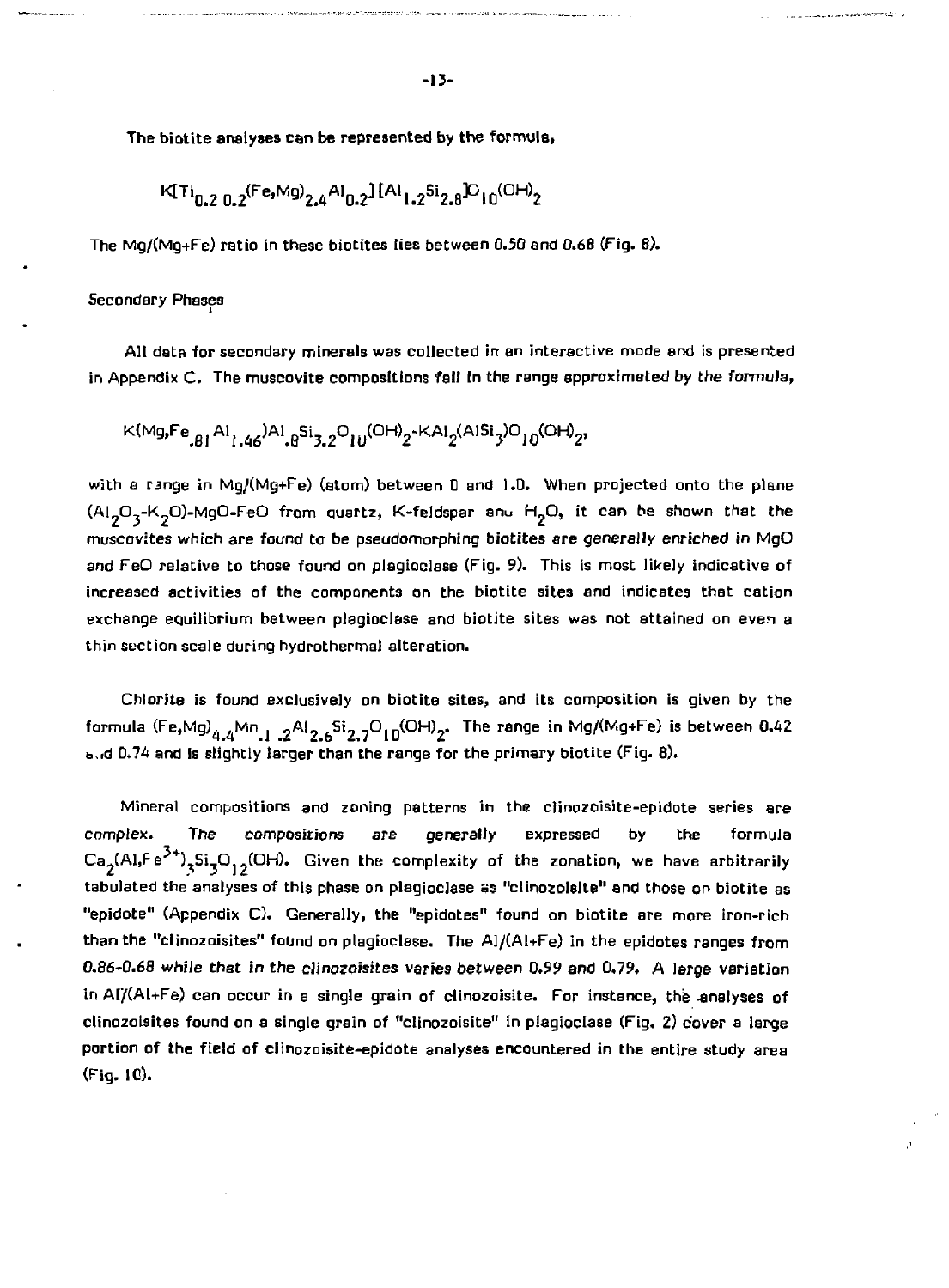For all practical purposes, the composition of pyrite can be assumed as  $FeS<sub>2</sub>$  and titanite as  $CaTiSiO<sub>5</sub>$ . The calcite composition is given by the formula **C a .98 <sup>M</sup> 9.oi F e .o. <sup>c</sup> °y** 

## SUMMARY

The data presented in this report document the chemical, petrographic and modal variations in core samples from the canister drift from the SFT-C. On a thin section scale  $(3 \times 5 \text{ m} \cdot \pi)$  significant variations in all of these properties are found. The variations result from both igneous processes and hydrothermal alteration localized along fractures.

Variations due to primary igneous processes include zonation in plagioclase ano K-feldspar within a particular section. The range end frequency of feldspar compositions has been documented through the use of an automated step-scanning procedure on an electron microprobe. Modal variations exist primarily due to the presence or absence of quartz and K-feldspar phenocrysts. It is worthwhile to note that chemical analyses of 500 cm<sup>3</sup> samples displayed relatively smaller sample-to-sample variations than did modal analyses of thin sections 15 cm<sup>2</sup> (Connolly, 1981). This is due to the relatively smaller contribution of phenocryst variations in the larger samples and should be considered in designing tests of physical properties for these rocks.

Features due to hydrothermal alteration are highly variable both within a particular section  $x$ s well as between samples. Alteration zones (up to 2 cm wide) are localized along veins. The actual assemblages of secondary phases can be quite variable from sample to sample and from grain to grain of primary mineral phase. The compositions of some secondary phases (muscovite and epidote) can be shown to vary between different primary phase reaction sites, documenting gradients in chemical potentials of these components during hydrothermal alteration. The alteration assemblages also demonstrate that  $CO_{22}$ , S and H<sub>2</sub>O were added to the rock during hydrothermal alteration. The source of this material is presumably the decarbonaticn of the carbonate country rock during the emplacement of the stock.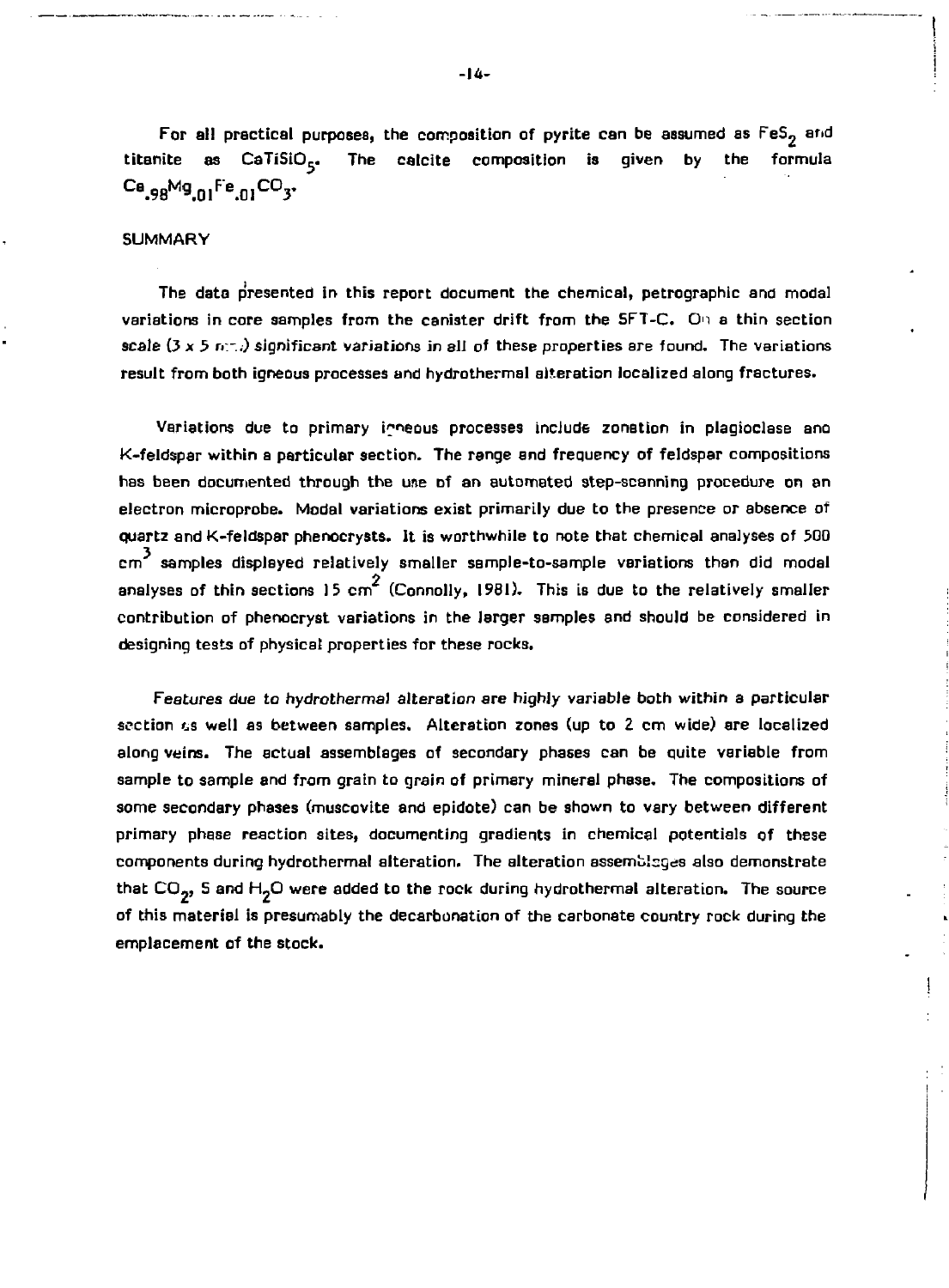#### **REFERENCES**

- Connolly, J.A., "Hydrothermal alteration in the Climax granite stock at the Nevada Test Site," Arizona State University, Tempe, AZ., unpublished M.S. Thesis. (1981)
- Ferry, J.M., "Reaction mechanisms, physical conditions and mass transfer during hydrothermal alteration of mica and feldspar in granitic rocks from south-central Maine, U.S.A.," Contrib. Mineral. Petrol., 68, 125- 139,(1979)
- Maldonado, F., "Summary of geology and physical properties of the Climax Stock Nevada Test Site," Open File Report 77-356, U.S. Geological Survey, Washington, D.C. (1977)
- Patrick, W.C., L.B. Ballou, T.R. Butkovitch, R.C. Carlson, W.B. Durham, G.L. Hage, E.L. Majer, D.N. Montan, R.A. Nyholm, N.L.Rector, D.G. Wilder and J.L. Yow, Jr., "Spent Fuel Test-Climax: Technical measurements, interim report, fiscal year 1981," Lawrence Livermore National Laboratory, UCRL-53294,(1982).
- Ramspott, L.D., L.B. Ballou, R.C. Carlson, J.E. Duncan, W.C. Patrick, D.G. Wilder, W.G. Brough and M.C. Mayr, "Technical concept for a test of geologic storage of spent reactor fuel in the climax granite, Nevada Test Site," Lawrence Livermore National Laboratory, UCRL-52796 (1979).
- Ramspott, L.D., L.B. Batlou and W.C. Patrick, "Status report on Spent Fuel Test-Climax: A test of geologic storage of High-Level waste in granite," Lawrence Livermore National Laboratory, UCRL-85516, (1981)
- Whitney, J.A. and J.C. Stormer, "The distribution of  $\text{NaAlSi}_2\text{O}_8$  between coexisting microcline and plagioclase and its effect on geothermometric calculations," Am. Min., 62, 687-691.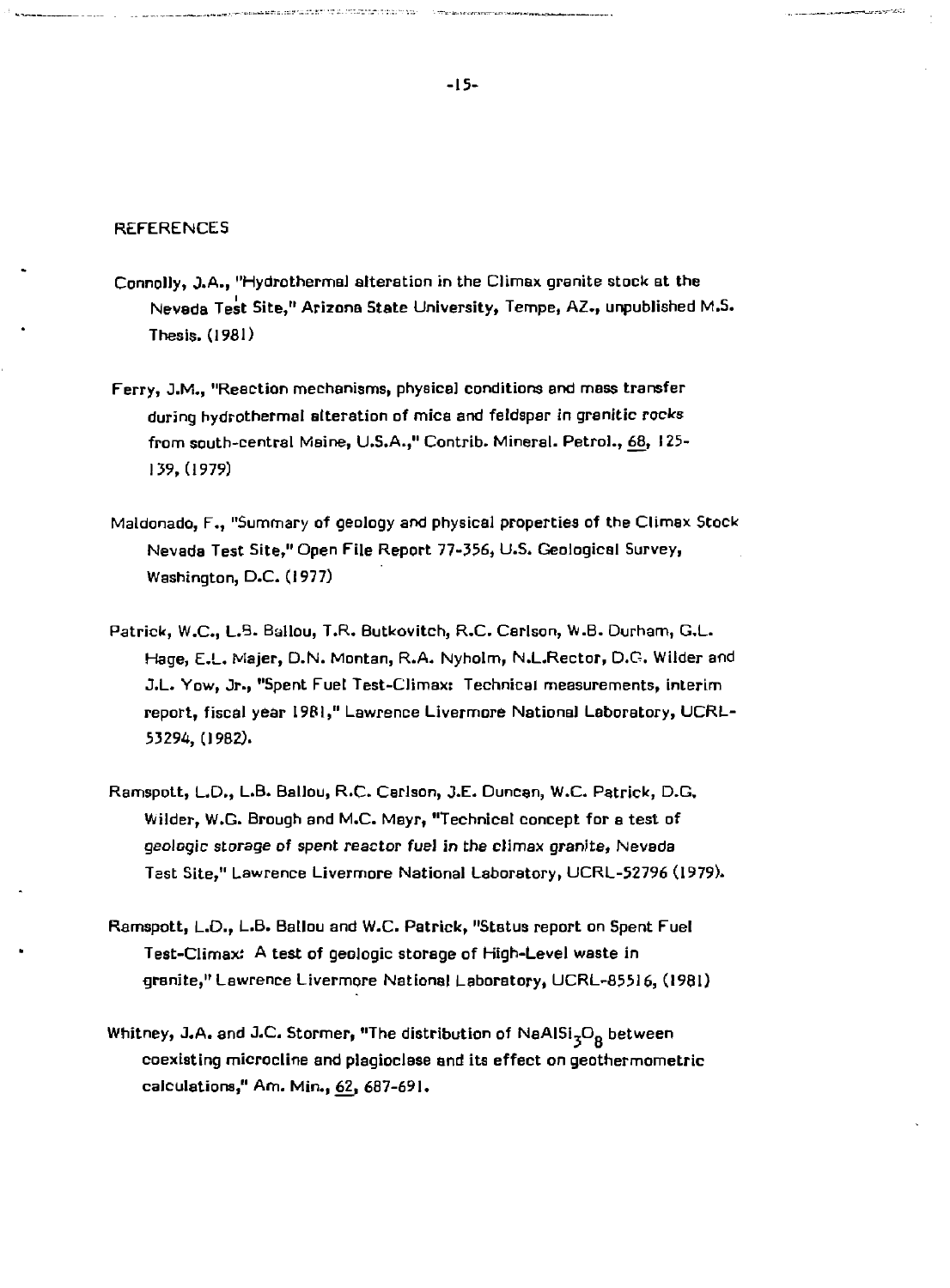|                           |                               | <b>Alteration Type</b>          |                               |                            |                               |
|---------------------------|-------------------------------|---------------------------------|-------------------------------|----------------------------|-------------------------------|
| Mineral<br>$\blacksquare$ | Deuteric<br>(19)<br>analyses) | Propylitic<br>(12)<br>analyses) | Argillic<br>(13)<br>analyses) | Phyllic<br>(5<br>analyses) | Potassic<br>(14)<br>analyses) |
| Plagioclase               | 42.85+1.08                    | 39.16+2.38                      | $9.39 + 4.49$                 | 20.45+8.83                 | $11.85 + 2.46$                |
| K-feldspar <sup>b</sup>   | 17.97+0.82                    | 17.97+0.82                      | $17.97 + 0.82$                | 17.97+0.82                 | 56.88+3.89                    |
| Quartz                    | $27.17 + 1.23$                | 27.17+1.23                      | $27.17 + 1.23$                | 27.17+1.23                 | $4.83 + 2.57$                 |
| <b>Biotite</b>            | $5.38 + 0.53$                 | 4.44+0.80                       | 3.26+0.97                     |                            |                               |
| Muscovite <sup>C</sup>    | $1.48 + 0.28$                 | 3.27+0.74                       | $6.27 + 3.29$                 | 24.59-6.73                 | 12.09+2.55                    |
| Chlorite                  | $0.99 + 0.18$                 | $1.28 + 0.34$                   | $0.02 + 0.04$                 |                            | $0.04 + 0.08$                 |
| Calcite                   | $0.30 + 0.08$                 | 1.34+0.35                       | $8.13 + 1.94$                 | $4.83 + 1.69$              | $5.20 - 0.93$                 |
| Clinozoisite              | 0.55+0.05                     | $0.55 + 0.05$                   | $- -$                         |                            | --                            |
| Epidote                   | $0.18 + 0.02$                 | $0.18 + 0.02$                   |                               |                            |                               |
| Kaolinite                 |                               | $0.57 + 0.85$                   | $22.64 + 5.42$                | $0.52 + 0.97$              |                               |
| Smectite                  | $0.07 + 0.05$                 | $0.46 + 0.37$                   | $0.50 - 0.39$                 | $0.22 + 0.45$              |                               |
| <b>Titanite</b>           | $0.44 + 0.10$                 | $0.27 + 0.10$                   |                               | 0.05+0.13                  |                               |
| Rutile                    |                               | $0.17 + 0.12$                   | $0.74 + 0.16$                 | 0.54+0.65                  | $0.53 + 0.16$                 |
| Magnetite                 | $0.78 + 0.17$                 | $0.31 + 0.12$                   | $\overline{\phantom{a}}$      |                            |                               |
| Hematite                  |                               | $0.13 + 0.05$                   | $0.43 + 0.17$                 |                            |                               |
| Pyrite                    | $0.03 + 0.03$                 | $0.16 + 0.06$                   | $0.15 + 0.13$                 | 1.33+1.04                  | 0.46+0.20                     |

Average modes<sup>u</sup>, by volume percent, for minerals in altered quartz monzonite, exclusive of K-feldspar phenocrysts, corrected for porosity and statistically insignificant variations. Uncertainties are at the 95% confidence interval. After Connolly (1981)

8 Accessories apatite, allenite, hornblende, and zircon do not vary significantly in any of the altered rocks and have average modes of 0.26, 0.04, 0.02, and 0.01 percent, respectively.

÷.

D Includes deuteric K-feldspar that has a mode of 0.10 percent.

c On the average, 95% of muscovite grains are on plagioclase; the remainder occur on biotite.

TABi.E I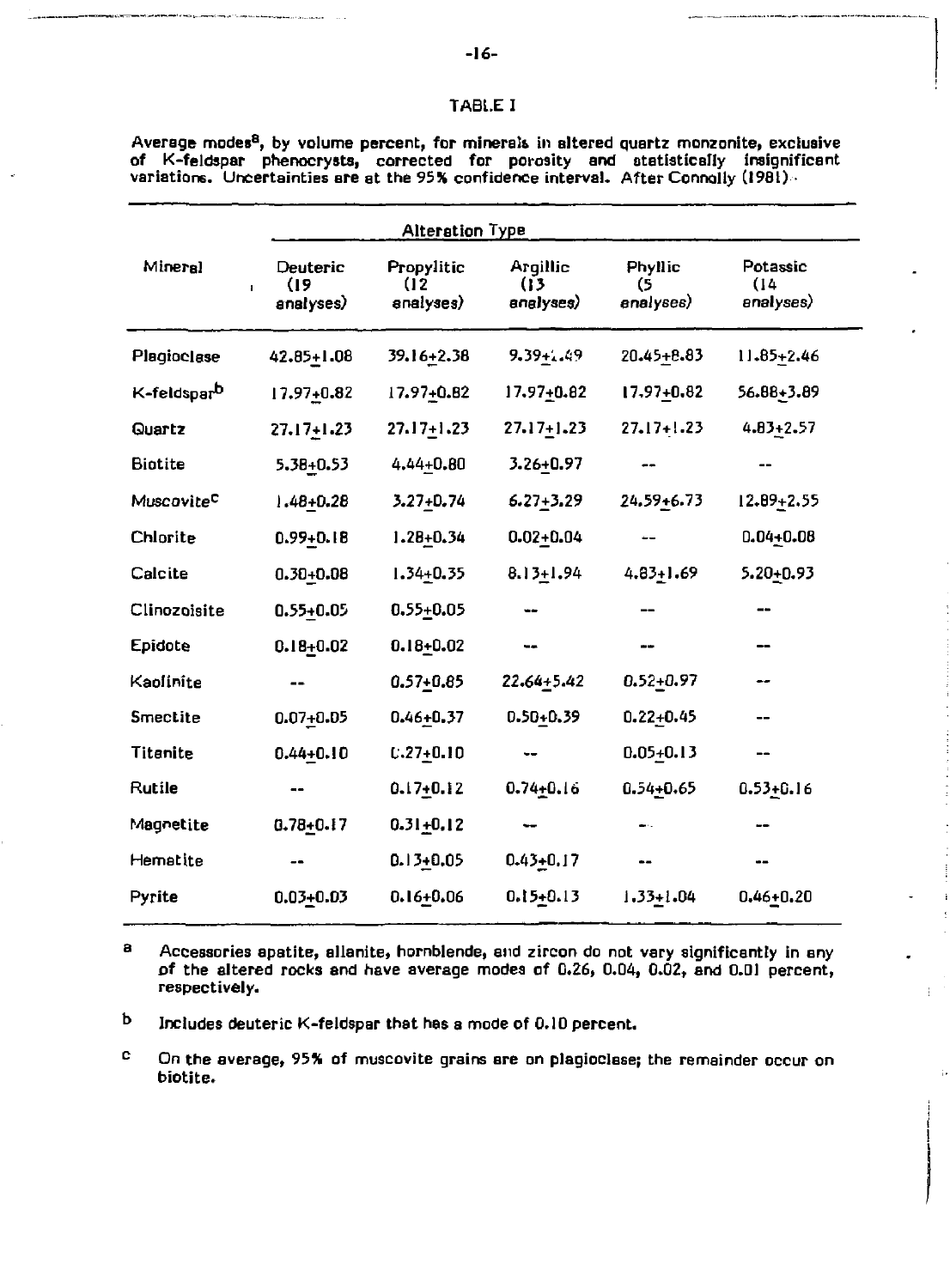$\sim$  .

÷.

 $\cdot$ 

**Contract Contract** 

 $\sim 100$ 

**-17-**

## TABLE II

## MINERAL ASSEMBLAGES FORMED DURING THE ALTERATION OF PLAGIOCLASE

| , A. Pc |           | (IU) |
|---------|-----------|------|
|         | B. Pc, Mu | (55) |

- $C.$  Pc, Mu.  $Cc$  (45)
- D. Pc, Mu,  $Ep$  (8)
- E. Pc, Mu, Ep, Cc (10

Number in parentheses indicates the number of regions found with s particular assemblage.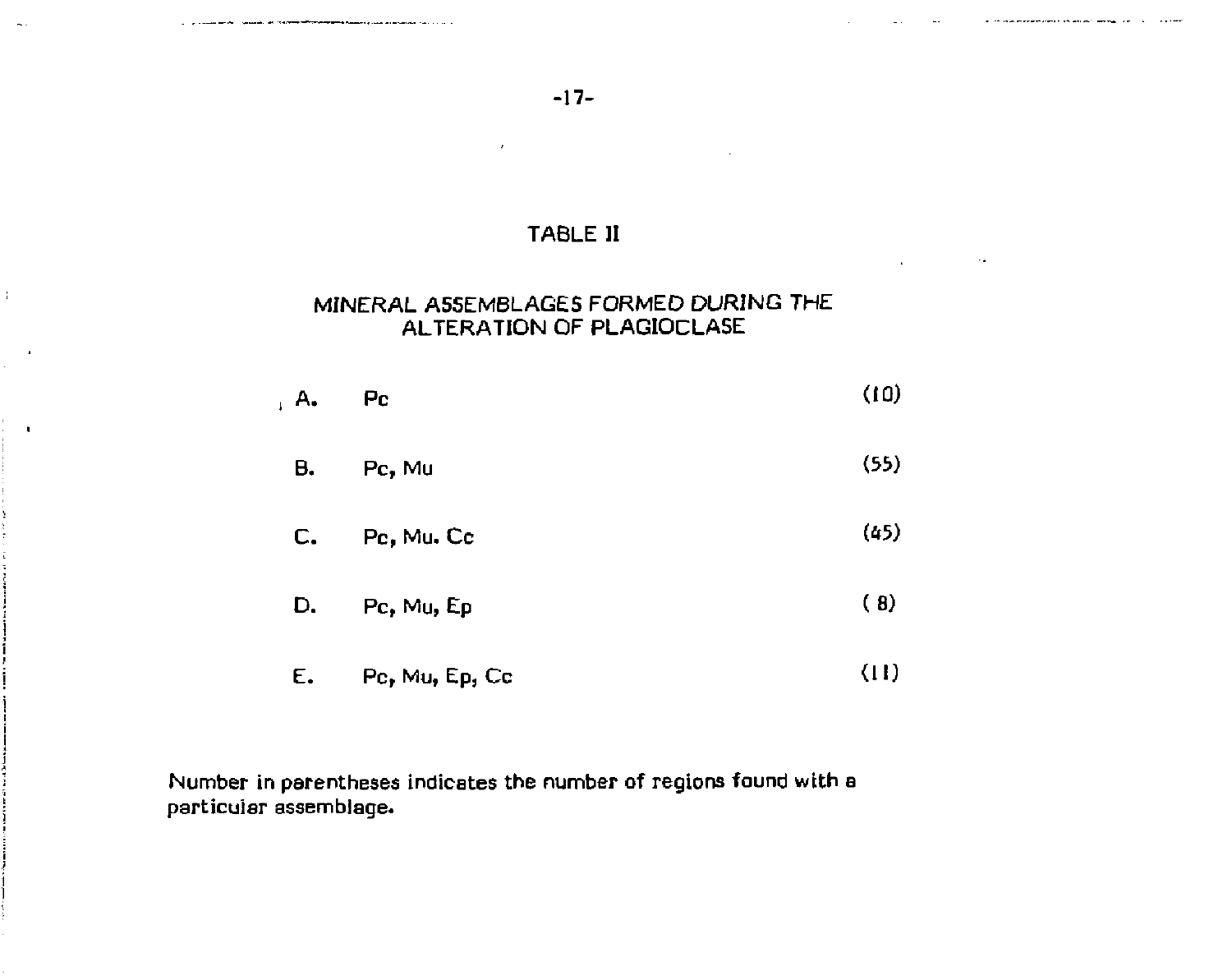## **TABLE HI**

## MINERAL ASSEMBLAGES FORMED DURING THE ALTERATION OF BIOTITE

| 1  | Bt                      | (0)                        |
|----|-------------------------|----------------------------|
| 2  | Bt, Chi                 | (30)                       |
| 3  | Bt, Chi, Mu             | (1)                        |
| 4  | Bt, Chl, Ep             | (26)                       |
| 5  | Bt, Chl, Tn             | (2)                        |
| 6  | Bt, Chl, Mu, Ep         | $_{(1)}$                   |
| 7  | Bt, Chl, Ep, Tn         | (5)                        |
| 8  | Bt, Ch!, Mu, Tn, Ru     | $\left( \mathbf{I}\right)$ |
| 9  | Bt, Ch1, Mu, Ep, Tn     | (2)                        |
| 10 | Bt, Chi, Ep, Tn, Ru     | (1)                        |
| 11 | Bt, Chl, Mu, Ep, Tn, Ru | (2)                        |
| 12 | Chl, Mu, Tn             | (6)                        |
| 13 | Chl, Ep, Tn             | (4)                        |
| 14 | Chi, Mu, Ep, Tn         | (17)                       |
| 15 | Chi, Mu, Tn, Cc         | (2)                        |
| 16 | Chl, Mu, Tn, Ru         | (3)                        |
| 17 | Ch1, Mu, Ru, Cc         | (4)                        |
| 18 | Chi, Ep, Tn, Ru         | $\langle \,   \, \rangle$  |
| 19 | Chi, Mu, Ep, Tn, Ce     | $\bf{5}$                   |
| 20 | Ch1, Mu, Ep, Tn, Ru     | (4)                        |
| 21 | Chi, Mu, Ep, Ru, Cc     | (3)                        |
| 22 | Ch1, Mu, Tn, Ru, Cc     | $\left( 4 \right)$         |
| 23 | Ch1, Mu, Ep, Tn, Ru, Cc | $\left( 1\right)$          |
| 24 | Mu, Tn                  | $\left( 4\right)$          |
| 25 | Mu, Ep, Tn, Cc          | (2)                        |

**Number in parentheses indicates the number of regions found with a particular assemblage.** 

 $\sqrt{1-\lambda}$  , and  $\lambda\sim 1$  are

 $\omega$  ,  $\epsilon$  ,  $\omega$  ,  $\epsilon$ 

 $\sim$ 

والمحصب المتنام والتعويد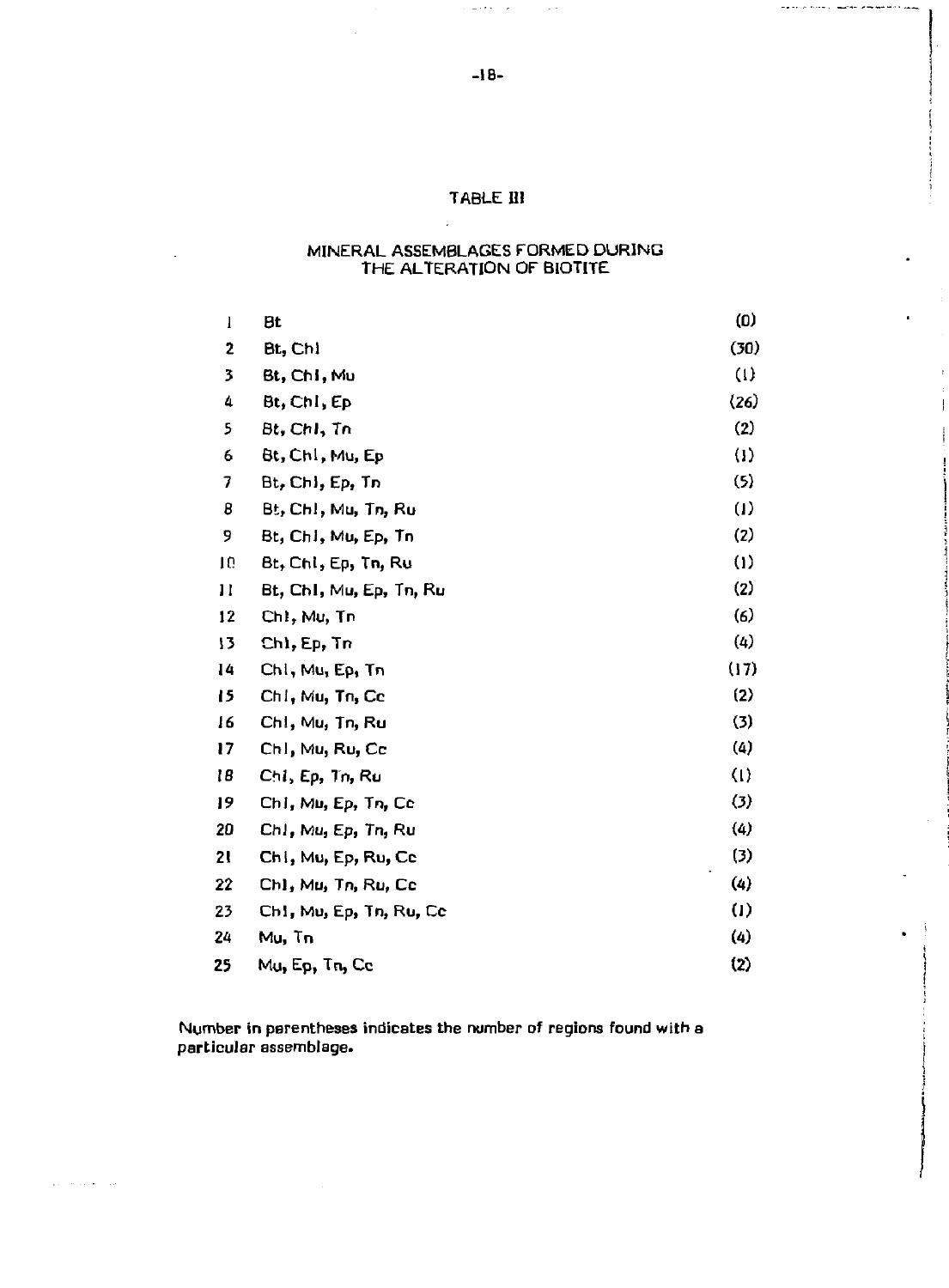|    | $\mathbf{I}$ |            |                   | ALTERATION ASSEMBLAGES |                   |                |                            |     |                   |
|----|--------------|------------|-------------------|------------------------|-------------------|----------------|----------------------------|-----|-------------------|
| A2 | (5)          | <b>B2</b>  | (21)              | C4                     | (1)               | D <sub>2</sub> | (3)                        | E2  | $\left( 1\right)$ |
| Α4 | (5)          | 83         | (19)              | C6                     | $\left( 1\right)$ | D4             | $\langle 1 \rangle$        | E12 | $\left(1\right)$  |
|    |              | 84         | (1)               | C7                     | (2)               | D7             | $\left( \mathbf{I}\right)$ | E14 | (7)               |
|    |              | <b>B5</b>  | (2)               | CB                     | $\bf{u}$          | D9             | (1)                        | E18 | $\left( 1\right)$ |
|    |              | 87         | (2)               | CII                    | $\left( 1\right)$ | D)4            | (2)                        | E24 | $\left( 1\right)$ |
|    |              | 89         | (2)               | C12                    | (4)               |                |                            |     |                   |
|    |              | <b>BII</b> | (1)               | C13                    | $(3)$             |                |                            |     |                   |
|    |              | <b>B12</b> | (1)               | C14                    | (6)               |                |                            |     |                   |
|    |              | BI3        | (1)               | C <sub>15</sub>        | $\left( 1\right)$ |                |                            |     |                   |
|    |              | <b>B14</b> | (2)               | C16                    | (3)               |                |                            |     |                   |
|    |              | BI5        | $\left( 1\right)$ | CI <sub>7</sub>        | (4)               |                |                            |     |                   |
|    |              | <b>B20</b> | (1)               | C <sub>19</sub>        | (3)               |                |                            | ٠   |                   |
|    |              | B22        | (1)               | C20                    | (3)               |                |                            |     |                   |
|    |              |            |                   | C21                    | (3)               |                |                            |     |                   |
|    |              |            |                   | C22                    | (3)               |                |                            |     |                   |
|    |              |            |                   | C <sub>23</sub>        | (1)               |                |                            |     |                   |
|    |              |            |                   | C <sub>24</sub>        | (3)               |                |                            |     |                   |
|    |              |            |                   | C25                    | $(3)$             |                |                            |     |                   |

## TABLE IV

# OBSERVED COMBINATIONS OF BIOTITE AND PLAGIOCLASE

Number in parentheses indicates the number of regions found with a particular assemblage.

 $\bullet$ 

ł

 $\mathcal{L}^{\text{max}}$  and the constraint constraints of the  $\mathcal{O}(2)$ 

Annumeration and the company of the state of the SER WEIT TELL SERVER ENTERTATION THE CONTROLLER SERVER AND THE SERVER OF THE SERVER OF THE SERVER OF THE SERVER OF THE SERVER OF THE SERVER OF THE SERVER OF THE SERVER OF TH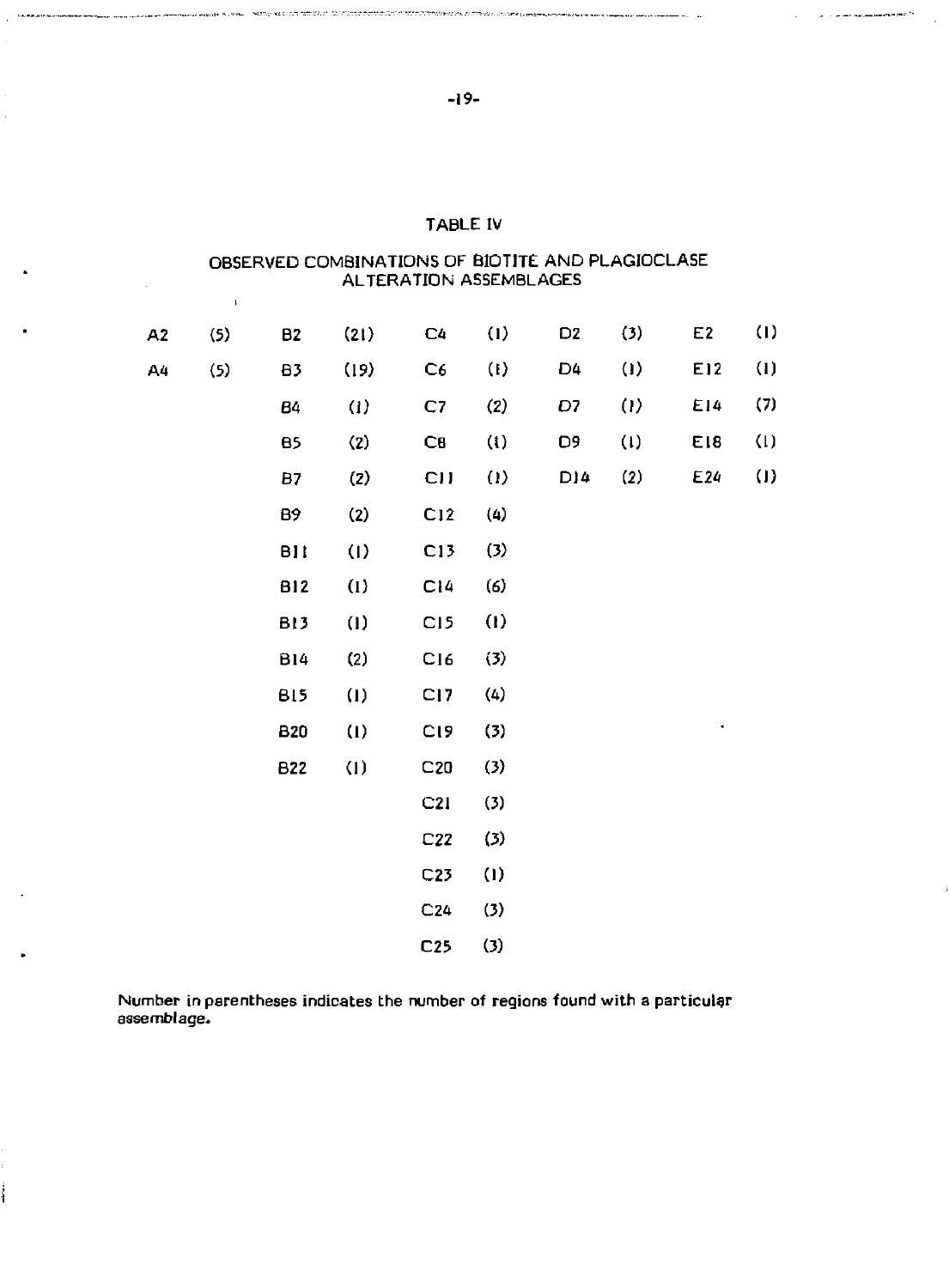





 $\sim$   $\sim$ 



နိ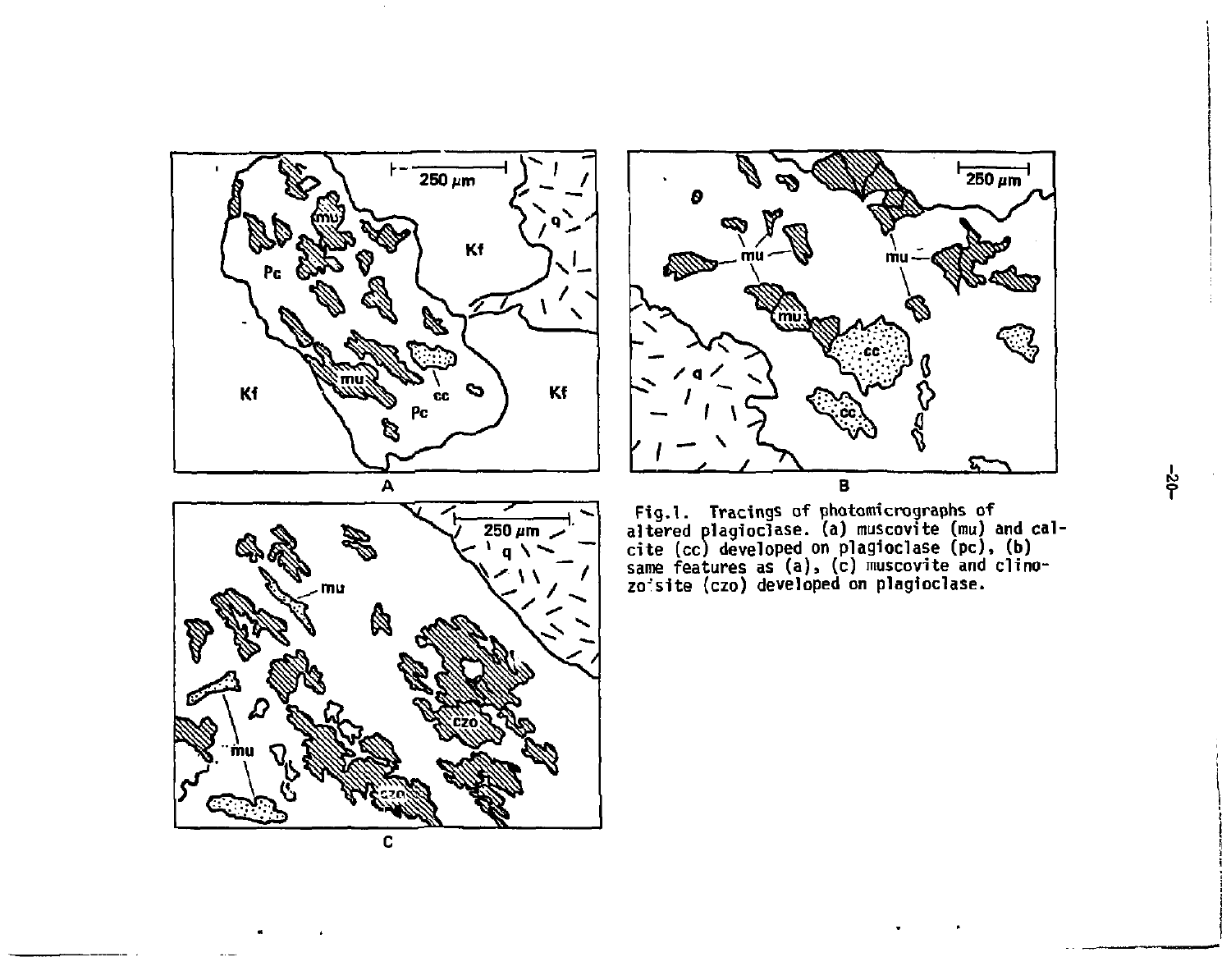

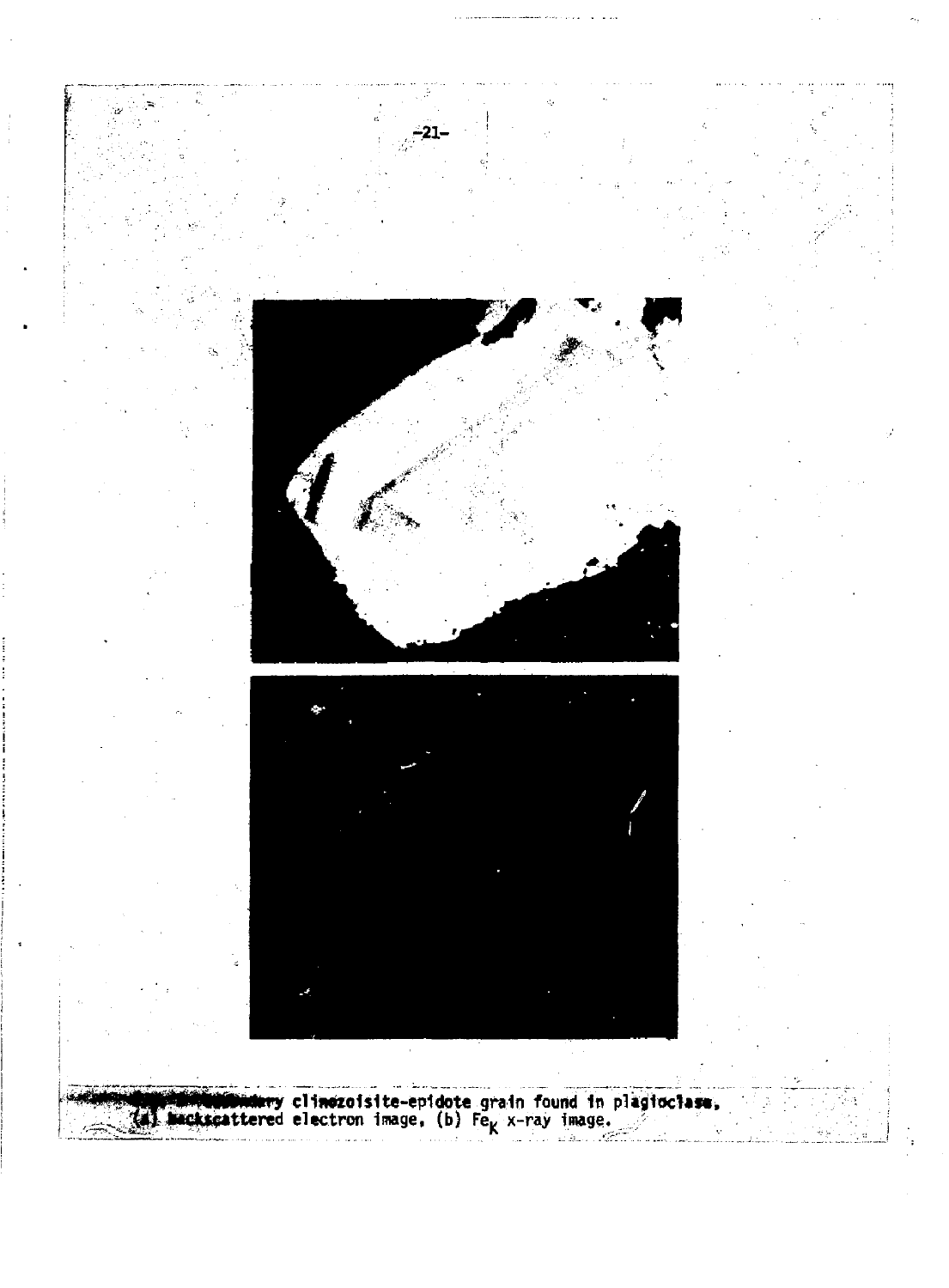

Fig. 3.

 $\cdots$ 

Terra

**Contract Administration** 

and in

÷,

 $-25-$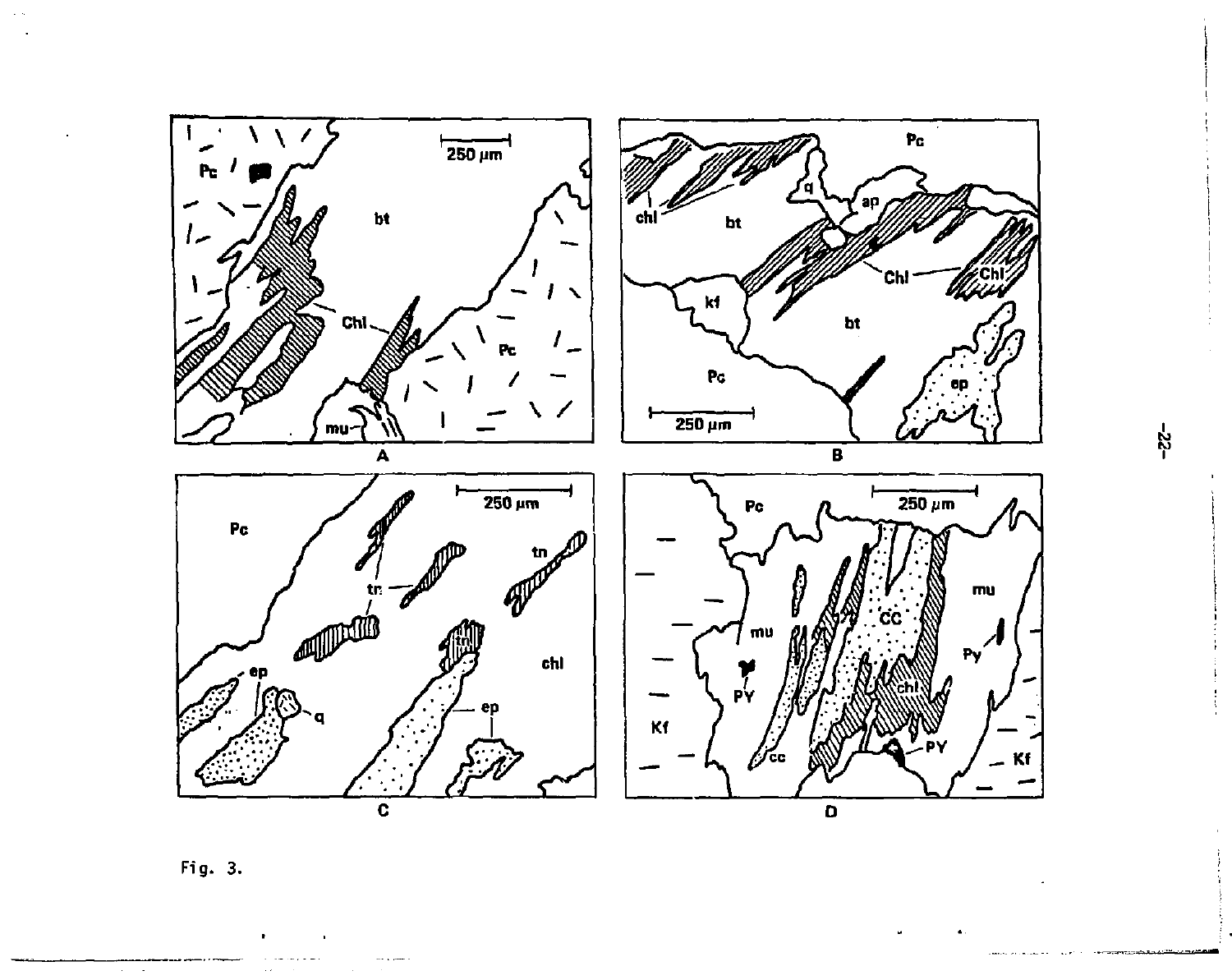

Fig. 3. Tracings of photomicrographs of biotite alteration, (a) Chlorite developed on biotite, (b) chlorite and epidote developed on biotite, (c) epidote, titanite, chlorite and quartz after biotite, (d) chlorite,<br>calcite, muscovite and pyrite after biotite, (e) muscovite, titanite and pyrite after biotite, (f) chlorite,<br>epidote tn=titanite, py=pyrite, pc=plagioclase, cc=calcite, mu=muscovite, q=quartz, kf=K-feldspar.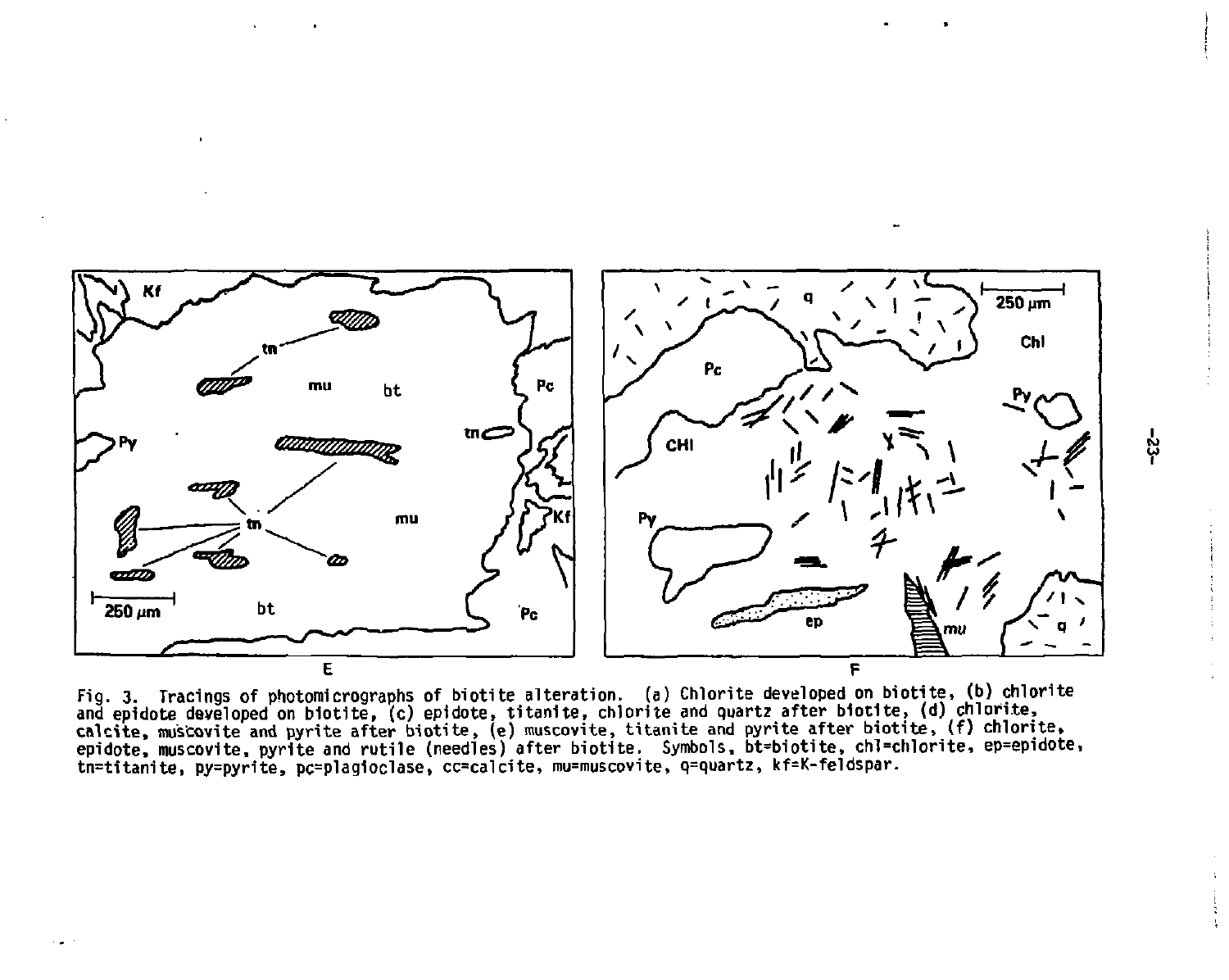

Fig. 4. Modal proportions of major phases in CCH-1 samples plotted versus sample depth.

 $-24-$ 

**!**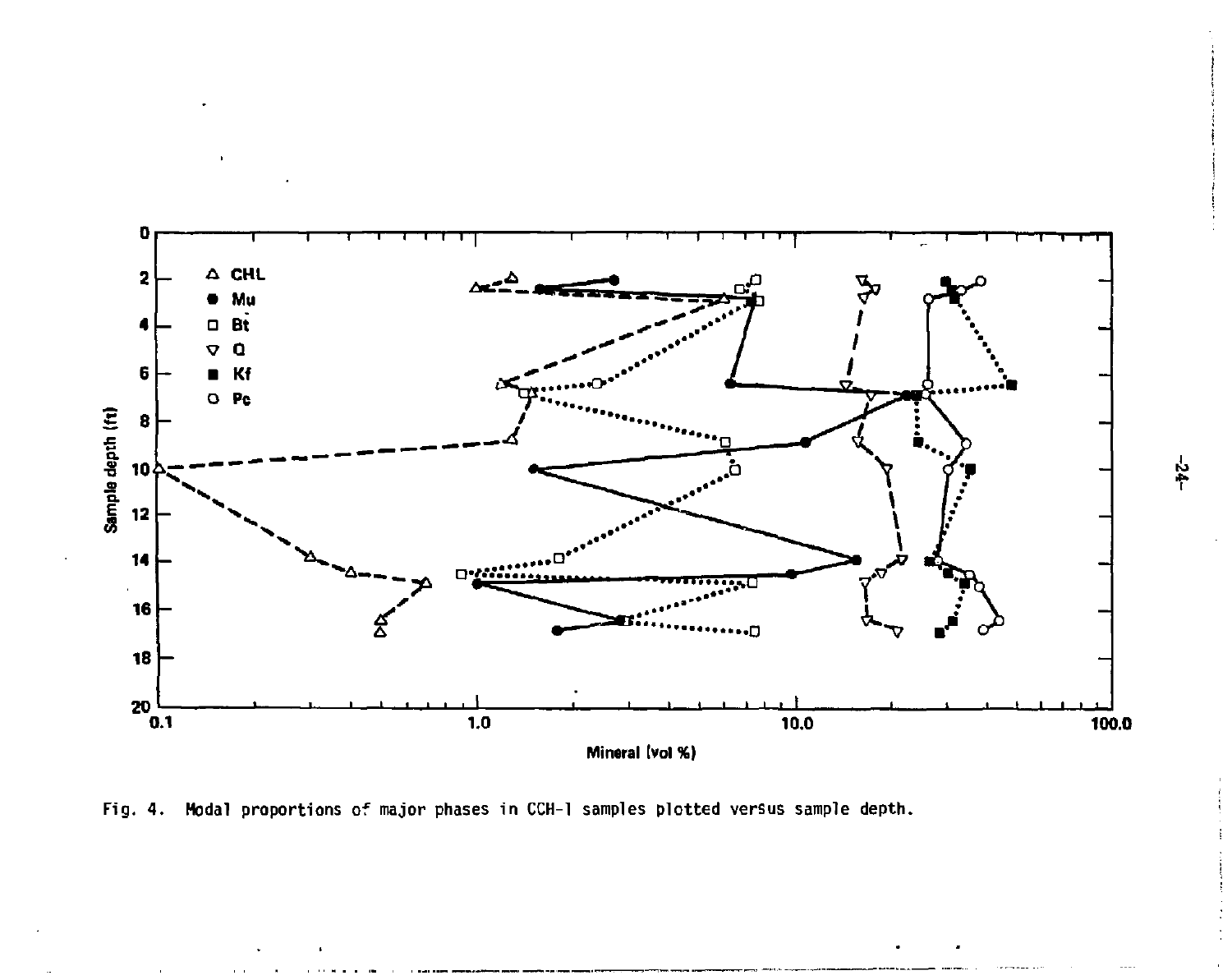

Fig. 5. Modal proportions of major mineral phases from "bull! samples plotted versus canister core hole position.

-25-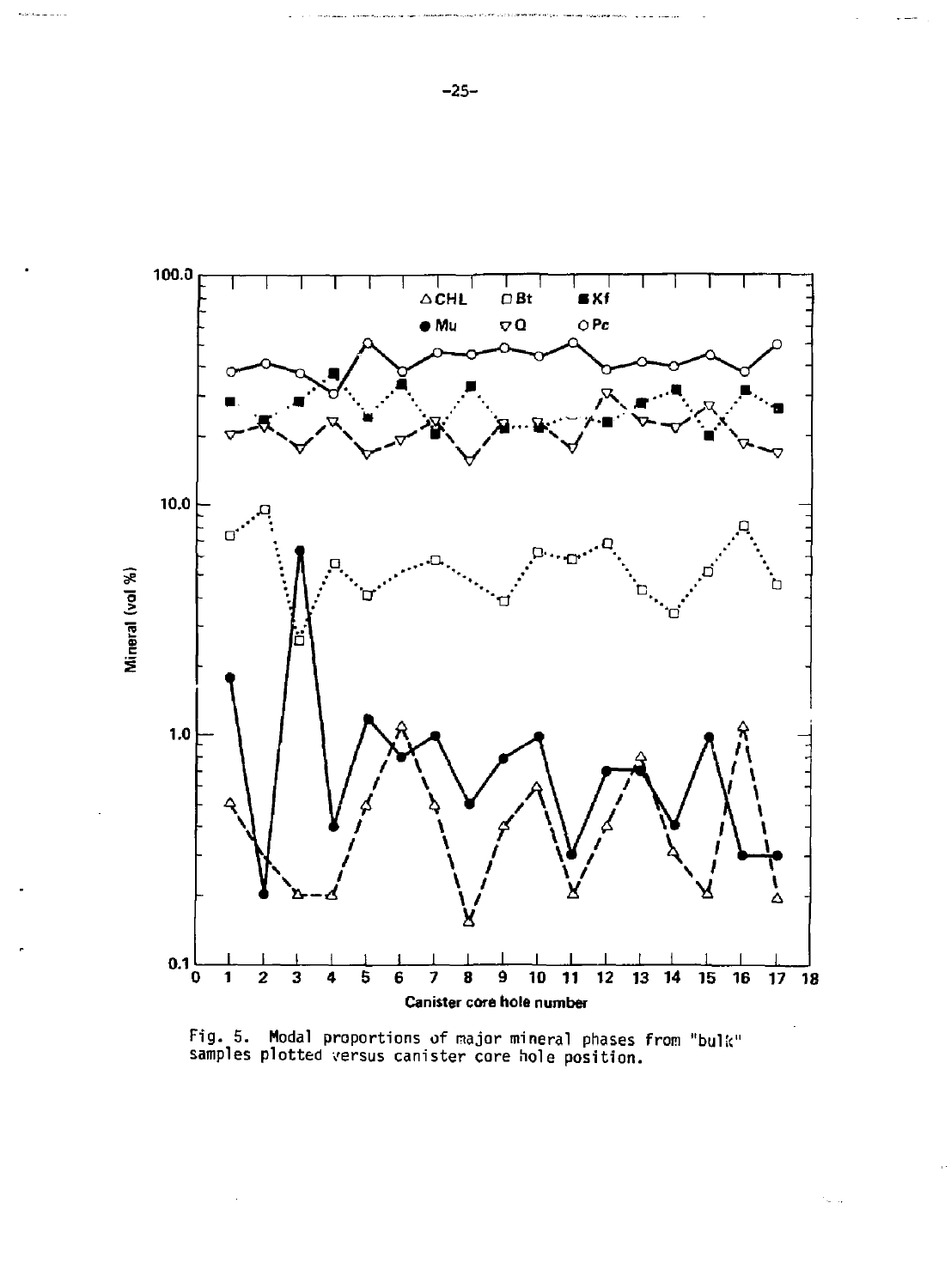

**Fig. 6a. Histograms of feldspar analyses, arrows indicate average analysis, depth given in feet.** 

**-26-**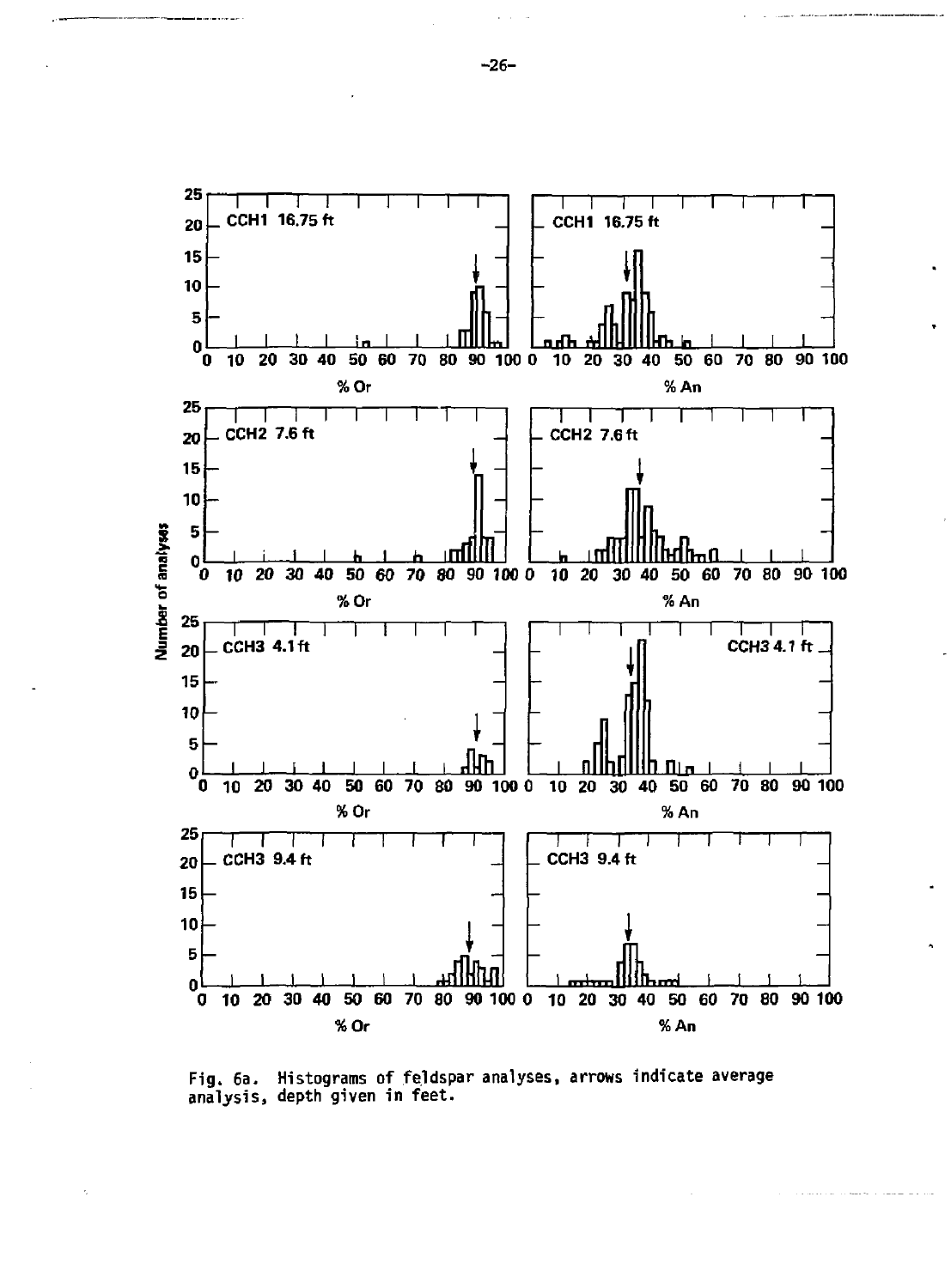

**Fig. 6b. Histograms of feldspar analyses, arrows indicate average analysis, depth given in feet.**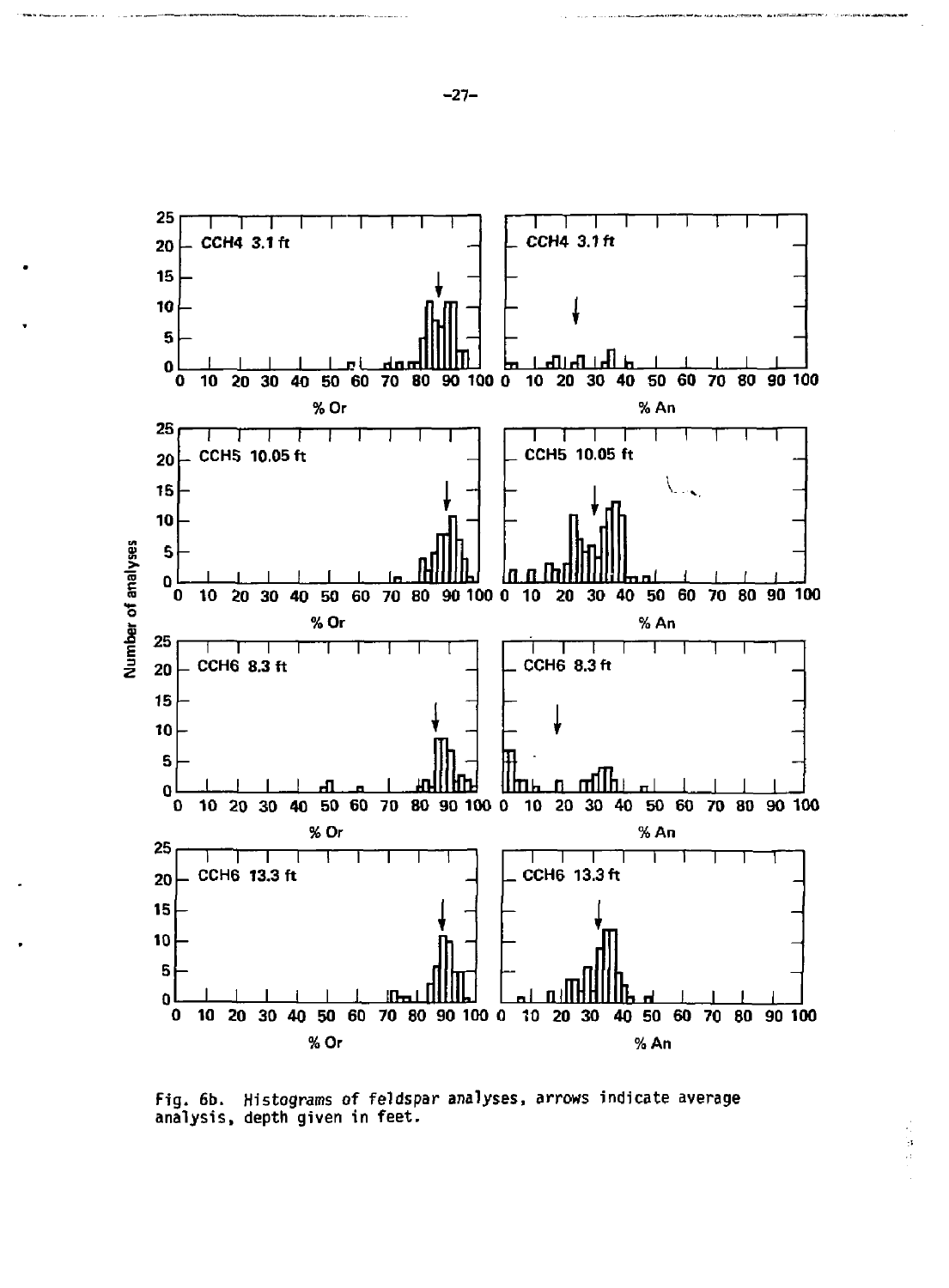

**Fig. 6c. Histograms of feldspar analyses, arrows indicate average analysis, depth given in feet.** 

**-28-**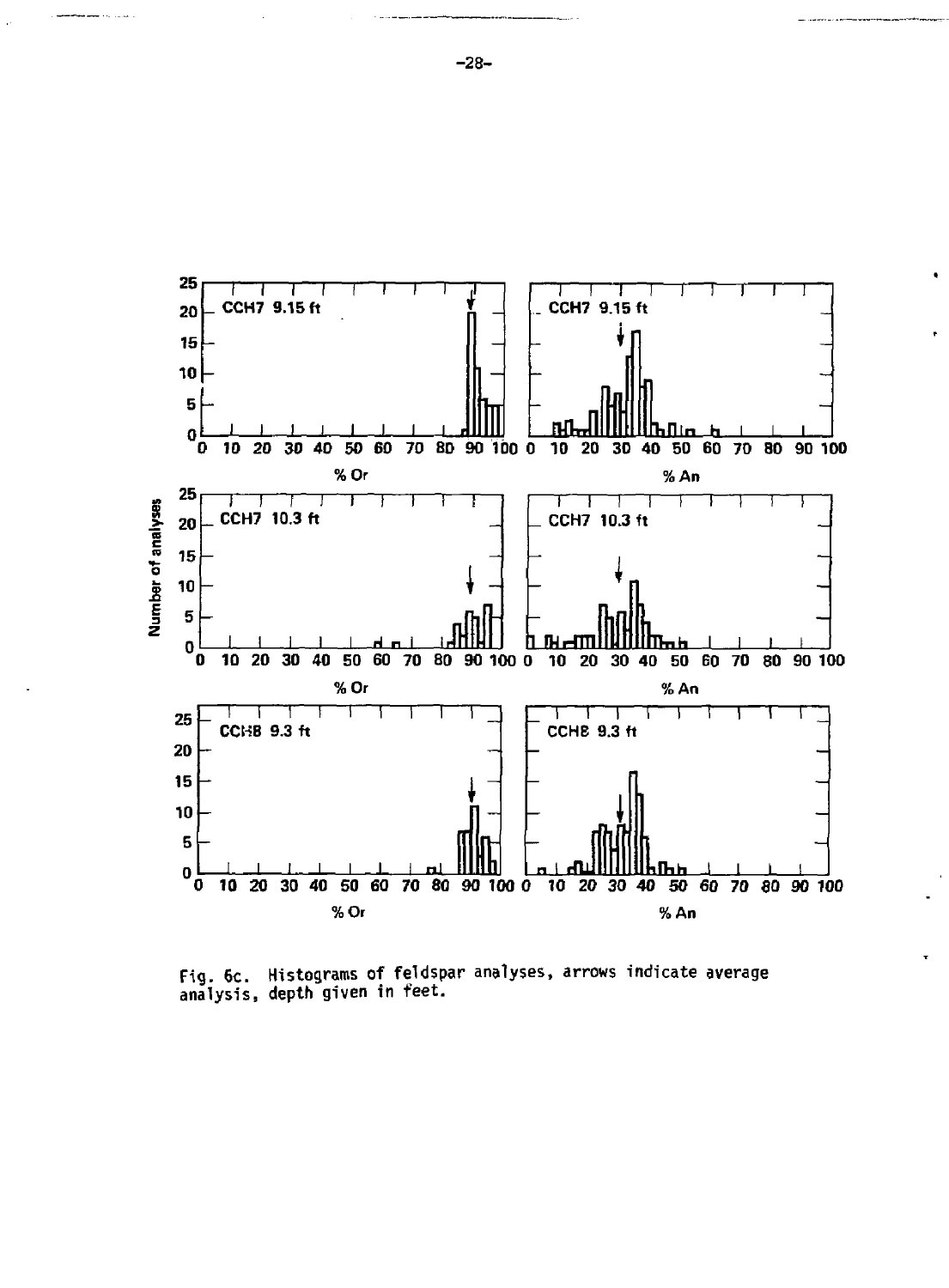

**Fig. 7. Plots of feldspar analyses for CCHl, 2, and 3. Analyses obtained in interactive mode.**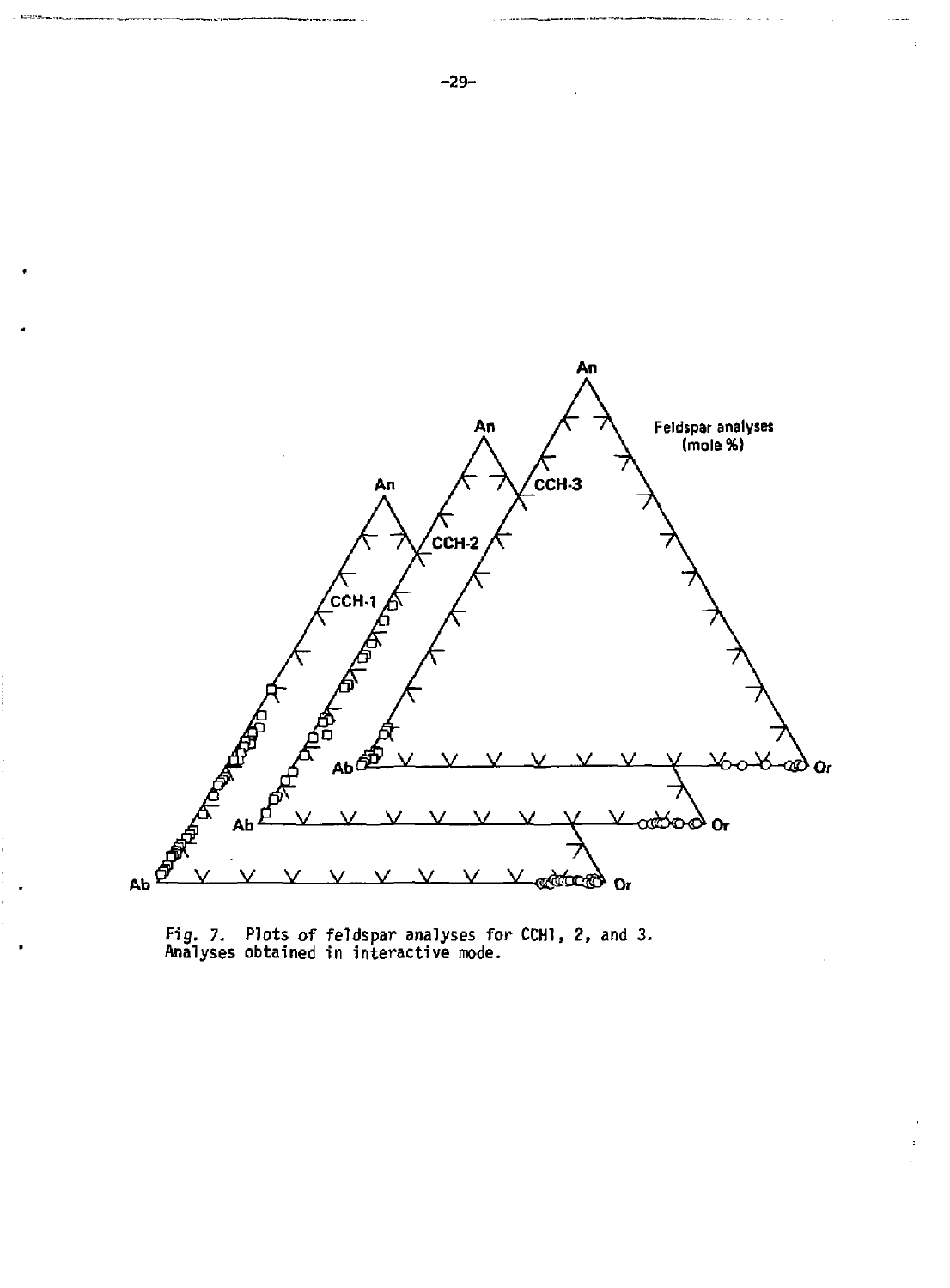

Fig. 8. Projection of biotite and chlorite analyses.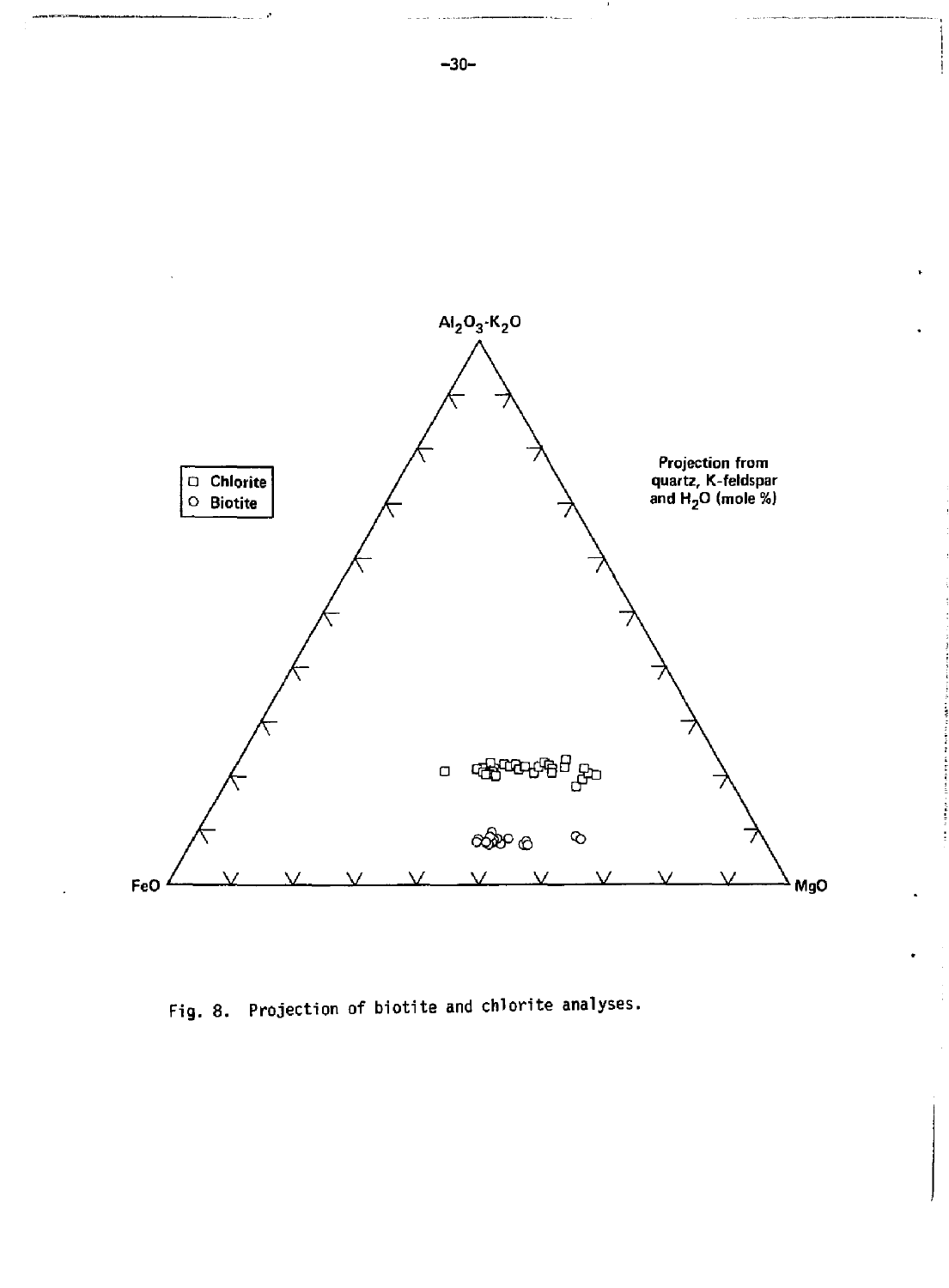

**Fig. 9. Projection of muscovite analyses for grains found on biotite and plagioclase.**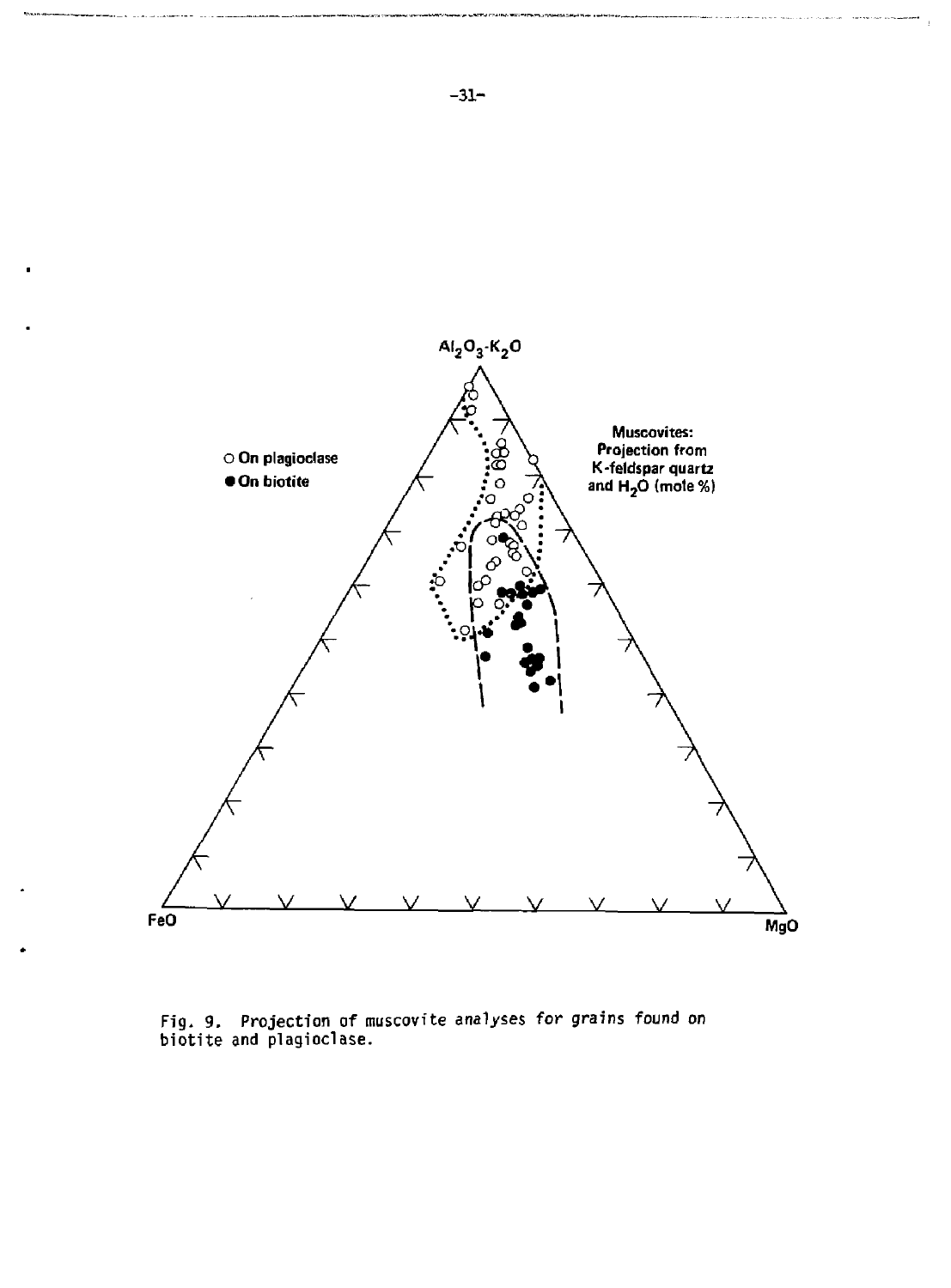

Fig. 10. Projection of epidote and clinozoisite analyses. The stippled field contains all the analyses. The open circles are from a single clinozosite grain included as a secondary phase in plagioclase (see text and Fig. 2)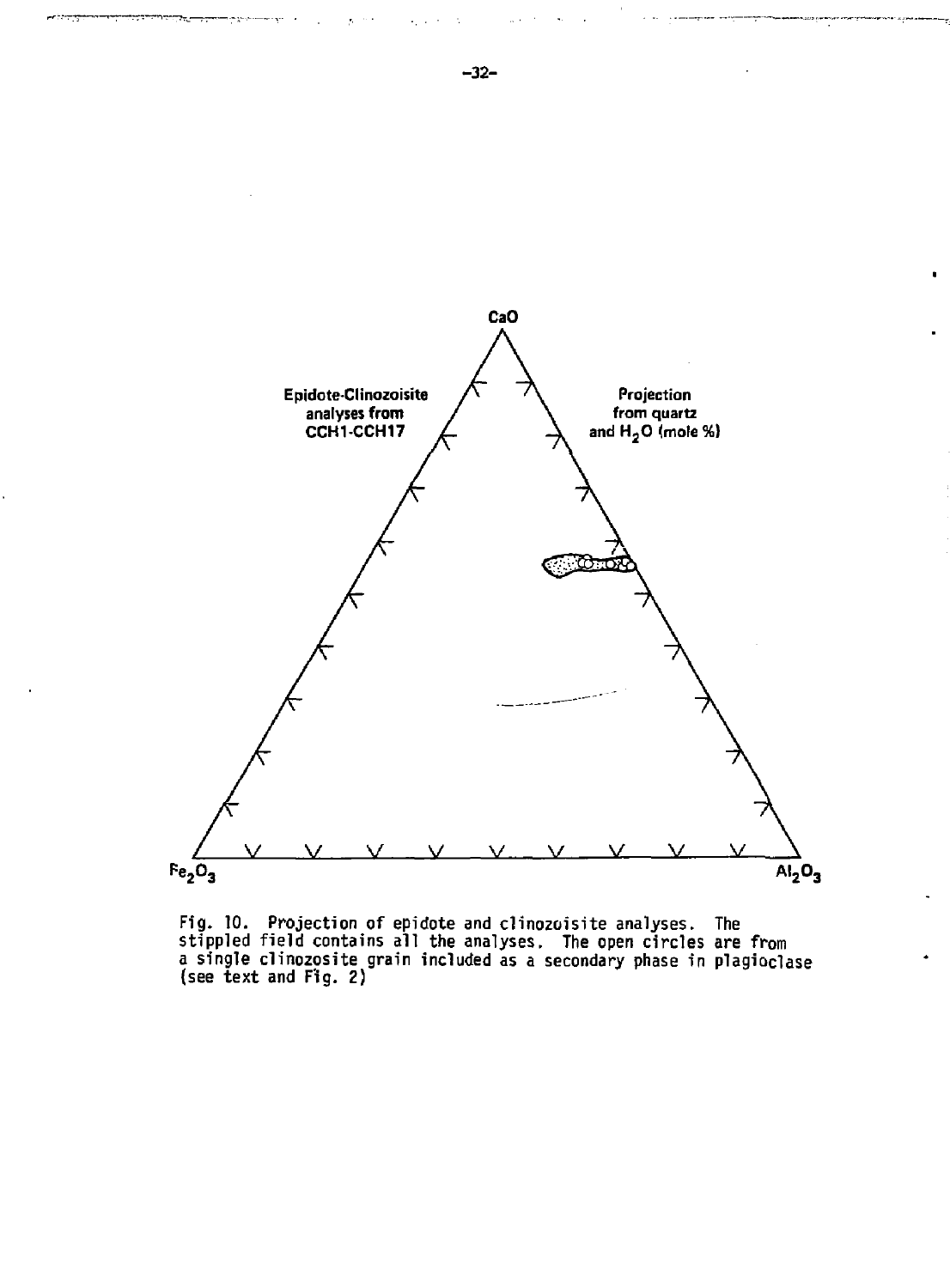APPENDIX A Secondary Mineral Assemblages

| P <sub>C</sub> |        |                           |    | Κf                     |    |                |                  |    |             |                           |                  |                        |                  |        |    |    |           |                         |
|----------------|--------|---------------------------|----|------------------------|----|----------------|------------------|----|-------------|---------------------------|------------------|------------------------|------------------|--------|----|----|-----------|-------------------------|
| <b>DEPTH</b>   |        | Pc                        | Kf | Mu                     | Ep | Cc             | Kf               | MU | cc          | Bt                        | Ch1              | MU                     | Ep               | Τn     | Ru | cc | Py        |                         |
| 2.17           | W<br>S | ٠<br>÷                    |    | +                      | ۰  | ۰              | ۰<br>$\ddotmark$ | +  |             | +                         | +<br>$\ddot{}$   | +                      | ٠<br>$\ddotmark$ | +      |    |    | +         | Α4<br>E14               |
| 2.45           |        | $\ddot{}$                 |    | $\ddot{}$              |    | o              | ٠                |    |             | $\ddot{}$                 | ٠                |                        |                  |        |    |    |           | <b>B2</b>               |
| 2.78           | W<br>S | $\ddot{}$<br>÷            |    | $\ddot{}$<br>$\ddot{}$ | 0  |                | ٠<br>$\ddot{}$   |    |             | $\ddot{}$                 | ٠<br>$\ddotmark$ | D                      | $\ddot{}$        | ۰      |    |    |           | <b>B2</b><br>D14        |
| 6.4            | ۷<br>S | 4<br>$\ddot{\phantom{1}}$ |    | $\ddot{}$<br>$\ddot{}$ |    |                | ۰<br>٠           |    |             | ۰                         | +<br>$\ddot{}$   | ۰                      | ۰                | ٠      |    |    | ۰         | <b>B2</b><br><b>B14</b> |
| 6.75           |        | ٠                         |    | $\ddot{}$              |    | $\color{red}+$ | +                |    |             |                           | ÷                | $\ddot{}$              | 4                | ٠      | ۰  |    | $\ddot{}$ | <b>B20</b>              |
| 8.75           | W<br>S | $\ddot{}$<br>$\ddot{}$    |    | +<br>$\ddot{}$         | ۰  | +              |                  |    |             | $\ddot{}$                 | ٠<br>$\ddot{}$   | ۰                      |                  | 4<br>۰ | ÷  |    |           | C14<br><b>D10</b>       |
| 13.8           | W<br>S | ۰<br>$\ddot{}$            |    | $\ddot{}$<br>÷         |    |                | ٠<br>÷           | ÷  | ۰           | ٠<br>$\ddot{\phantom{1}}$ | +<br>$\ddot{}$   | $\ddot{}$<br>$\ddot{}$ |                  |        |    |    |           | 84<br><b>B4</b>         |
| 14.42          |        | $\ddot{}$                 |    | 4                      |    | ۰              | ۰                | O  | $\mathbf 0$ | O                         | +                | $\ddot{}$              |                  | ۰      | ۰  |    | ٠         | C8                      |
| 14.8           |        | $\ddot{}$                 |    | ۰                      |    |                | ٠                |    |             | ۰                         | $\ddot{}$        | ۰                      | ٠                | ۰      |    |    | -/-       | 89                      |
| 16.37          |        | $\ddot{}$                 |    | +                      | 0  | 0              | ٠                |    |             |                           | ÷                |                        | ٠                | +      | ÷  |    | $\ddot{}$ | E18                     |
| 16.75          |        | ٠                         |    | ٠                      |    | 0              | $\ddot{}$        |    |             | $\ddot{}$                 | ۰                | +                      | 4                |        |    |    | +         | C6                      |

 $\ddot{\phantom{1}}$ 

 $\ddot{\phantom{0}}$ 

+ inOicates phase is present and common 0 indicates phase is present, but only in minor amounts

ដូ

 $\bullet$ 

 $\bullet$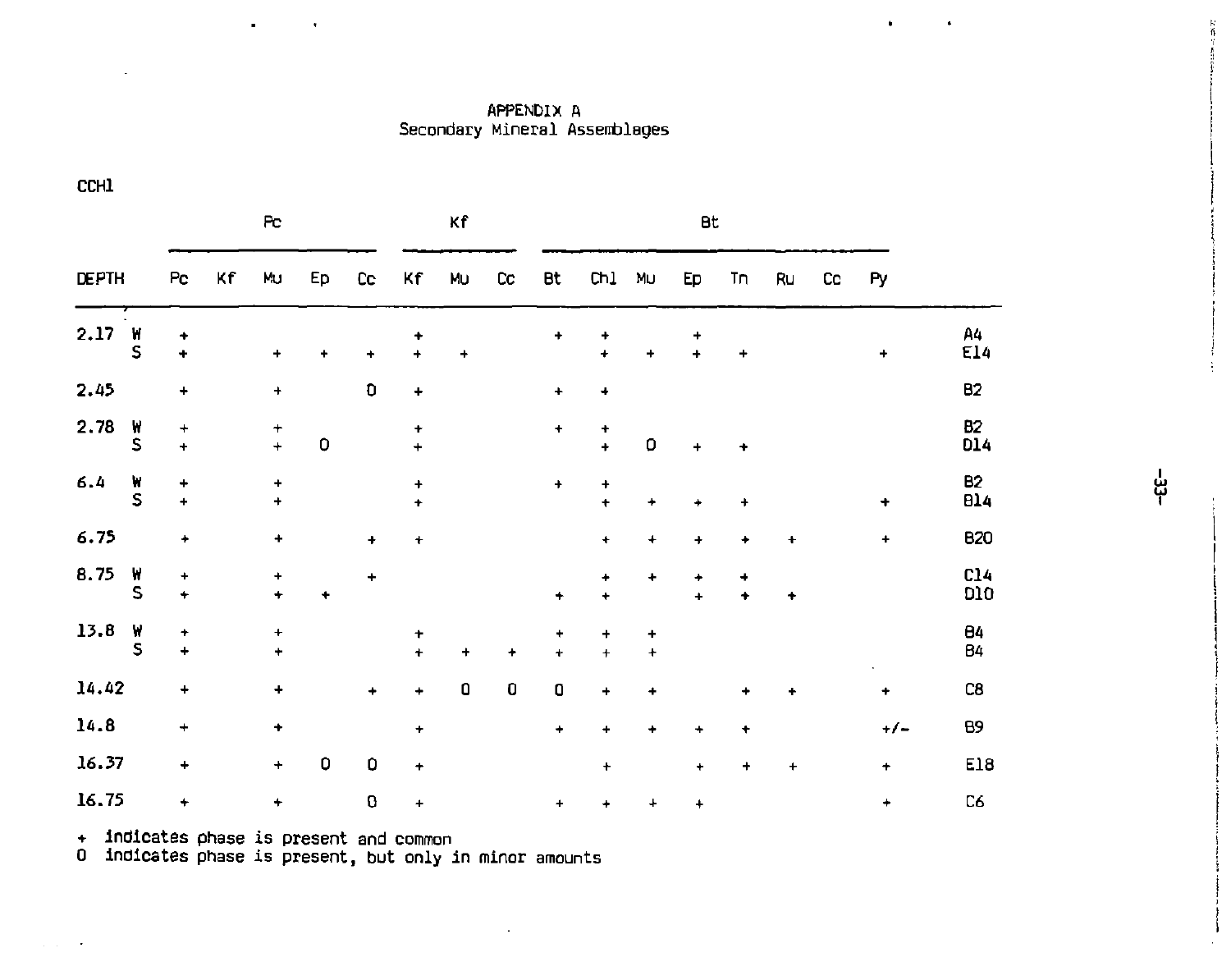|                    |                      | Pc. |                                            |  |   |               | Кf |  |                      | <b>Bt</b>                                        |            |                      |                                       |   |  |  |                              |
|--------------------|----------------------|-----|--------------------------------------------|--|---|---------------|----|--|----------------------|--------------------------------------------------|------------|----------------------|---------------------------------------|---|--|--|------------------------------|
| DEPTH              |                      |     |                                            |  |   |               |    |  |                      | Pc Kf Mu Ep Cc Kf Mu Cc Bt Chl Mu Ep Tn Ru Cc Py |            |                      |                                       |   |  |  |                              |
| 3.35 W<br>S        | $+$                  |     |                                            |  |   |               |    |  |                      | $+$ $+$                                          | $\ddot{+}$ | $\pm$                | $\overline{\mathbf{0}}$<br>$\ddot{+}$ | o |  |  | <b>B11</b><br>E24            |
| 4.10               | $\ddot{}$            |     | $\bullet$                                  |  | 0 | $+$           |    |  | $\pm$                | $+$                                              |            | ٠                    | $+$                                   |   |  |  | C7                           |
| 6.82               |                      |     |                                            |  |   |               |    |  |                      |                                                  |            |                      |                                       |   |  |  |                              |
| 7.27 $\frac{W}{S}$ | $\ddot{\phantom{1}}$ |     | $\frac{1}{2} \left( \frac{1}{2} \right)^2$ |  |   | $\frac{1}{4}$ |    |  |                      | $\ddot{\phantom{1}}$                             |            | $\ddot{\phantom{1}}$ | $\rightarrow$                         |   |  |  | B <sub>2</sub><br><b>B13</b> |
| 7.6                | $\ddot{}$            |     | O                                          |  |   | $\bullet$     |    |  | $+$                  | $\overline{\phantom{0}}$                         |            |                      |                                       |   |  |  | 62                           |
| 0.0                | $\ddotmark$          |     | 0                                          |  |   |               |    |  | $\ddot{\phantom{1}}$ | $\ddot{}$                                        |            | ۰                    |                                       |   |  |  | Β4                           |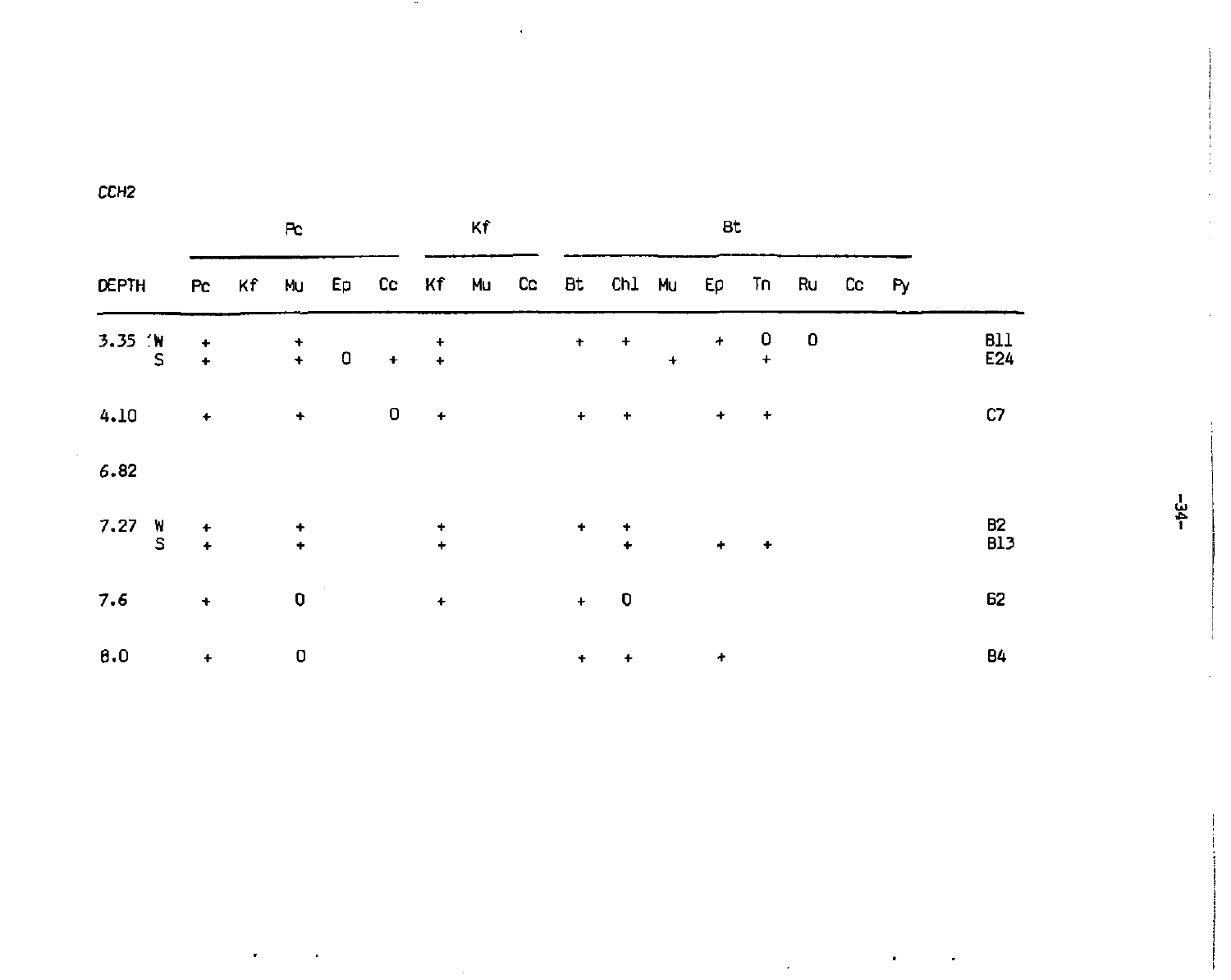| Pc                  |               |                                                   |    |                                   | Kf        |           |                     | Bt |           |                |                 |           |                       |                       |    |    |                       |                       |
|---------------------|---------------|---------------------------------------------------|----|-----------------------------------|-----------|-----------|---------------------|----|-----------|----------------|-----------------|-----------|-----------------------|-----------------------|----|----|-----------------------|-----------------------|
| DEPTH               |               | $P_{\rm C}$                                       | Κf | M۵                                | Ep        | cc        | Кf                  | MU | Cc.       | Bt             | Ch1 Mu          |           | Ep                    | <b>Tn</b>             | Ru | cc | P <sub>Y</sub>        |                       |
| 3.35                | h.<br>S       | $\frac{+}{+}$                                     |    | $\ddot{\phantom{1}}$              |           | $\div$    | ۰<br>$\color{red}+$ |    |           | $\pmb{\cdot}$  | ۰<br>$\ddot{+}$ | $\bullet$ | 0<br>$\ddot{\bullet}$ | ٠<br>$\ddot{\bullet}$ | O  |    |                       | B7<br>C20             |
| 3.7                 |               | ٠                                                 |    | ۰                                 |           |           | $\ddot{}$           |    |           | ۰              | ٠               |           | 0                     |                       |    |    |                       | B4                    |
| 8.9                 | $\frac{W}{S}$ | ۰<br>$\ddot{\phantom{1}}$                         |    | $\ddot{}$<br>$\ddot{\phantom{1}}$ |           | $\ddot{}$ | ۰<br>$\ddot{}$      |    |           | ٠              | ۰<br>÷          | ٠         | 0                     | ٠                     |    |    | ٠                     | B2<br>C14             |
| 9.15                |               | $\begin{array}{c} \bullet \\ \bullet \end{array}$ |    | $\ddot{}$                         |           |           | $\ddot{}$           |    |           | ٠              | ۰               |           | $\ddot{}$             |                       |    |    |                       | 84                    |
| 9.4                 |               | ۰                                                 |    | D                                 |           |           | $\bullet$           |    |           | $\bullet$      | 0               |           |                       |                       |    |    |                       | <b>B2</b>             |
| $10.04 \frac{M}{S}$ |               | ۰<br>$\ddotmark$                                  |    | ۰<br>$\ddotmark$                  | $\ddot{}$ |           |                     |    | $\bullet$ | ۰<br>$\ddot{}$ | ٠               | ۰         | ۰                     |                       |    | ٠  | D <sub>2</sub><br>E14 |                       |
| 14.45               |               | ٠<br>٠                                            |    | 0<br>$\ddot{}$                    |           | ٠         |                     |    |           | ٠              | ۰<br>٠          | $\ddot{}$ |                       |                       | ٠  | ۰  | ۰                     | B <sub>2</sub><br>C17 |

မှု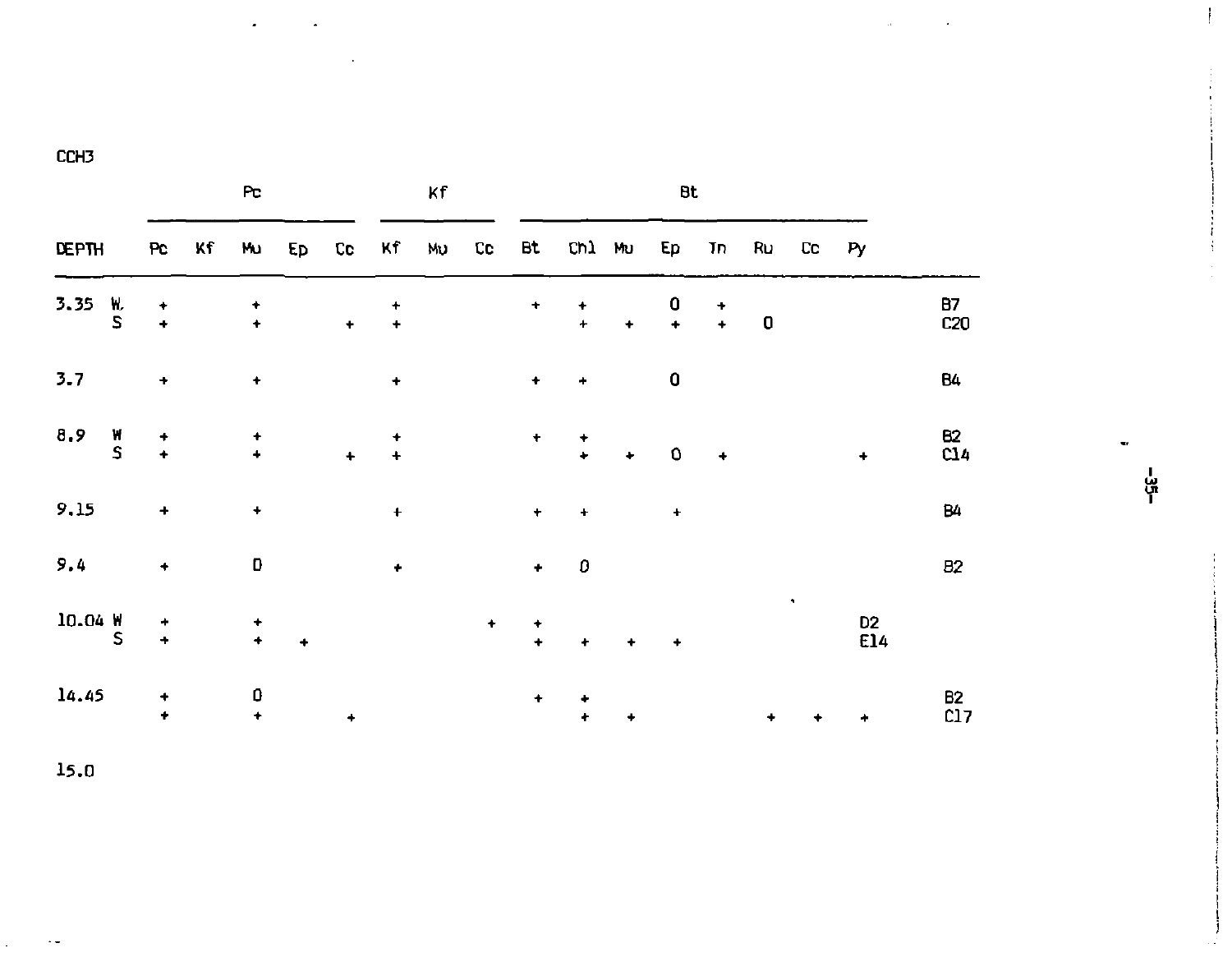|               |               | P <sub>C</sub> |                                       |                      |                      |                      | Κf      |       |                      | Bt.                                            |                      |           |             |        |   |           |           |
|---------------|---------------|----------------|---------------------------------------|----------------------|----------------------|----------------------|---------|-------|----------------------|------------------------------------------------|----------------------|-----------|-------------|--------|---|-----------|-----------|
| DEPTH         | Pc            | Kf             | Mu                                    |                      | Ep Cc Kf             |                      |         | Mu Co |                      | Bt Ch1 Mu Ep Tn Ru Cc Py                       |                      |           |             |        |   |           |           |
| 2.55          | $\bullet$     |                | $\ddag$                               |                      |                      | ٠                    |         |       | $+$                  | $\div$                                         | 0                    | $\ddot{}$ | $\clubsuit$ |        |   |           | В9        |
| 3.1           | $\bullet$     |                | O                                     |                      |                      | $\ddot{}$            |         |       | $\ddot{\phantom{1}}$ | $\ddot{}$                                      |                      |           |             |        |   |           | <b>B2</b> |
| $3.83$ W<br>S | $\frac{1}{4}$ |                | $\begin{array}{c} 0 \\ + \end{array}$ | $\ddot{\phantom{1}}$ | $\bullet$            | $\ddot{+}$           |         |       |                      | $\begin{array}{cc} + & 0 \\ + & + \end{array}$ | $\ddot{\phantom{0}}$ |           | $\ddot{}$   |        |   |           | 82<br>E12 |
| 9.15          | 1.<br>11. 年   |                | $\ddagger$                            |                      | $\ddot{\phantom{1}}$ | $\ddot{}$            | $\ddag$ |       |                      | 0                                              | $+$                  |           | $\ddot{}$   | $\div$ | ۰ | $\ddot{}$ | C22       |
| 9.8           | $\ddag$       |                | $\ddot{}$                             |                      | $\bullet$            | $\ddot{\phantom{1}}$ | O       |       | $\ddot{}$            | $\ddot{}$                                      |                      | ٠         | $\ddag$     |        |   | +         | C7        |
| 13.55         | ÷             |                | $\pmb{\cdot}$                         |                      | ٠                    |                      |         |       | $\ddot{}$            | $\bullet$                                      |                      | 0         |             |        |   |           | C4        |
| 14.45         | ۰             |                | ۰                                     |                      | ٠                    | ٠                    | o       | O     |                      | $+$                                            | $\ddag$              |           | ۰           |        |   |           | c12       |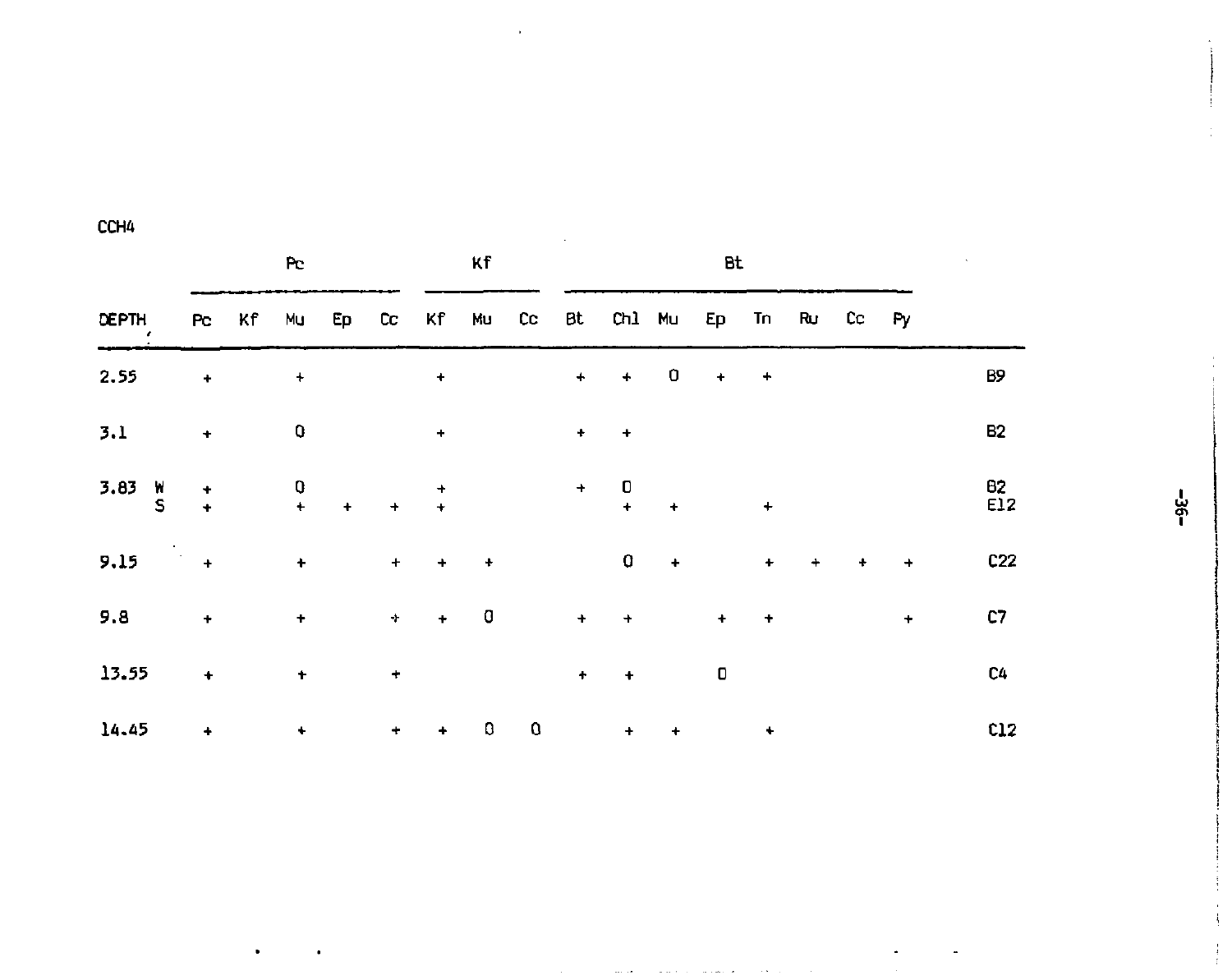|                    |                      | Pc |                                                                              |  | κf        |             |                      | Bt |             |                                                            |           |                      |               |                      |         |                      |            |
|--------------------|----------------------|----|------------------------------------------------------------------------------|--|-----------|-------------|----------------------|----|-------------|------------------------------------------------------------|-----------|----------------------|---------------|----------------------|---------|----------------------|------------|
| <b>DEPTH</b>       |                      |    |                                                                              |  |           |             |                      |    |             | Po Kf Mu Ep Co Kf Mu Co Bt Ch1 Mu Ep Tn Ru Co Py           |           |                      |               |                      |         |                      |            |
| $\epsilon$<br>3.4  | ٠                    |    | $\bullet$                                                                    |  |           | $+$ $+$ 0   |                      |    |             |                                                            | $\bullet$ | $\bullet$            | $\rightarrow$ |                      | $\ddag$ | $+$                  | C25        |
| 8.1                | $\ddot{}$            |    | $\bullet$                                                                    |  |           | $\bullet$   |                      |    | $\ddot{}$   | ٠                                                          |           | ۰                    |               |                      |         |                      | <b>B4</b>  |
| 9.35 $\frac{W}{S}$ | $\ddot{\phantom{1}}$ |    | $\begin{array}{ccccccc}\n0 & & & + & & \\ & + & & + & + & 0 & \n\end{array}$ |  |           |             |                      |    |             | $\begin{array}{cccc}\n+ & + & & \\ & + & & 0\n\end{array}$ |           | $+$ $+$              |               |                      |         | $\ddot{\phantom{1}}$ | 82<br>C14  |
| 10.05              | $\ddot{}$            |    | 0                                                                            |  |           |             |                      |    | $\ddotmark$ | $\ddot{\phantom{1}}$                                       |           | o                    |               |                      |         |                      | <b>B4</b>  |
| 10.15              | ٠                    |    | $\ddot{}$                                                                    |  | $\bullet$ | $\ddotmark$ | $\ddot{\phantom{1}}$ |    |             | $+$                                                        | $\ddot{}$ | $\ddot{\phantom{1}}$ | $\bullet$     | $\ddot{\phantom{1}}$ |         | ۰                    | <b>C20</b> |
| 10.2               | $\bullet$            |    | $\ddag$                                                                      |  | 0         | ٠           | $\ddot{}$            |    |             | $\ddot{\phantom{1}}$                                       |           | 计单                   | ٠             |                      |         |                      | C13        |

 $\sim$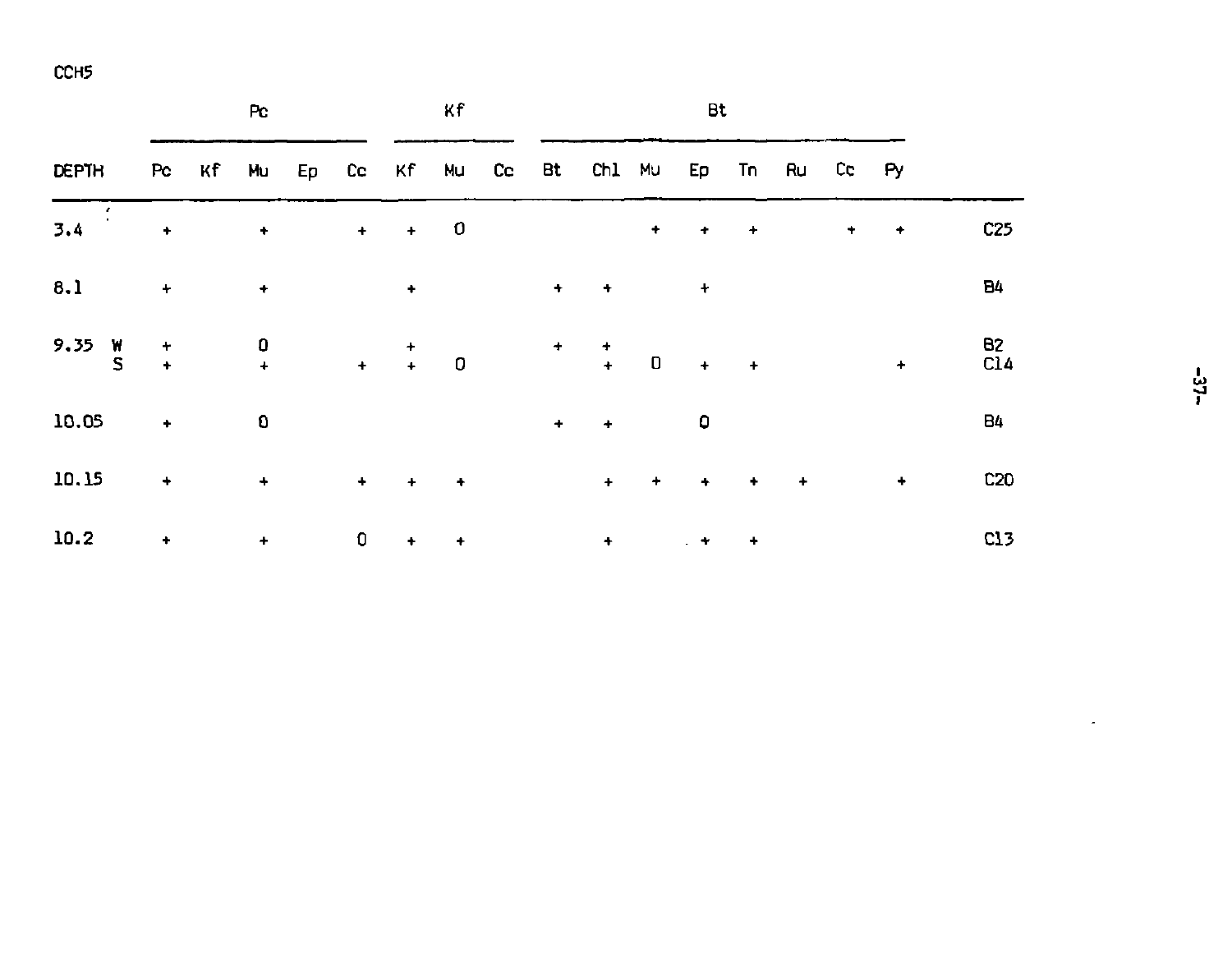|              |               |                                                                         | Pc.       | Κf          |               |  | Bt |     |                                                        |         |           |               |                             |     |               |           |
|--------------|---------------|-------------------------------------------------------------------------|-----------|-------------|---------------|--|----|-----|--------------------------------------------------------|---------|-----------|---------------|-----------------------------|-----|---------------|-----------|
| <b>DEPTH</b> |               |                                                                         |           |             |               |  |    |     | Po Kif Mu Ep Co. Kif Mu Co. Bt. Ch1 Mu Ep Tn Ru Co. Py |         |           |               |                             |     |               |           |
| 7.75         | $\rightarrow$ |                                                                         | $\bullet$ |             | ۰             |  |    |     |                                                        | $+ - +$ | $\sim 10$ | $\rightarrow$ | $\rightarrow$ $\rightarrow$ | $+$ | $\rightarrow$ | E23       |
| W 03.8       |               | $\begin{array}{cc} \uparrow & & 0 \\ \uparrow & & \uparrow \end{array}$ |           |             | $\ddot{}$     |  |    |     |                                                        |         |           |               |                             |     | $\sim$ $\sim$ | 83<br>C11 |
| 8.80         |               |                                                                         |           |             |               |  |    |     |                                                        |         |           |               |                             |     |               |           |
| 13.3         | $\bullet$     |                                                                         | 0         |             |               |  |    | $+$ | $\rightarrow$                                          |         | ٠         |               |                             |     | $\ddot{}$     | 84        |
| 13.95        | $\bullet$     |                                                                         | $+$       | $\ddotmark$ | $\rightarrow$ |  |    |     | $\ddotmark$                                            | ٠       | ٠         | ٠             |                             |     |               | E14       |

မ္ဗ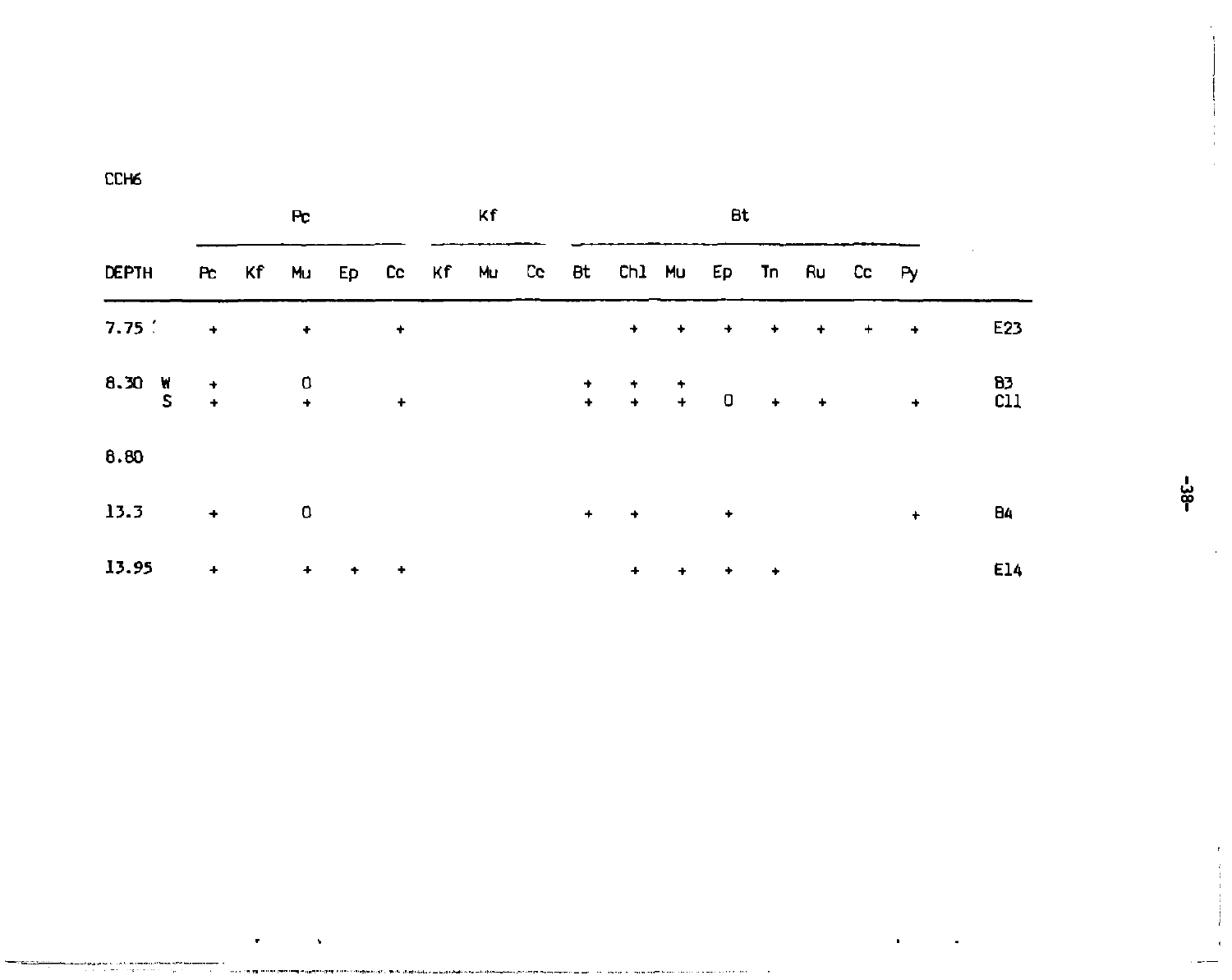.

|                                                      |                      |       | Pc                                        |           | кf |           |                                            | $\mathbf{A}$ . The $\mathbf{A}$ | Bt                        |                       |   |                      |           |
|------------------------------------------------------|----------------------|-------|-------------------------------------------|-----------|----|-----------|--------------------------------------------|---------------------------------|---------------------------|-----------------------|---|----------------------|-----------|
| DEPTH                                                |                      | PC Kf |                                           |           |    |           | Mu Ep Co Kf Mu Co Bt Ch1 Mu Ep Tn Ru Co Py |                                 |                           |                       |   |                      |           |
| 9.15 <sup>2</sup>                                    |                      |       |                                           |           |    |           |                                            |                                 |                           |                       |   |                      |           |
| 9.57                                                 | $\bullet$            |       | $\ddot{\phantom{1}}$                      | $\ddot{}$ |    |           | $+$                                        | $+ +$                           |                           | $+$                   | ۰ | $\ddot{\phantom{1}}$ | E20       |
| 10.3                                                 | $\ddot{\phantom{1}}$ |       | 0                                         |           |    | $\ddag$   | $+$                                        |                                 | 0                         |                       |   |                      | <b>B4</b> |
| $10.65$ $+$                                          |                      |       | o                                         |           |    | $\ddot{}$ | $\rightarrow$                              |                                 | 0                         | $\sim 100$ km $^{-2}$ |   |                      | Β4        |
| $\begin{array}{cc} 10.9 & \text{W} \\ 5 \end{array}$ | $+$<br>$\leftarrow$  |       | $\overline{\phantom{a}}$<br>$\rightarrow$ | $\ddot{}$ |    | ٠         | $\ddotmark$<br>$\ddot{\phantom{1}}$        | $\ddot{\phantom{1}}$            | ٠<br>$\ddot{\phantom{1}}$ | $+$                   |   |                      | Β4<br>C14 |

မှု

 $\mathfrak{f}$ 

 $\overline{a}$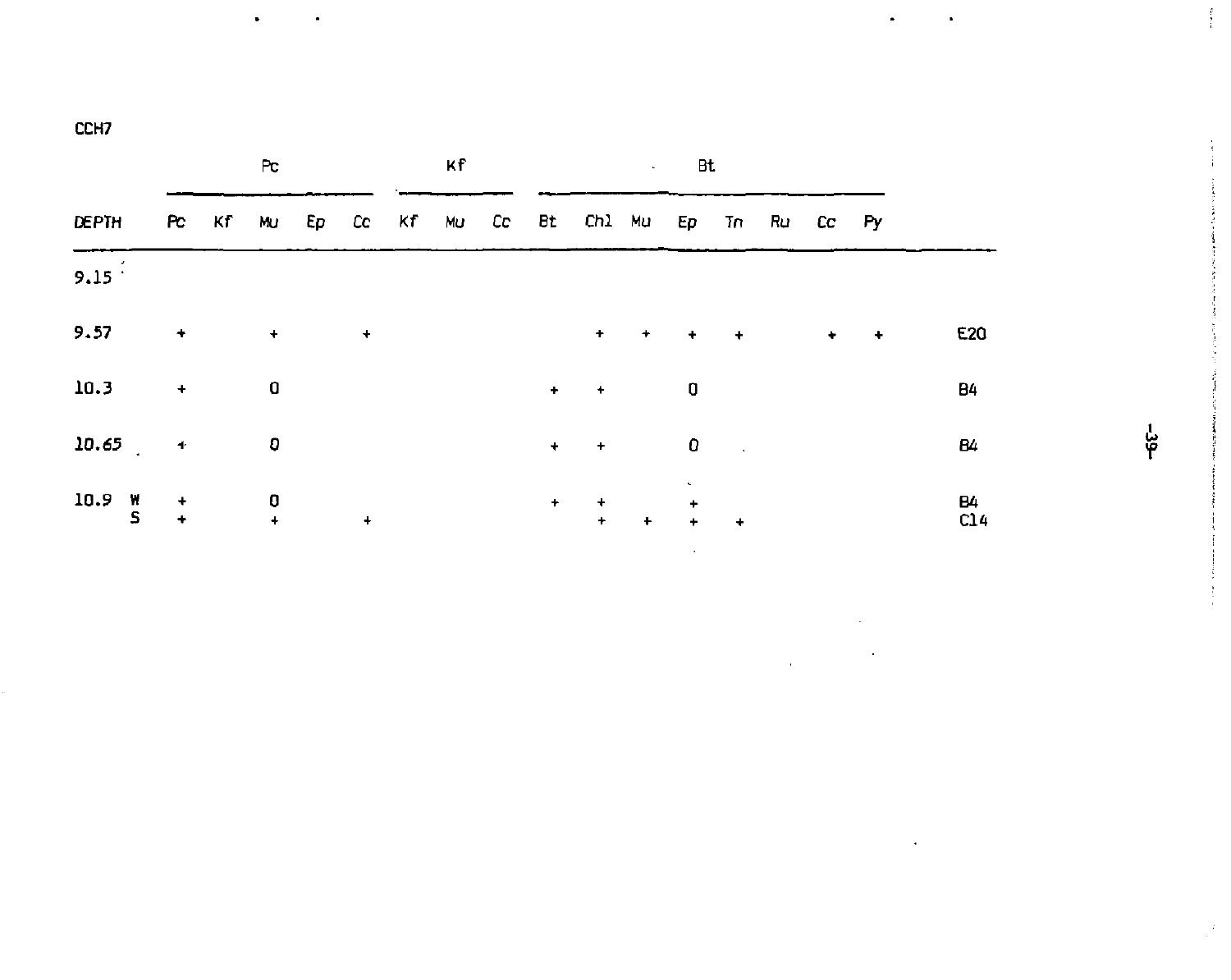$\bullet$ 

|                                                        |                                         | Pc.     |   |         | Кf |     |           | <b>Bt</b> |  |                      |                            |  |
|--------------------------------------------------------|-----------------------------------------|---------|---|---------|----|-----|-----------|-----------|--|----------------------|----------------------------|--|
| DEPTH PC Kf Mu Ep Cc Kf Mu Cc Bt Ch1 Mu Ep Tn Ru Cc Py |                                         |         |   |         |    |     |           |           |  |                      |                            |  |
| 9.3 $\div$ + +                                         |                                         |         |   |         |    |     | $+ - + -$ |           |  | $\ddotmark$          | B2                         |  |
| 9.8                                                    | $+$ 0                                   |         |   |         |    | $+$ | $+$ 0     |           |  | $+$                  | 84                         |  |
| 10.15                                                  | <b>Contract Contract Administration</b> |         |   | $+$ $+$ |    |     |           |           |  |                      | $+$ + + + + + + $\sqrt{2}$ |  |
| 10.55                                                  |                                         | $+$ $+$ | 0 | $+$     |    |     | $+$       | $+ + + +$ |  | $\ddot{\phantom{1}}$ | C14                        |  |

 $\gamma$ 

 $\mathcal{A}$  and  $\mathcal{A}$ 

agencies constructions

 $\bullet$ 

 $\sim$ 

 $-0b$ 

- 11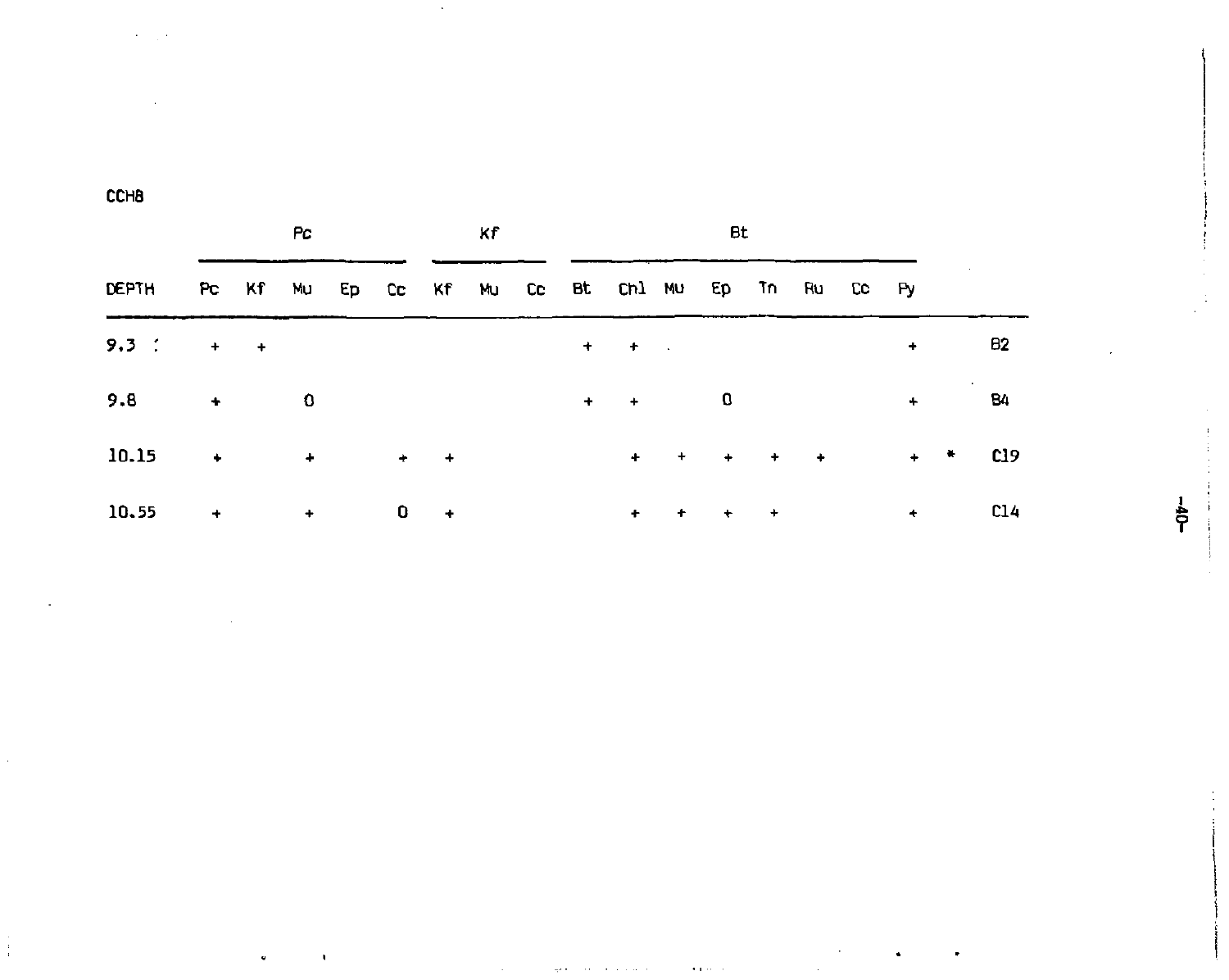|              |                     |                           |    | $\mathsf{P}\mathsf{c}$ |    |           |                | Kf |    |                  |                       |                      | Bt |           |    |           |                |           |
|--------------|---------------------|---------------------------|----|------------------------|----|-----------|----------------|----|----|------------------|-----------------------|----------------------|----|-----------|----|-----------|----------------|-----------|
| <b>DEPTH</b> |                     | Pc                        | Κf | Mu                     | Ep | $\alpha$  | Κf             | Mu | CC | Bt               | Ch1                   | Mu                   | Ep | Tn        | Ru | CC        | Py             |           |
| 1.95         | $\frac{w}{S}$<br>t. | ٠<br>$\ddotmark$          |    | $\frac{0}{t}$          |    | $\ddot{}$ | ٠<br>$\ddot{}$ | O  |    | ۰                | ٠<br>÷                | ٠                    |    | ٠         |    | $\ddot{}$ | ٠<br>$\ddot{}$ | 82<br>C16 |
| 3.25         | $\frac{w}{S}$       | ۰<br>$\ddot{\phantom{1}}$ |    | $\frac{0}{t}$          |    | $\ddot{}$ | ۰<br>$\ddot{}$ |    |    | ۰                | ٠<br>$\ddot{\bullet}$ |                      | ۰  | ÷         |    |           |                | 84<br>C12 |
| 3.6          |                     | ٠                         |    | 0                      |    |           |                |    |    | ٠                | ٠                     |                      | 0  |           |    |           | $\ddot{}$      | 84        |
| 8.2          | N<br>S              | $\ddot{}$<br>÷            |    | $\ddag$<br>$\ddot{}$   |    | $\ddot{}$ |                |    |    | $\ddotmark$      | ۰<br>٠                | $\ddot{\phantom{0}}$ |    | $\ddot{}$ | ٠  |           | $\ddot{}$      | B2<br>C15 |
| 8.7          |                     | $\ddot{}$                 |    | O                      |    |           |                |    |    | $\ddot{\bullet}$ | O                     |                      |    |           |    |           |                | 82        |
| 9.4          |                     | $\ddot{}$                 |    | $\mathbf{0}$           |    |           | ۰              |    |    | $\ddot{}$        | ٠                     |                      |    |           |    |           | $\ddotmark$    | <b>B2</b> |
| 9.52         |                     | ÷                         |    | $\ddot{}$              | ٥  |           |                |    |    | ٠                | ٠                     |                      | ٠  |           |    |           |                | D7        |
| 14.47        |                     | $\ddot{}$                 |    | ÷                      |    | ÷         | 4              |    |    |                  | ۰                     | 4                    |    | $\ddot{}$ |    |           |                | C16       |
| 14.75        |                     | ۰                         |    | ÷                      |    |           |                |    |    | ٠                | ۰                     |                      |    |           |    |           |                | B2        |
| 14.97        |                     | ۰<br>$\ddot{\phantom{1}}$ |    | 0<br>÷                 |    | $\ddot{}$ |                |    |    | ٠                | ۰<br>٠                | ٠                    | 0  | ٠         | ÷  |           | $\ddot{}$      | Β4<br>C22 |

**14.97 + 0 + + 0 B4** 

 $\ddagger$ 

J.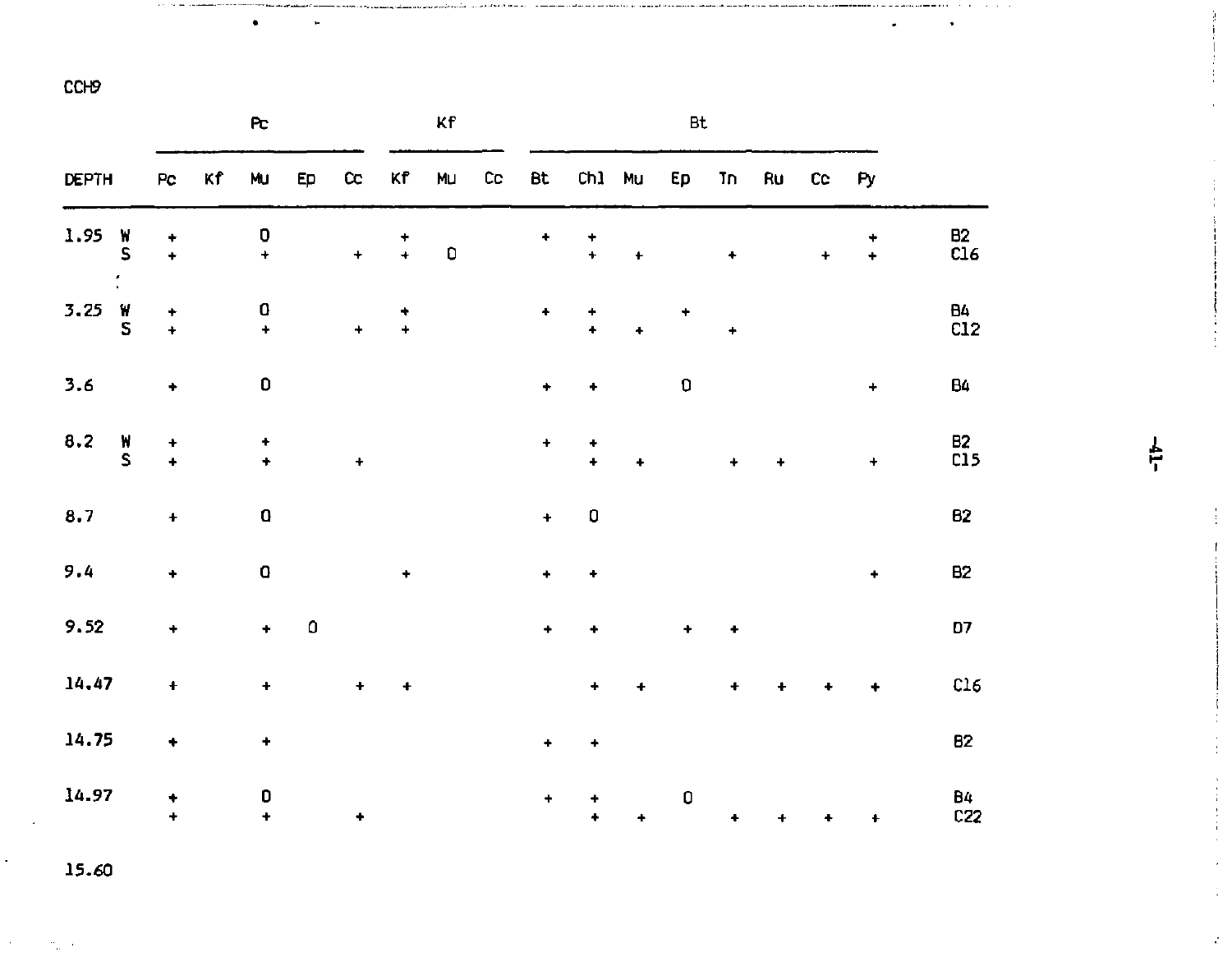**CCHlO** 

|              |                                              | Pc.                       |           |                      | κf |                      |                                                  |               | <b>Bt</b> |             |     |           |                      |           |
|--------------|----------------------------------------------|---------------------------|-----------|----------------------|----|----------------------|--------------------------------------------------|---------------|-----------|-------------|-----|-----------|----------------------|-----------|
| <b>DEPTH</b> |                                              |                           |           |                      |    |                      | Pc Kf Mu Ep Cc Kf Mu Cc Bt Ch1 Mu Ep Tn Ru Cc Py |               |           |             |     |           |                      |           |
| 9.15         | $\ddot{}$                                    | 0                         |           |                      |    | $\ddotmark$          | $\rightarrow$                                    |               | O         |             |     |           | $\ddot{\phantom{1}}$ | 84        |
| 9.75         | ٠                                            | 0                         |           | $\ddot{}$            |    | $\ddot{\phantom{1}}$ | $\sim$ 100 $\pm$                                 |               | 0         | $+$         |     |           | $\ddot{}$            | 87        |
| 14.84        | $\ddot{}$                                    | $\ddot{}$                 | $\ddot{}$ |                      |    |                      | $\ddot{\phantom{1}}$                             | $\rightarrow$ |           |             | $+$ | $\ddot{}$ | $\bullet$            | C17       |
| 15.24 W<br>s | $\ddot{\phantom{0}}$<br>$\ddot{\phantom{1}}$ | 0<br>$\ddot{\phantom{1}}$ | ٠         |                      |    | $\ddot{}$            | $\ddot{}$<br>$\bullet$                           | $+$           |           | $\ddotmark$ |     |           | $\ddot{\phantom{1}}$ | 82<br>C12 |
| 15.38        | ٠                                            | ٠                         | ٠         | $\ddot{\phantom{1}}$ | ۰  |                      |                                                  | ٠             |           | ٠           |     |           | ٠                    | C24       |

 $\ddot{r}$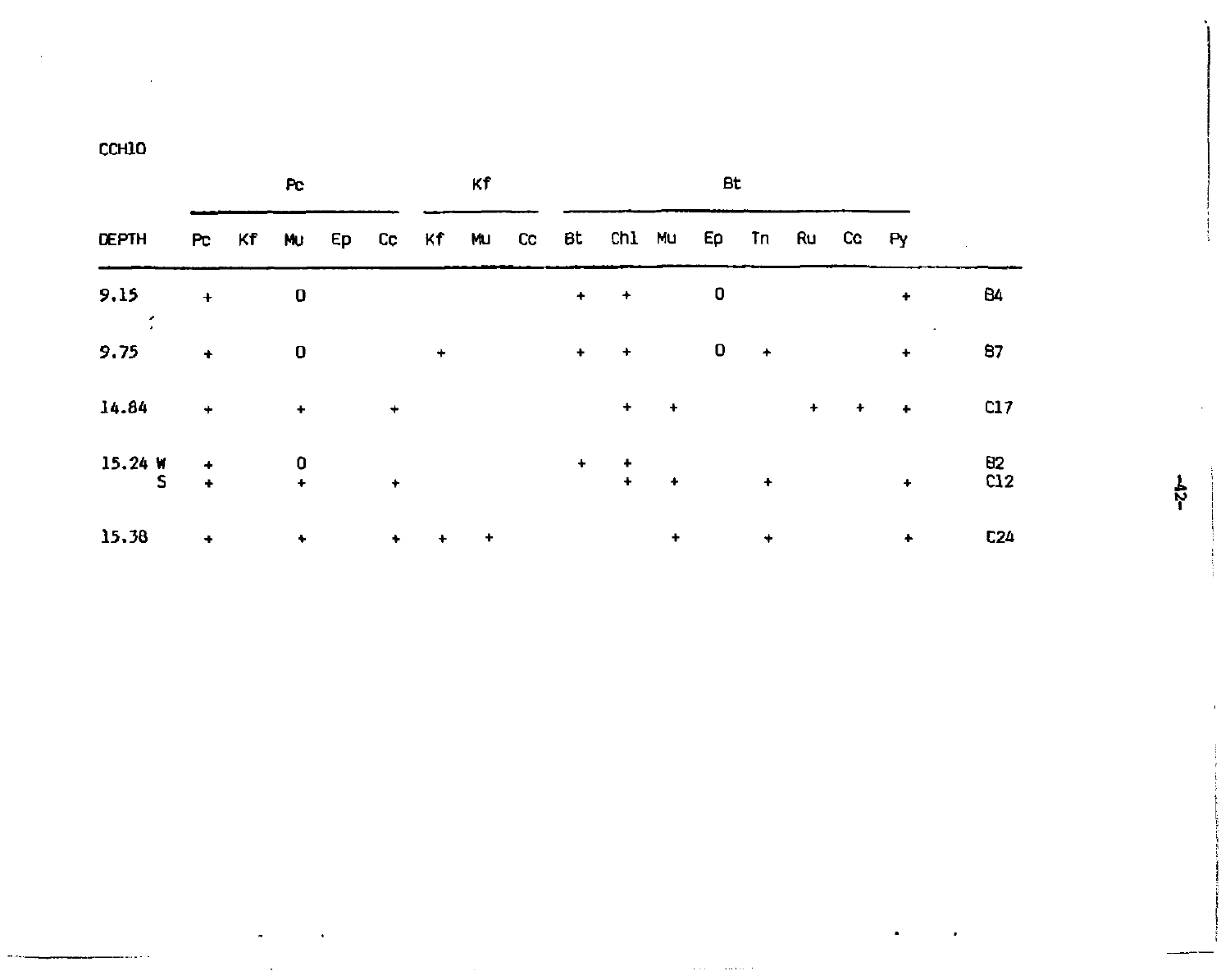| <b>COILL</b> |  |  |
|--------------|--|--|
|              |  |  |

|                |                      | Pc. |  | Кf |           |                                                  | Bt |  |  |    |
|----------------|----------------------|-----|--|----|-----------|--------------------------------------------------|----|--|--|----|
| <b>DEPTH</b>   |                      |     |  |    |           | Pe Kf Mu Ep Ce Kf Mu Ce Bt Ch1 Mu Ep Tn Ru Ce Py |    |  |  |    |
| 9.5<br>$\cdot$ | $\ddot{\phantom{1}}$ | 0   |  |    | $\ddot{}$ | $+$                                              |    |  |  | B2 |
| 9.9            |                      |     |  |    |           |                                                  |    |  |  |    |
| 10.02          |                      |     |  |    |           |                                                  |    |  |  |    |

န္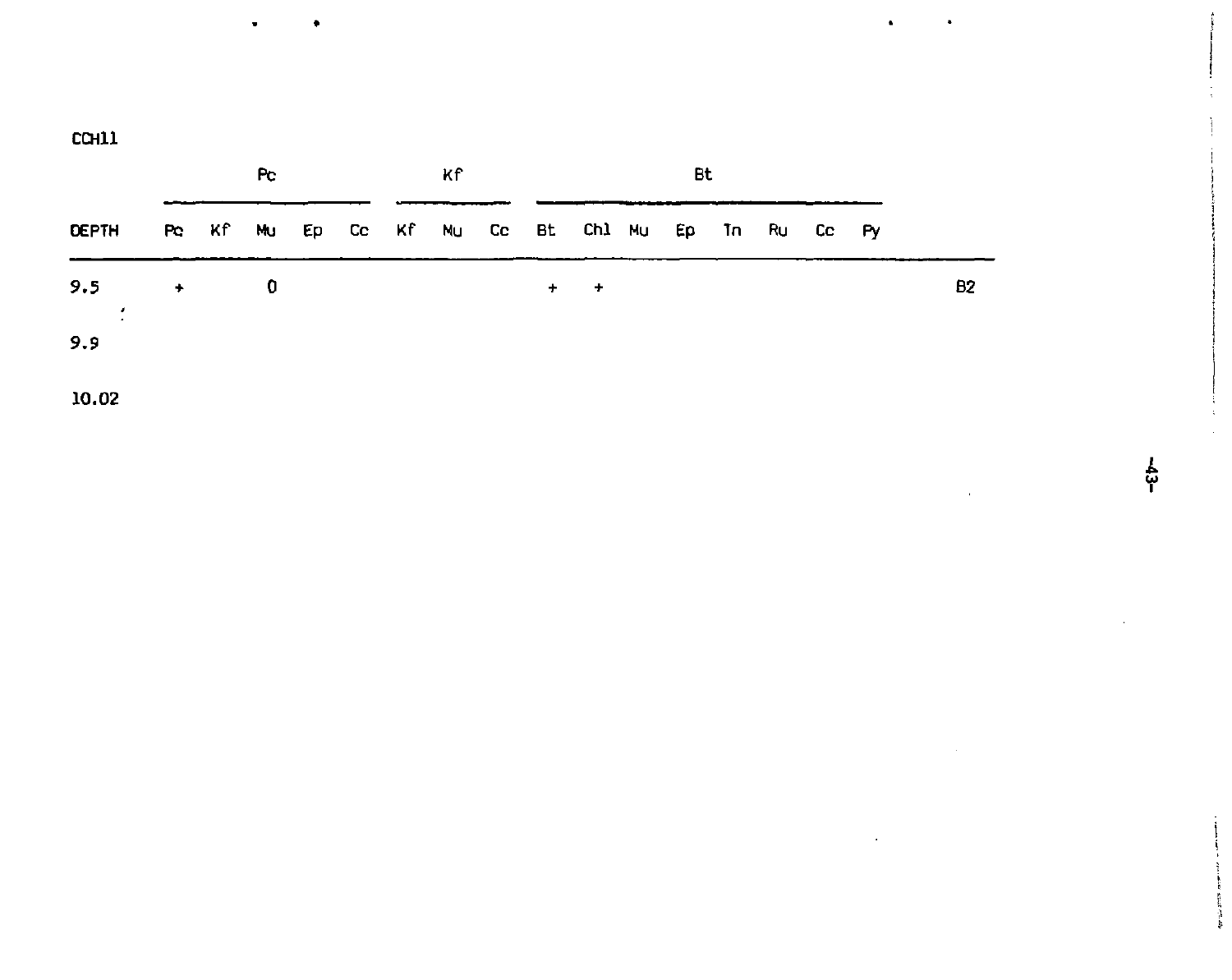| CCH12 |  |  |
|-------|--|--|
|       |  |  |

|              |     |                 | Pc. |                                                                                                                                                                                                                                  |        | ĸ۴ |  |                                                  | Bt                                |  |                                                                                                                                                                                                                                    |     |
|--------------|-----|-----------------|-----|----------------------------------------------------------------------------------------------------------------------------------------------------------------------------------------------------------------------------------|--------|----|--|--------------------------------------------------|-----------------------------------|--|------------------------------------------------------------------------------------------------------------------------------------------------------------------------------------------------------------------------------------|-----|
| <b>DEPTH</b> |     |                 |     |                                                                                                                                                                                                                                  |        |    |  | Pc Kf Mu Ep Co Kf Mu Co Bt Ch1 Mu Ep Tn Ru Co Py |                                   |  |                                                                                                                                                                                                                                    |     |
| 9.1          | $+$ |                 |     | $\cdots$ . The contract of the contract of the contract of the contract of the contract of the contract of the contract of the contract of the contract of the contract of the contract of the contract of the contract of the c |        |    |  |                                                  |                                   |  | $+$ + 0 + + +                                                                                                                                                                                                                      | C21 |
| 9.35         |     | $\rightarrow$ 0 |     |                                                                                                                                                                                                                                  | $\sim$ |    |  | $\ddot{\phantom{1}}$                             | <b>Contract Contract Contract</b> |  | $\bullet$ . The contract of the contract of the contract of the contract of the contract of the contract of the contract of the contract of the contract of the contract of the contract of the contract of the contract of the co | B12 |
| 9.70         |     |                 |     | $+$ $+$ $+$ $+$                                                                                                                                                                                                                  |        |    |  |                                                  | $0 + 0 +$                         |  |                                                                                                                                                                                                                                    | C22 |

 $-44-$ 

 $10.18$ 

 $\sim$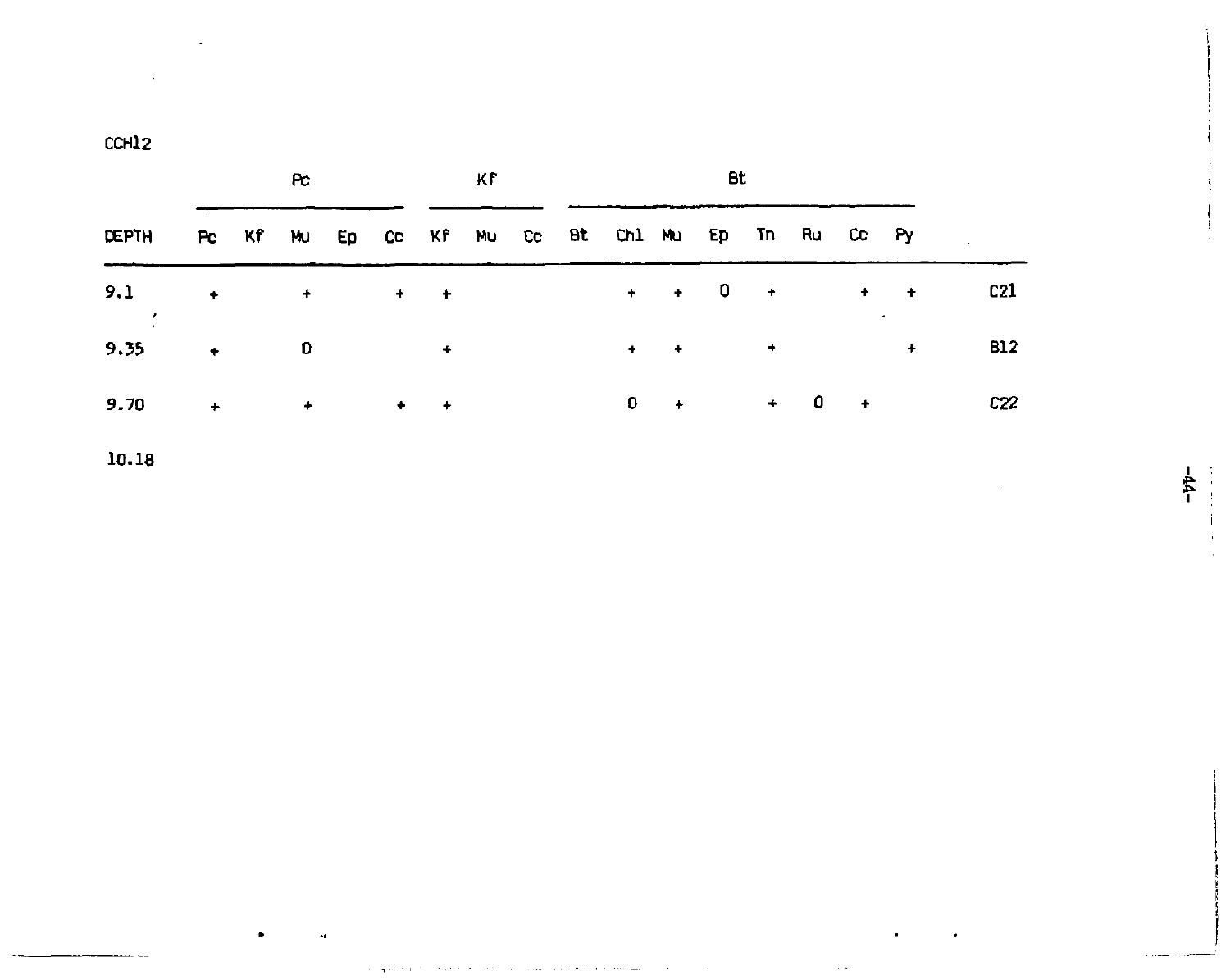|                                   |               | Pc.                                                                                                                                  |                     | Кf |           |                                                    | <b>Bt</b> |                                 |  |                  |
|-----------------------------------|---------------|--------------------------------------------------------------------------------------------------------------------------------------|---------------------|----|-----------|----------------------------------------------------|-----------|---------------------------------|--|------------------|
| DEPTH                             |               |                                                                                                                                      |                     |    |           | Pe Kif Mu Ep Ce Kif Mu Ce Bt Ch1 Mu Ep Tn Ru Ce Py |           |                                 |  |                  |
| $8.68$ $\frac{W}{S}$ + $\qquad$ + |               |                                                                                                                                      |                     |    |           |                                                    |           | the contract of the contract of |  | 82<br><b>B22</b> |
| $8.93 + + + + +$                  |               |                                                                                                                                      |                     |    |           |                                                    | $0 + + +$ |                                 |  | E14              |
| 9.35                              |               | the control of the state of the                                                                                                      | $\sim$ $+$ $+$      |    |           |                                                    | $+ + 0$   | $+ 0$                           |  | C21              |
| 9.6                               | $\rightarrow$ | $\overline{\phantom{a}}$ , $\overline{\phantom{a}}$ , $\overline{\phantom{a}}$ , $\overline{\phantom{a}}$ , $\overline{\phantom{a}}$ | the contract of the |    | $\ddot{}$ | $+$                                                | 0         |                                 |  | B4               |

. . . . . . . .....

 $\cdots$ Ĭ.

 $\bullet$ 

ត្ត់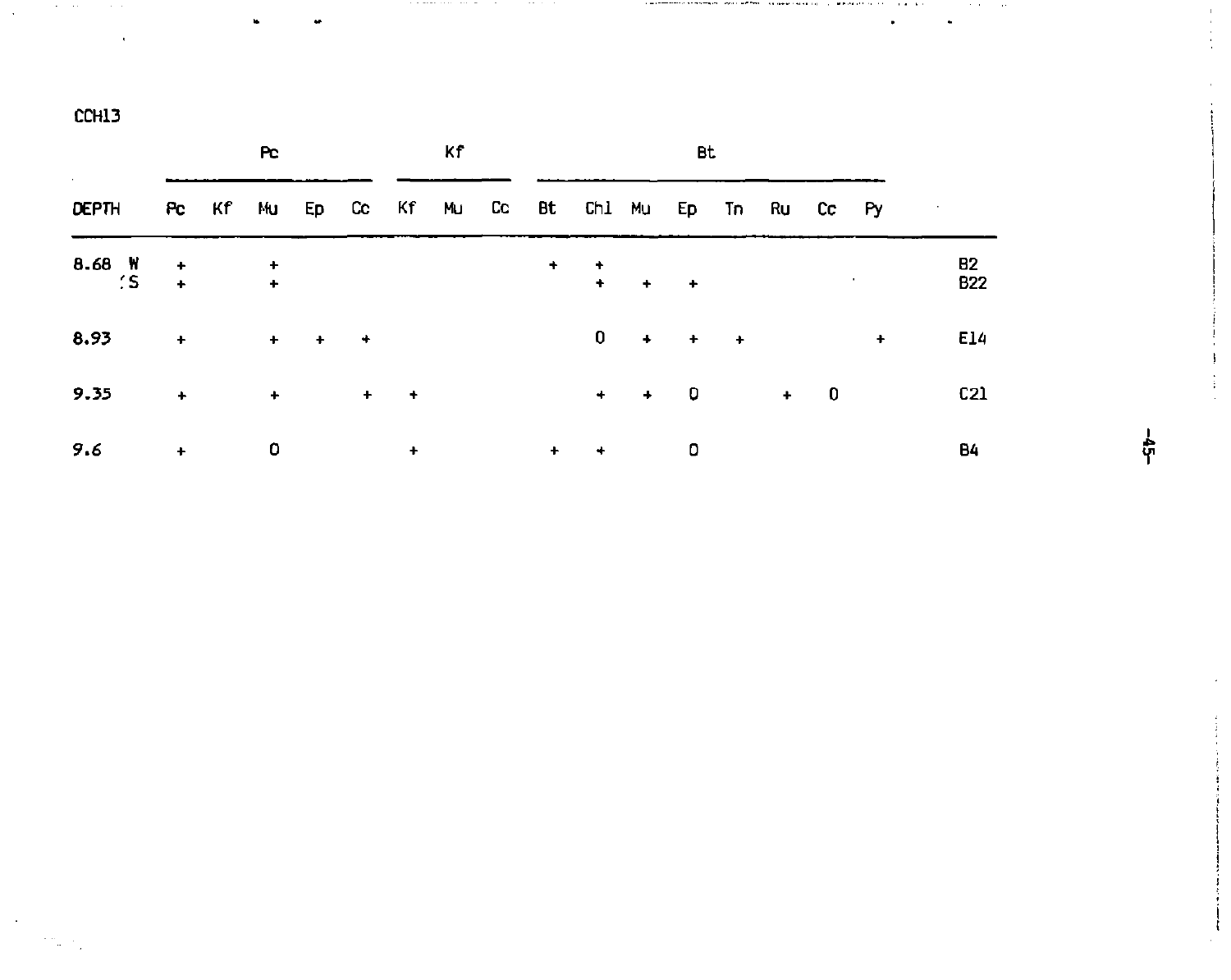|--|

×

 $\sim$ 

<del>машы</del>шы да салат.<br>Област салаттар алаттар жеңізген салаттар бардыңысты<del>рын сырдың арыны мұ</del>мын <del>мен</del> бардың жеңізген салаттарда бала

|                    |                      | Pc                                    |             |           |                  | κf |                      |                                                   |     | Bt.                                                   |           |  |             |                  |
|--------------------|----------------------|---------------------------------------|-------------|-----------|------------------|----|----------------------|---------------------------------------------------|-----|-------------------------------------------------------|-----------|--|-------------|------------------|
| <b>DEPTH</b>       |                      |                                       |             |           |                  |    |                      | Pc Kf Nu Ep Cc Kf Mu Cc Bt Ch1 Mu Ep Jn Ru Cc Py  |     |                                                       |           |  |             |                  |
| 8.31.              | ٠                    | 0                                     |             |           | $\ddot{\bullet}$ |    | $\ddotmark$          | $\ddot{}$                                         |     | ٠                                                     |           |  |             | B4               |
| 8.82               | $\ddot{\phantom{0}}$ |                                       |             |           | $\ddot{}$        |    | $\ddot{\phantom{0}}$ | $\ddot{}$                                         |     | ۰                                                     |           |  |             | Α4               |
| 9.32 $\frac{w}{s}$ | $\rightarrow$        | $\begin{array}{c} 0 \\ + \end{array}$ |             | $\ddot{}$ | $\ddot{}$        |    | $+$                  | $\begin{array}{ccc} & + & \\ + & & + \end{array}$ |     | $\begin{array}{ccc} & & + & \\ & + & & + \end{array}$ |           |  | $\ddotmark$ | B4<br>C14        |
| 9.64 $\frac{W}{S}$ | $\ddot{\phantom{1}}$ | $\frac{0}{t}$                         |             |           |                  |    | $\ddot{}$            | $+$<br>$\ddot{}$                                  | $+$ | $+$ $+$                                               |           |  |             | B2<br><b>B14</b> |
| 10.0               | $\div$               |                                       | $+ - + - +$ |           | $\rightarrow$    |    | $\bullet$            | $\ddot{}$                                         |     |                                                       |           |  |             | E <sub>2</sub>   |
| 13.72              | ۰                    | $^+$                                  | ۰           |           |                  |    |                      | ٠                                                 | $+$ | $\ddot{\phantom{1}}$                                  | $\ddot{}$ |  |             | D14              |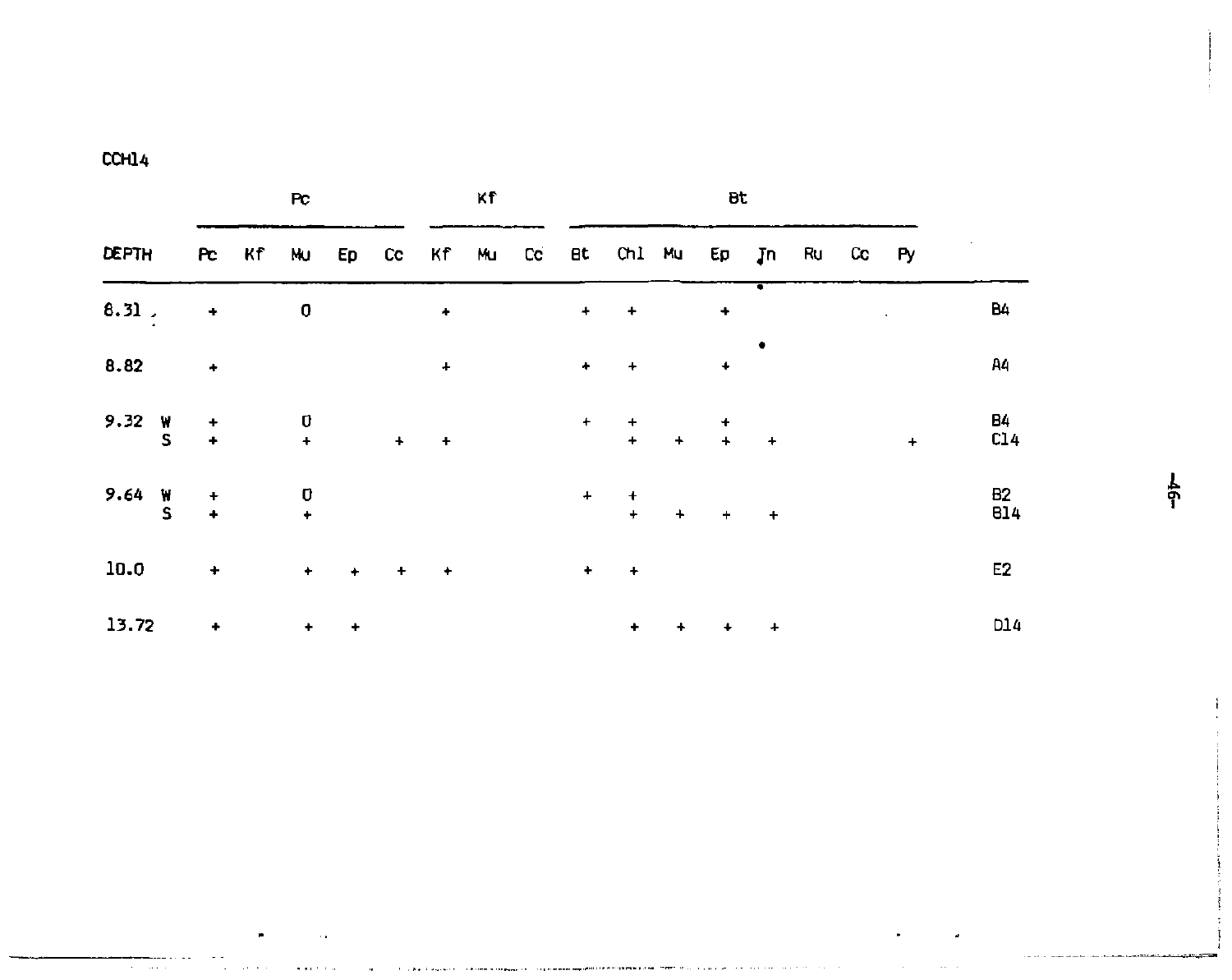•

|                    |                 | P <sub>C</sub>       |                                            |                      |               | Κf |         |                                                  |               | <b>Bt</b> |        |               |   |                      |                              |      |
|--------------------|-----------------|----------------------|--------------------------------------------|----------------------|---------------|----|---------|--------------------------------------------------|---------------|-----------|--------|---------------|---|----------------------|------------------------------|------|
| <b>DEPTH</b>       |                 |                      |                                            |                      |               |    |         | Pc Kf Mu Ep Cc Kf Mu Cc Bt Chl Mu Ep Tn Ru Cc Py |               |           |        |               |   |                      |                              |      |
| $2.35$ ,           | ٠               | $\div$               |                                            |                      | $+$           |    |         | $\bullet$ . $\bullet$                            | $\bullet$     | $\bullet$ | $\sim$ |               | ٠ | $\rightarrow$        | C19                          |      |
| 2.75               |                 |                      |                                            |                      |               |    |         |                                                  |               |           |        |               |   |                      |                              |      |
| 3.05               | $\ddot{}$       | $\bullet$            |                                            |                      | $\ddot{}$     |    | $+$     | $\sim$ $\bullet$                                 |               | $\bullet$ |        |               |   |                      | <b>B4</b>                    |      |
| 9.2                | $\blacklozenge$ | $\bullet$            |                                            |                      | $+ - +$       |    |         | $\bullet$                                        | $\bullet$     |           | $+$    | $\rightarrow$ |   | $\bullet$            | C16                          | $-1$ |
| 9.38 $\frac{1}{5}$ | $\ddot{\cdot}$  | $\ddot{\phantom{1}}$ | $\mathcal{L} \in \mathcal{F}(\mathcal{L})$ | $\ddot{\phantom{1}}$ | $\rightarrow$ |    |         | $\frac{+}{2}$                                    | $\rightarrow$ |           | $\pm$  |               |   | $\ddot{\phantom{1}}$ | <b>A2</b><br>c <sub>12</sub> |      |
| 10.0               | $\ddot{}$       | $+$                  | $\rightarrow$                              |                      | $\ddot{}$     |    | $\ddag$ | $\ddot{}$                                        |               | $\ddot{}$ |        |               |   |                      | D4                           |      |
| 12.47              | ٠               |                      |                                            |                      |               |    | ٠       | $\ddot{}$                                        |               | ٠         |        |               |   |                      | A4                           |      |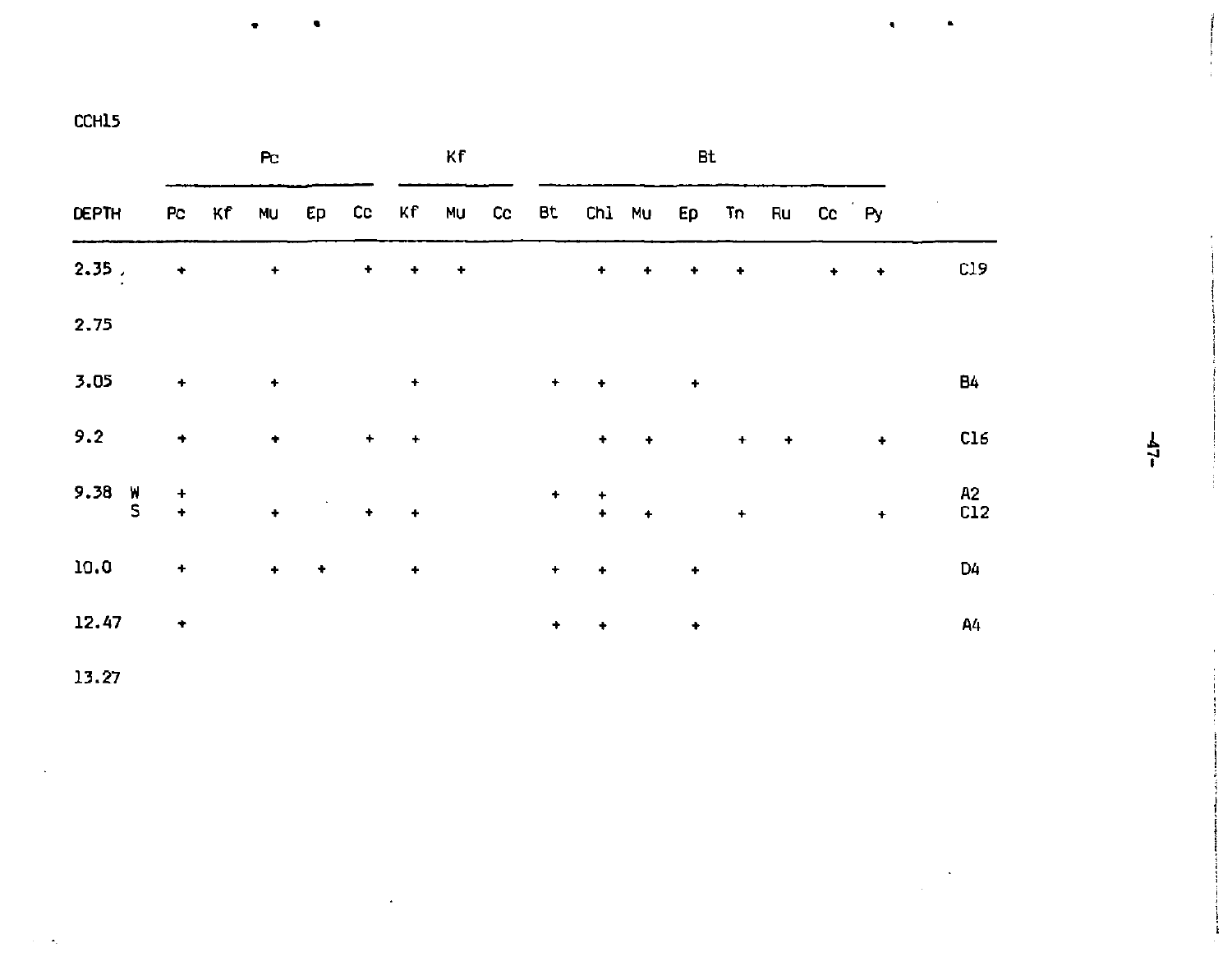$\bullet$ 

 $\epsilon_{\rm s}$ 

|       |                                                  |                                                                 | Pc.                  |                                  |                      |               | Kf |  |             |               | Bt          |     |   |           |                      |                 |
|-------|--------------------------------------------------|-----------------------------------------------------------------|----------------------|----------------------------------|----------------------|---------------|----|--|-------------|---------------|-------------|-----|---|-----------|----------------------|-----------------|
| DEPTH | Po Kf Mu Ep Co Kf Mu Co Bt Ch1 Mu Ep Tn Ru Co Py |                                                                 |                      |                                  |                      |               |    |  |             |               |             |     |   |           |                      |                 |
| 3.15  |                                                  | $\bullet$ .<br><br><br><br><br><br><br><br><br><br><br><br><br> | $\pm$                |                                  |                      | $+$ $+$       |    |  |             | ٠             |             | $+$ |   |           | $\ddot{\phantom{1}}$ | C <sub>24</sub> |
| 3.75  | $\ddot{\phantom{1}}$                             |                                                                 |                      | $\bullet$ . The set of $\bullet$ | $+$                  | $+$ $+$       |    |  |             |               | $+$ 0 $+$ 0 |     |   | $+$       |                      | C25             |
| 9.05  | $\ddot{}$                                        |                                                                 |                      |                                  |                      | $\ddot{}$     |    |  | $+$ $+$     |               |             |     |   |           |                      | A2              |
| 9.3   | $\bullet$                                        |                                                                 | $+$                  |                                  | $\rightarrow$        |               |    |  |             | $+$ $+$       |             |     |   |           | $+ + + +$            | C17             |
| 9.42  | $\ddot{}$                                        |                                                                 | $\ddot{\phantom{1}}$ |                                  | $\ddot{\phantom{1}}$ | $\rightarrow$ |    |  | $\ddotmark$ | $\rightarrow$ |             |     | ٠ | $\ddot{}$ |                      | C17             |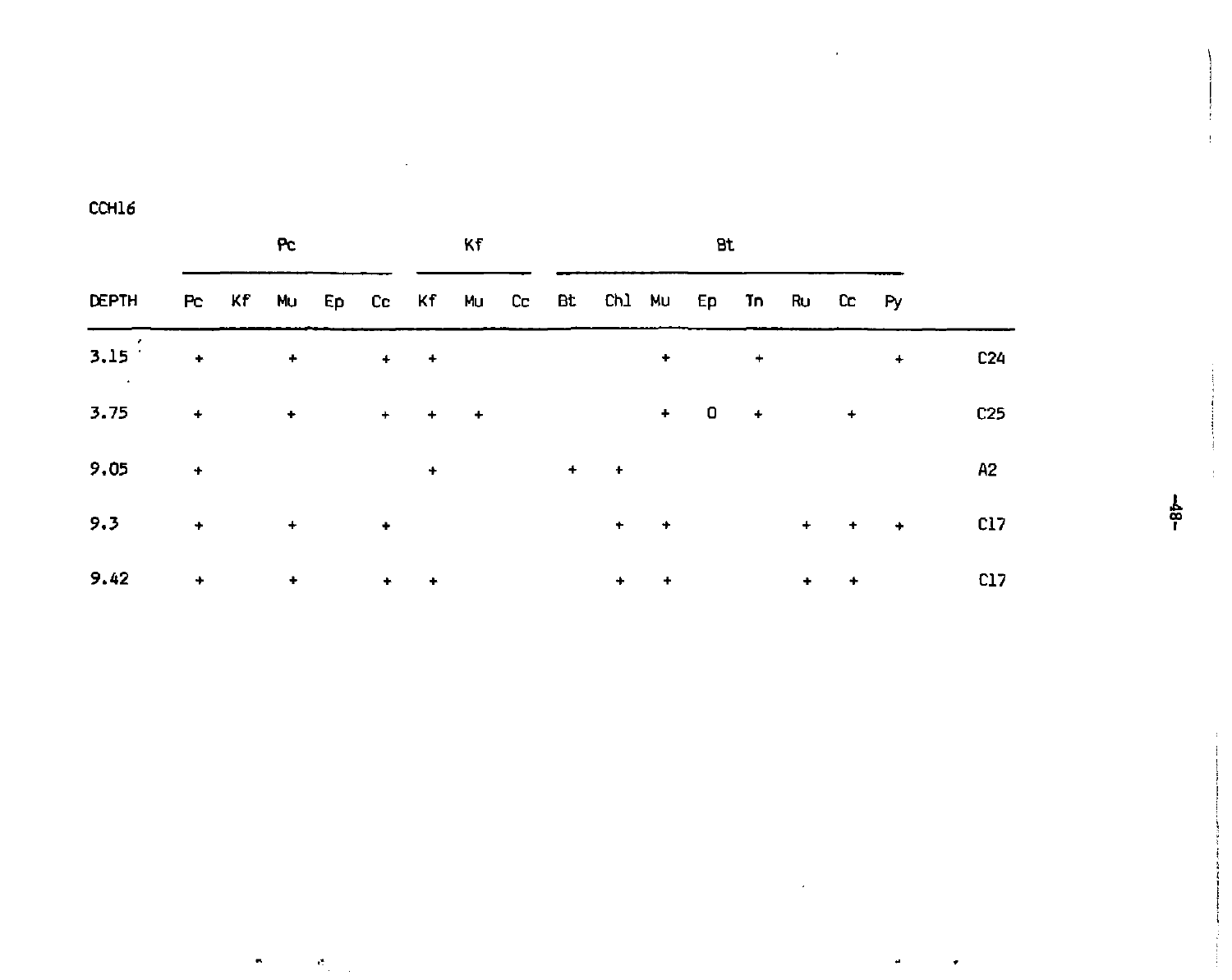|           |           |    | Pc        |           |           | Κf        |                |           |             |           | Bt        |           |       |       |           |           |     |
|-----------|-----------|----|-----------|-----------|-----------|-----------|----------------|-----------|-------------|-----------|-----------|-----------|-------|-------|-----------|-----------|-----|
| DEPTH     | Pc        | Kf | Mu        |           |           |           | Ep Co Kf Mu Co |           | Bt Chl Mu   |           | Ep        |           | Tn Ru | Cc Py |           |           |     |
| ▼<br>7.45 | ۰         |    |           |           |           |           |                | $\ddot{}$ | $\ddot{}$   |           | $\ddag$   |           |       |       |           |           | Α4  |
| 8.05      | ۰         |    | $\ddot{}$ |           | $+$       | $\ddot{}$ |                | 0         | $\ddot{}$   |           | $\ddot{}$ | ۰         |       |       |           | $\bullet$ | Β5  |
| 8.2       | ٠         |    | $\ddot{}$ | $\ddot{}$ | $\ddot{}$ | $\ddot{}$ |                |           |             | $\ddot{}$ |           | $\ddot{}$ |       |       |           |           | C24 |
| 8.25      | ٠         |    | ٠         | ÷         | ٠         | $\ddot{}$ |                |           |             | $\ddot{}$ |           | ٠         |       |       | ٠         |           | C24 |
| 8.38      | ٠         |    | $\ddot{}$ |           |           |           |                |           | $\ddotmark$ | $\ddot{}$ |           | $\ddot{}$ |       | ۰     | $\ddot{}$ |           | 815 |
| 8.8       | $\ddot{}$ |    | 0         |           |           |           |                | $\ddot{}$ | ۰           |           |           | ۰         |       |       |           |           | 85  |
| 9.1       | ٠         |    | ٠         | ٠         |           |           |                |           | ٠           | ۰         |           | ۰         |       |       |           |           | C12 |

ę.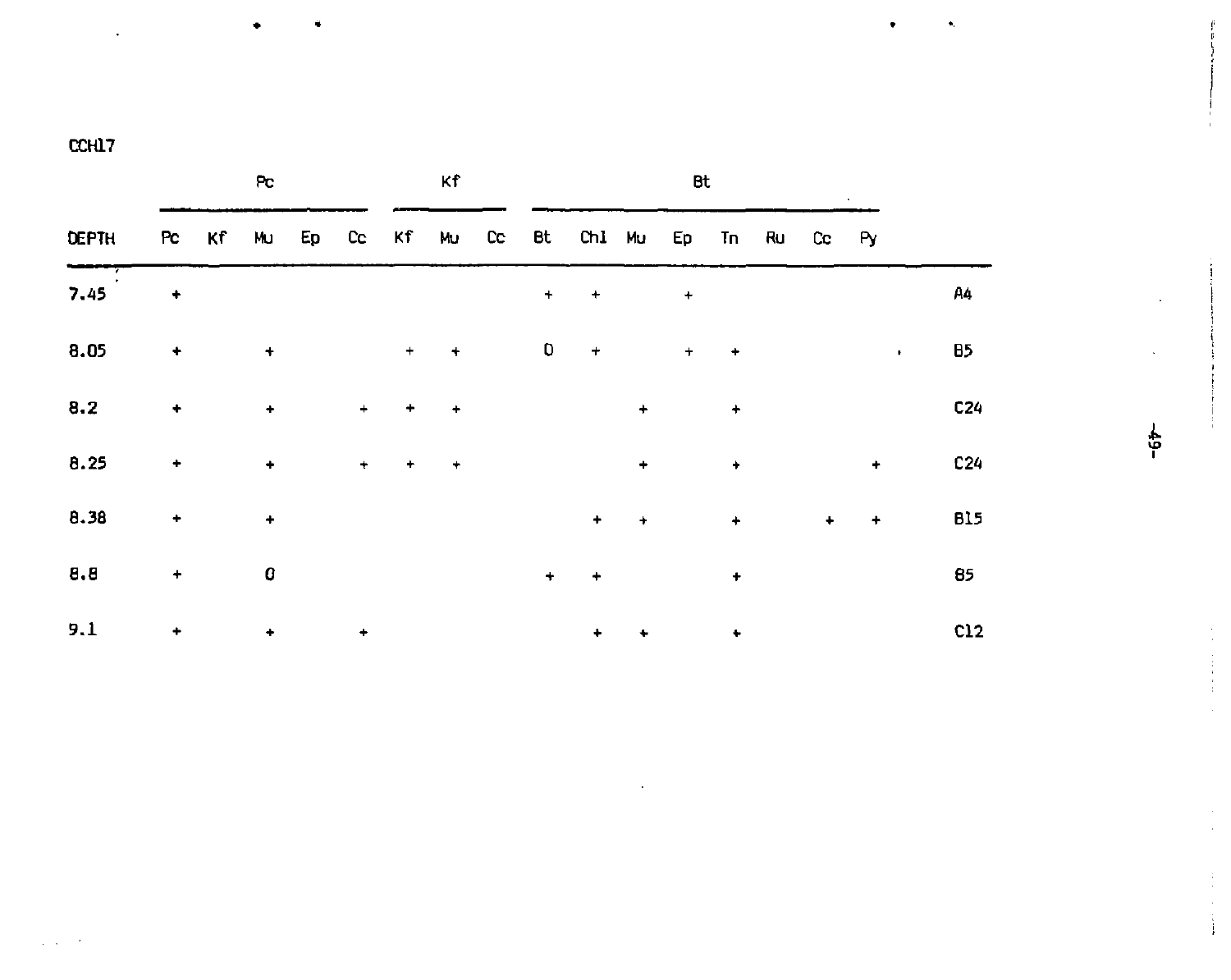#### APPENDIX B1

MODAL ANALYSES (VOL %) OF CCH1 SAMPLES<br>SAMPLE DEPTH (FT.)

|                | 2.17      | 2.45      | 2.78 | - 6.40 | $-6.75$ |       | 8.75 10.02 13.8 |       | $14.42$ $14.8$ |           |        | $16.47$ 16.75 | $AVG. 1-8$   |  |
|----------------|-----------|-----------|------|--------|---------|-------|-----------------|-------|----------------|-----------|--------|---------------|--------------|--|
| Plantoclase    | 36.9      | 34.1      | 26.0 | 26.1   | 25.3    | 34.5  | 29.9            | 28.1  | 35.4           | 37.1      | 42.3   | 38.2          | 32.8+5.6     |  |
| K-feldspar     | 30.0      | 30.8      | 32.0 | 44.0   | 24.4    | 24.4  | 35.8            | 28.2  | 30.3           | 34.6      | 31.3   | 28.5          | $31.2 - 5.3$ |  |
| Quartz         | 15.1      | 17.8      | 16.1 | 14.5   | 17.1    | 15.5  | 19.1            | 21.2  | 18.4           | 16.2      | 16.5   | 20.2          | 17.3 2.1     |  |
| <b>Biotite</b> | 7.5       | 6.7       | 7.6  | 2.4    | 1.4     | 6.0   | 6.5             | 1.8   | 0.9            | 7.3       | 2.8    | 7.4           | $4.9 - 2.7$  |  |
| Muscovite      | 2.7       | 1.6       | 7.6  | 6.3    | 22.3    | 10.7  | 1.5             | 15.3  | 9.7            | 1.0       | 2.9    | 1.8           | $7.0 - 6.6$  |  |
| Chlorite       | 1.3       | 1.0       | 6.0  | 1.2    | 1.5     | 1.3   | 0.1             | 0.3   | 0.4            | 0,7       | 0.5    | 0.5           | $1.2 - 1.5$  |  |
| Lalcite        | 0.7       | 0.5       | 0.7  | 0.3    | 4.5     | 3.1   | 0.1             | 4.3   | 2.8            | 1.1       | 2.1    | 1.7           | $1.8 - 1.5$  |  |
| Clinozoisite   | 0.6       | $-$ . $-$ | 0.2  | $-1$   | $-1$    | 0.8   | 0.0             | $-1-$ | ۰.             | $-$ , $-$ | $-1 -$ | $-1$          |              |  |
| Epidote        | 2.8       | 0.3       | 2.1  | 0.6    | 0.6     | 1.4   | 0.8             | 0.4   | 0.3            | 0.7       | 0.1    | 0.3           | $0.9 + 0.8$  |  |
| Kapiinite      | $-1$      | $-$ . $-$ | $-1$ | .02    | 02ء     | $-1-$ | $-1 -$          | $-1$  | ،٥۵            | .11       | ÷.÷    | $-1$          |              |  |
| Titanite       | 0.9       | 0.2       | 1.5  | 1.1    | 0.7     | 0.6   | 0.2             | 0.2   | 0.6            | 0.3       | 0.0    | D.4           | $0.5 + 0.4$  |  |
| Rutile         | $-$ . $-$ | $-$ . $-$ | $-1$ | -.-    | 0.2     | $-1$  | ۰.,             | $-1$  | 0.0            | $-1$      | -.-    | -.-           |              |  |
| Magnetite      | $-1$      | 0.1       | $-1$ | $-1 -$ | 0.1     | 0.1   | $\ddotsc$       | $-1$  | .04            | .11       | $-1$   | $-1 -$        |              |  |
| Hematite       | -.-       | $-1$      | $-1$ |        | $-1$    | -     | $-1$            | -. -  | -.-            | $-1$      | ∽.∼    | -.-           |              |  |
| Pyrite         | 1.3       | 1.3       | ۰.۰  | 1.1    | 0.5     | 0.6   | 3.6             | 0.4   | 1.0            | 0.2       | 1.4    | 0.9           | $1.0 - 0.9$  |  |

 $\bullet$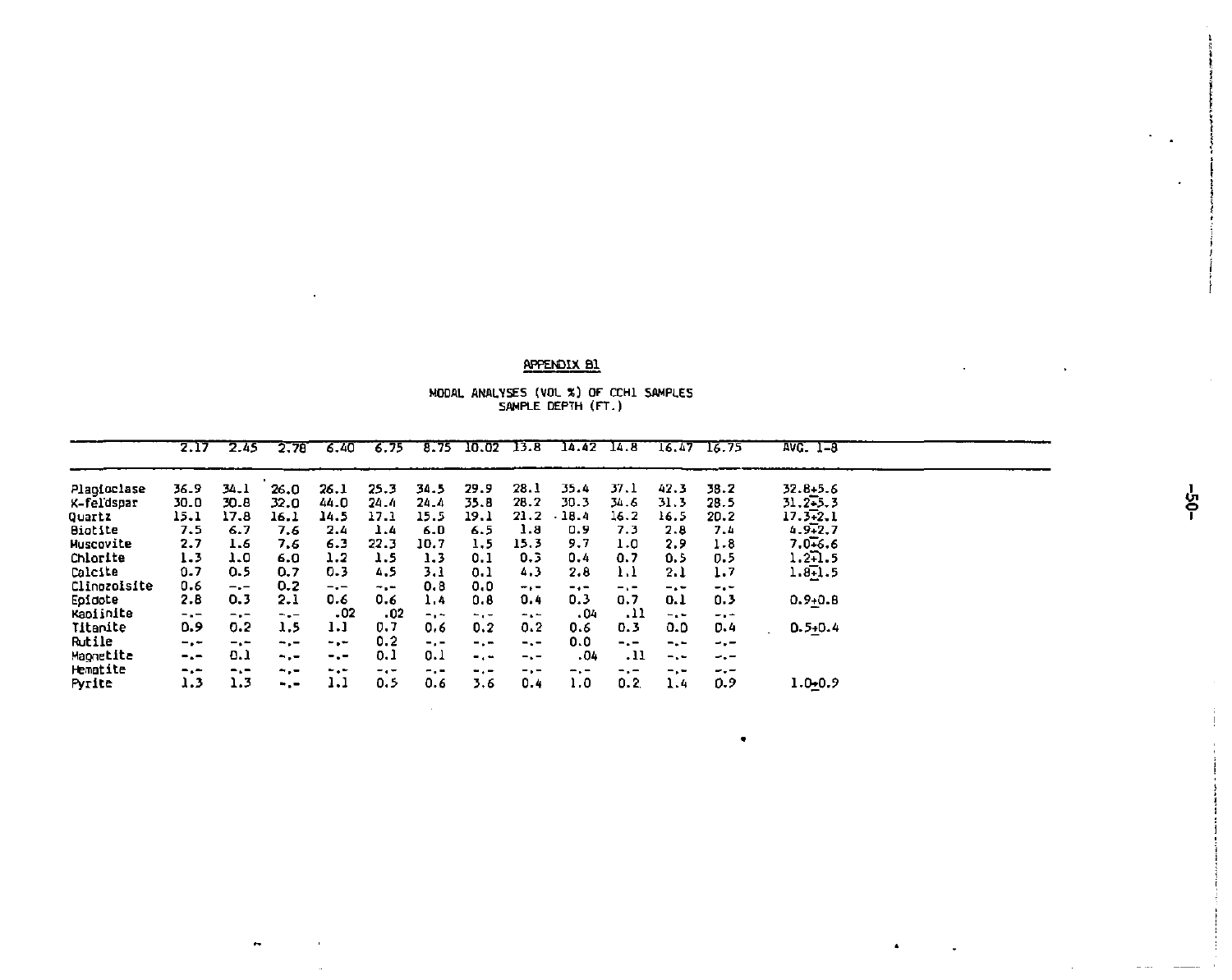| Hole         |       | 2    |       | Δ    |         | 6    |       | 8    | 9    | 10         | 11   | 12    | 13   | 14    | 15    | 16   | 17   |  |
|--------------|-------|------|-------|------|---------|------|-------|------|------|------------|------|-------|------|-------|-------|------|------|--|
| Depth        | 16.75 | 7.60 | 10.05 | 3.10 | - 10.05 | 8.80 | 10.65 | 9.80 | 8.70 | 9.75       | 9.50 | 10.18 | 9.60 | 10.00 | 10.00 | 9.05 | 8.80 |  |
| Placioclase  | 38.2  | 40.9 | 37.5  | 30.5 | 51.8    | 37.9 | 45.8  | 45.0 | 47.5 | 43.3       | 49.9 | 36.9  | 41,3 | 39.2  | 44.8  | 36.7 | 49.8 |  |
| K-feldspar   | 28.5  | 22.7 | 27.8  | 37.5 | 23.9    | 33.4 | 20.3  | 32.3 | 21.0 | 23.8       | 24.1 | 21.5  | 27.2 | 31.5  | 19.6  | 30.6 | 25.4 |  |
| Quartz       | 20.2  | 22.2 | 17.9  | 23.2 | 16.3    | 18.9 | 22.9  | 15.7 | 21.6 | 22.6       | 17.1 | 29.D  | 23.0 | 21.3  | 27.0  | 18.0 | 16.5 |  |
| Biotite      | 7.4   | 9.4  | 2.6   | 5.6  | 4.0     | 5.1  | 5.8   | 4.B  | 3.7  | 6.2        | 5.7  | 6.6   | 4.3  | 3.4   | 5.2   | 8.0  | 5.4  |  |
| Muscovite    | 1.8   | 0.2  | 6.1   | 0.4  | 1.2     | 0.8  | 1.0   | 0.5  | 0.8  | 1.0        | 0.3  | 0.6   | 0.7  | 0.4   | 1.0   | D. 3 | 0.3  |  |
| Chlorite     | 0.5   | 0.3  | 0.2   | 0.2  | 0.5     | 1.1  | 0.5   | 0.1  | 0.4  | <b>n.6</b> | 0.2  | 0.4   | 0.8  | 0.3   | 0.2   | 1.1  | 0.7  |  |
| Calcite      | 1.7   | 0.7  | 2.4   | 0.6  | 0.6     | 0.4  | 0.4   | 0.3  | 0.4  | 0.5        | 0.6  | 0.6   | 0.6  | 0.6   | 0.3   | 1.0  | 0.1  |  |
| ClinozoIslte | o.o   | n.o  | 2.1   | 0.1  | 0.2     | 0.2  | 0.0   | 0.0  | 0,2  | 0.0        | 0.0  | 0.4   | 0.2  | 0,2   | 0.0   | 0.1  | 0.0  |  |
| Epldate      | 0.3   | 0.2  | 0.2   | 0.3  | 0.2     | 0.4  | 0.5   | 0.1  | 1.1  | 0.8        | 0.2  | 0.7   | 0.2  | 0.2   | 0.4   | 0,4  | 0.2  |  |
| Kaolinite    | 0.0   | 0.0  | 0.0   | 0.0  | 0.0     | 0.0  | 0.0   | 0.0  | 0.0  | 0.0        | 0.0  | 0.0   | 0, 0 | 0.0   | 0.0   | 0.0  | 0.0  |  |
| Titanite     | 0.4   | 1.4  | 0.8   | 0,4  | 0.6     | 0.4  | 1.2   | 0.3  | 0,2  | 0.5        | 0.8  | 1.0   | 0.5  | 1.0   | 0.3   | 1.8  | 0.6  |  |
| Rutile       | 0.0   | 0.2  | 0.0   | 0.1  | 0.0     | 0,1  | 0.0   | 0.0  | 0.9  | 0.0        | 0.1  | 0.0   | 0.0  | 0.0   | 0.0   | 0.0  | 0.0  |  |
| Macnetite    | 0.0   | 0.0  | 0.0   | 0.0  | 0.0     | 0.0  | 0,0   | 0.0  | 0.0  | 0.0        | 0.0  | 0.0   | 0.0  | 0.0   | 0.0   | 0.0  | 0.0  |  |
| Hematite     | 0.0   | 0.0  | 0.0   | 0.0  | 0.0     | 0.0  | 0,0   | 0.0  | 0.0  | 0.0        | 0.0  | 0.0   | 0.0  | 0.0   | 0.0   | 0.0  | 0.0  |  |
| Pyrite       | 0.9   | 1.9  | 2.3   | 1.2  | 1.8     | 1.4  | - 7   | 1.0  | 2.6  | 0.8        | 0.0  | 2.1   | 1.3  | 1.9   | 1.3   | 1.8  | 1.5  |  |

#### APPENDIX B2

and an experience

33

MODAL ANALYSES

|  |  | (VDL %) OF "BULK" SAMPLES |
|--|--|---------------------------|
|  |  |                           |

and and an **College College** 

 $\bullet$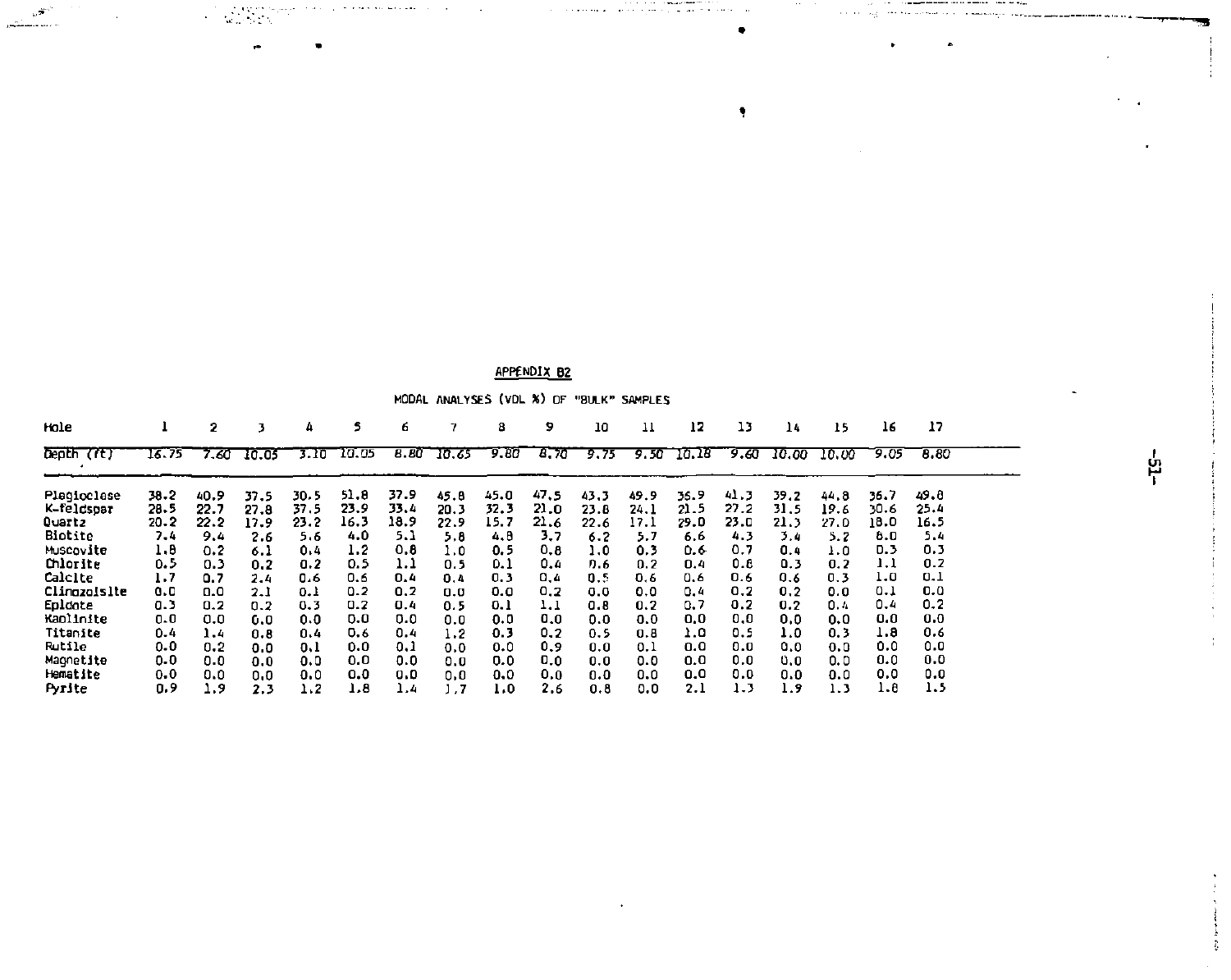## APPENDIX, C

# Microprobe Analyses of mineral phases form the canister control hole cores

 $\lambda$ 

 $\label{eq:3.1} \begin{split} \mathcal{C}^{(0)}(t) & = \mathcal{C}^{(0)}(t) \mathcal{C}^{(0)}(t) + \mathcal{C}^{(0)}(t) \mathcal{C}^{(1)}(t) + \mathcal{C}^{(0)}(t) \mathcal{C}^{(0)}(t) + \mathcal{C}^{(0)}(t) \mathcal{C}^{(0)}(t) + \mathcal{C}^{(0)}(t) \mathcal{C}^{(0)}(t) \\ & = \mathcal{C}^{(0)}(t) \mathcal{C}^{(0)}(t) + \mathcal{C}^{(0)}(t) \mathcal{C}^{(0)}(t) +$ 

. . . . .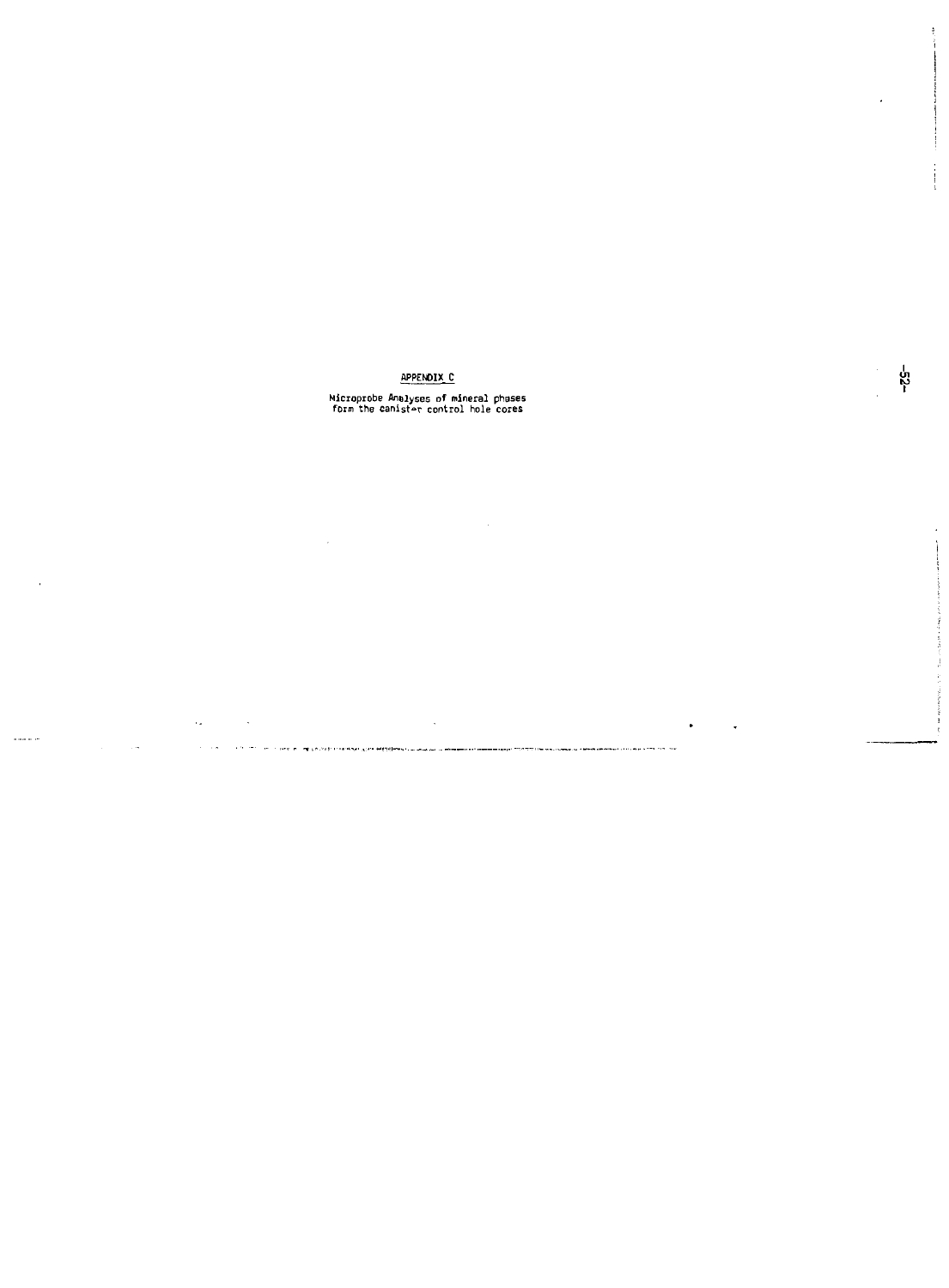PLAGIOCLASE ANALYSES

 $\sim 100$  km s  $^{-1}$ 

| Hole #                                                                                                                |                                                                                  |                                                                                   |                                                                                   |                                                                                  | ı                                                                                |                                                                                  |                                                                                 |                                                                                  | 1                                                                                       |                                                                                 | 1                                                                                |                                                                                  |                                                                                 |                                                                                  |                                                                                  |                                                                                  |                                                                                   | 1                                                                                 | ı                                                                                 |
|-----------------------------------------------------------------------------------------------------------------------|----------------------------------------------------------------------------------|-----------------------------------------------------------------------------------|-----------------------------------------------------------------------------------|----------------------------------------------------------------------------------|----------------------------------------------------------------------------------|----------------------------------------------------------------------------------|---------------------------------------------------------------------------------|----------------------------------------------------------------------------------|-----------------------------------------------------------------------------------------|---------------------------------------------------------------------------------|----------------------------------------------------------------------------------|----------------------------------------------------------------------------------|---------------------------------------------------------------------------------|----------------------------------------------------------------------------------|----------------------------------------------------------------------------------|----------------------------------------------------------------------------------|-----------------------------------------------------------------------------------|-----------------------------------------------------------------------------------|-----------------------------------------------------------------------------------|
| Depth                                                                                                                 | 2,17                                                                             | 2.17                                                                              | 2.17                                                                              | 2.17                                                                             | 2.17                                                                             | 2.17                                                                             | 7.17                                                                            | 2.17                                                                             | 2.45                                                                                    | 2.45                                                                            | 2.45                                                                             | 2.45                                                                             | 2.45                                                                            | 2.76                                                                             | 2.78                                                                             | 2.78                                                                             | 6.40                                                                              | 6.40                                                                              | 6.40                                                                              |
| S10 <sub>2</sub><br>1102<br>AloÖ,<br>FeO<br>MgO<br>MnO<br>CaO<br>NapO<br>$\mathsf{K}_2 \bar{\mathsf{0}}$<br>P205<br>F | 59.28<br>.00<br>25.43<br>.12<br>.00<br>.00<br>6.44<br>7.65<br>. 20<br>.00<br>.00 | 61.15<br>-00<br>24.51<br>14.<br>.00<br>00.<br>5.03<br>8.30<br>.26<br>00.<br>00.   | 58.68<br>.02<br>26,21<br>.11<br>00،<br>00،<br>7.30<br>6.86<br>. 33<br>.00<br>.00  | 63.88<br>.00<br>23,187<br>.00<br>.00<br>.02<br>2.91<br>9.91<br>.06<br>.02<br>.00 | 59.51<br>.00<br>26.55<br>.00<br>.00<br>00.<br>7.16<br>7.75<br>, 26<br>.02<br>.00 | 58.05<br>.00<br>26.41<br>.00<br>,00<br>00،<br>7.97<br>6.90<br>. 33<br>.00<br>.00 | 61,23<br>,03<br>24.66<br>.02<br>.00<br>.00<br>5.35<br>8.18<br>.26<br>.00<br>.00 | 58.54<br>.03<br>26.62<br>.11<br>.00<br>.04<br>7.36<br>7.61<br>.24<br>.00<br>.00  | 57.38<br>.00<br>28.35<br>.12<br>.00<br>04ء<br>8.96<br>6.38<br>.19<br>.04<br>00،         | 61.45<br>.co<br>24.83<br>,00<br>.00<br>.00<br>5.37<br>8.47<br>.26<br>.11<br>00، | 62.64<br>.01<br>25.07<br>.15<br>.00<br>.04<br>5.17<br>8.4B<br>.26<br>- 00<br>.00 | 58.72<br>.00<br>27,20<br>.00<br>.00<br>00ء<br>8.04<br>6.45<br>-40<br>.00<br>00،  | 56.46<br>.10<br>28.60<br>۵۵.<br>.00<br>.00<br>9.87<br>5.60<br>.11<br>00،<br>۰∞  | 66.03<br>,00<br>20.11<br>.02<br>00،<br>.00<br>. 34<br>10.90<br>.05<br>00.<br>00، | 68.26<br>.00<br>20.36<br>.02<br>.00<br>00.<br>.45<br>11.36<br>.04<br>.00<br>.00  | 67.18<br>.00<br>22.18<br>.00<br>.00<br>00،<br>1.98<br>10.95<br>.04<br>.00<br>.00 | 61.42<br>.co<br>25.16<br>.21<br>.00<br>٥٥،<br>5.62<br>8.07<br>.25<br>- 00<br>- 00 | 67.45<br>.00<br>21.53<br>.02<br>.00<br>.00<br>1.34<br>10.69<br>- 06<br>.00<br>.00 | 65.28<br>.00<br>22.18<br>0۶.<br>.00<br>.co<br>2.49<br>10.21<br>-08<br>- 00<br>00، |
| <b>TOTAL</b>                                                                                                          | 99.19                                                                            | 99.39                                                                             | 99.52                                                                             |                                                                                  | 99.97 101.24                                                                     | 99.65                                                                            |                                                                                 |                                                                                  | 99.73 99.81 101.44 100.67 101.63 101.20 100.74 97.50 100.50 102.33 100.80 101.09 100.31 |                                                                                 |                                                                                  |                                                                                  |                                                                                 |                                                                                  |                                                                                  |                                                                                  |                                                                                   |                                                                                   |                                                                                   |
| Hole #                                                                                                                | PLAGIOCLASE ANALYSES<br>ı                                                        | 1                                                                                 | ı                                                                                 | ı                                                                                | 1                                                                                | 1                                                                                | ı                                                                               | 1                                                                                | 1                                                                                       | 1                                                                               | 2                                                                                | $\overline{\mathbf{2}}$                                                          | $\overline{2}$                                                                  | 2                                                                                | $\mathbf{z}$                                                                     | $\overline{2}$                                                                   | 2                                                                                 | $\overline{\mathbf{z}}$                                                           | $\mathbf{2}$                                                                      |
| Depth                                                                                                                 | 6,40                                                                             | 6.75                                                                              | 6.75                                                                              | 6.75                                                                             | 6.75                                                                             | 6.75                                                                             | 13.8                                                                            | 14.42                                                                            | 16.47                                                                                   | 16.47                                                                           | 6.87                                                                             | 6.67                                                                             | 6,67                                                                            | 7.27                                                                             | 7.27                                                                             | 7.27                                                                             | 7.27                                                                              | 7.27                                                                              | 7.27                                                                              |
| 510 <sub>2</sub><br>T <sub>10</sub><br>ուշնչ<br>FeD<br>MgO<br>MnO<br>CaO<br>Na <sub>2</sub> 0<br>$K_20$<br>$r^{20}$   | 65.74<br>.28<br>22.49<br>.04<br>.00<br>.00<br>2.69<br>10.13<br>.06<br>.00<br>.00 | 59.22<br>.01<br>26.84<br>.16<br>.00<br>-05<br>7.27<br>7.00<br>$-26$<br>.00<br>-00 | 59.55<br>۵4،<br>26.42<br>, 12<br>00،<br>-01<br>7.27<br>7.30<br>. 20<br>.00<br>.00 | 59.32<br>.00<br>26.54<br>.30<br>.00<br>.00<br>6.96<br>7.49<br>.28<br>.02<br>.00. | 66.01<br>.00<br>21.57<br>03.<br>.00<br>.00<br>1.69<br>10.33<br>-11<br>.02<br>00، | 67.31<br>.00<br>20.87<br>.02<br>.00<br>.01<br>.81<br>10.72<br>.09<br>.00<br>00.  | 67.89<br>.00<br>20.63<br>.00<br>.00<br>02ء<br>.40<br>11.66<br>.16<br>.00<br>.00 | 69.43<br>.00<br>20.94<br>.00<br>.co<br>CO.<br>. 13<br>11.67<br>.e7<br>.00<br>00. | 61.00<br>00،<br>25.59<br>.12<br>.00<br>.04<br>6.64<br>7.76<br>.30<br>.04<br>.00         | 60.50<br>.00<br>26.91<br>.11<br>.00<br>.01<br>6.87<br>7.53<br>.16<br>.11<br>.00 | 68.15<br>.03<br>20.75<br>.12<br>.00<br>.02<br>.61<br>11.12<br>.00<br>.00<br>.00  | 63.64<br>.00<br>24,33<br>,08<br>.01<br>,00<br>4.59<br>8.90<br>.14<br>.00<br>.00. | 60.76<br>.00<br>25.67<br>.12<br>.02<br>.04<br>5.48<br>8.38<br>.18<br>.00<br>.00 | 67.47<br>03،<br>22.26<br>.02<br>.00<br>.00<br>1.41<br>10.70<br>.08<br>.00<br>.00 | 66.90<br>.00<br>21.21<br>.02<br>.00<br>.01<br>1.28<br>10.72<br>.03<br>.00<br>00. | 63.82<br>.05<br>23.56<br>.co<br>.00<br>.02<br>3.95<br>9.55<br>4٤.<br>.co<br>.00  | 53,59<br>.02<br>30.73<br>- 20<br>.19<br>00.<br>11.50<br>4.82<br>.23<br>.00<br>00. | 56.07<br>.00<br>28.77<br>,14<br>.00<br>.00<br>9.86<br>5.98<br>-23<br>.00<br>.cc   | 54.25<br>.42<br>29.14<br>, 18<br>.თ<br>.L.<br>10.78<br>5.20<br>. 25<br>٥٥.<br>.co |
|                                                                                                                       |                                                                                  |                                                                                   |                                                                                   |                                                                                  |                                                                                  |                                                                                  |                                                                                 |                                                                                  |                                                                                         |                                                                                 |                                                                                  |                                                                                  |                                                                                 |                                                                                  |                                                                                  |                                                                                  |                                                                                   |                                                                                   |                                                                                   |

 $\sim$ 

 $-23-$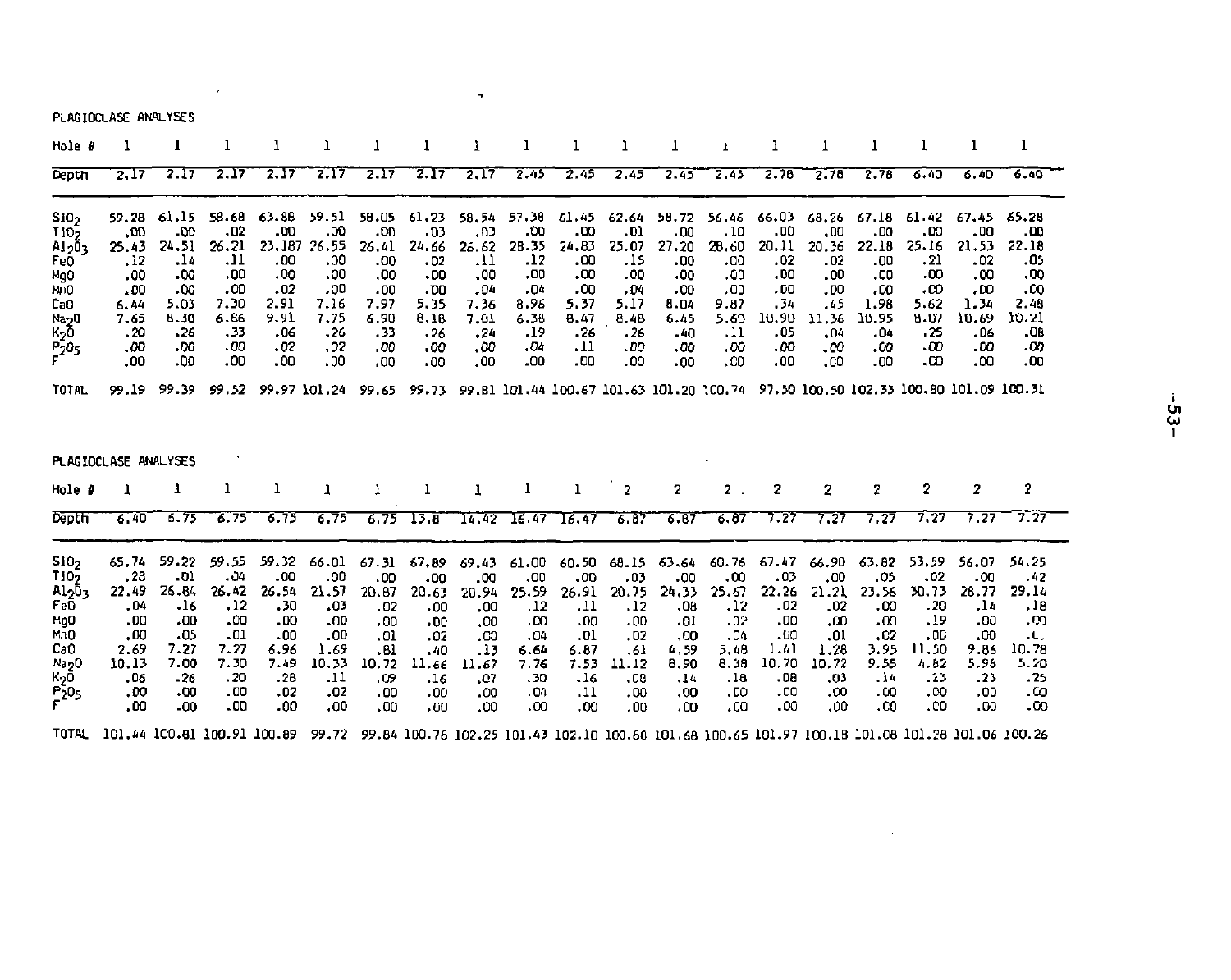|                                                                                                                                | PLAGIOCLASE ANALYSES                                                             |                                                                                  |                                                                                                                                           | ٠                                                                                |                                                                                       |                                                                                   |                                                                                   |                                                                                 |                                                                                 |                                                                                  |                                                                                  |                                                                                 |                                                                                  |                                                                                  |                                                                                   |                                                                                   |                                                                                 |                                                                                 |                                                                                |
|--------------------------------------------------------------------------------------------------------------------------------|----------------------------------------------------------------------------------|----------------------------------------------------------------------------------|-------------------------------------------------------------------------------------------------------------------------------------------|----------------------------------------------------------------------------------|---------------------------------------------------------------------------------------|-----------------------------------------------------------------------------------|-----------------------------------------------------------------------------------|---------------------------------------------------------------------------------|---------------------------------------------------------------------------------|----------------------------------------------------------------------------------|----------------------------------------------------------------------------------|---------------------------------------------------------------------------------|----------------------------------------------------------------------------------|----------------------------------------------------------------------------------|-----------------------------------------------------------------------------------|-----------------------------------------------------------------------------------|---------------------------------------------------------------------------------|---------------------------------------------------------------------------------|--------------------------------------------------------------------------------|
| Hole #                                                                                                                         | 2                                                                                | 2                                                                                | 2                                                                                                                                         | 2                                                                                | 2                                                                                     | 2                                                                                 | 2                                                                                 | z                                                                               | 2                                                                               | з                                                                                | 3                                                                                | з                                                                               | 3                                                                                | 3                                                                                | 3                                                                                 | 3                                                                                 | 3                                                                               | 3                                                                               | 3                                                                              |
| Depth                                                                                                                          | 7.27                                                                             | 8.00                                                                             | 8.00                                                                                                                                      | 8.00                                                                             | 8.00                                                                                  | 8.00                                                                              | 8.00                                                                              | 8.00                                                                            | 8.00                                                                            | 3.83                                                                             | 3.83                                                                             | 3.83                                                                            | 3.83                                                                             | 3.83                                                                             | 3.83                                                                              | 3.83                                                                              | 8.90                                                                            | 6.90                                                                            | 8.90                                                                           |
| 510 <sub>2</sub><br>T105<br>4320 <sub>3</sub><br>FeŌ<br>MgO<br>Mn0<br>CaU<br>Na <sub>2</sub> 0<br>K <sub>2</sub> 0<br>$r^{20}$ | 59.09<br>06.<br>26.36<br>.21<br>٥٥.<br>.02<br>7.37<br>7.26<br>.29<br>.00<br>-00  | 66.00<br>,00<br>22.02<br>.00<br>-00<br>.00<br>2.30<br>10.17<br>.10<br>00.<br>.00 | 61,69<br>, 28<br>25.08<br>- 21<br>.02<br>.00<br>5.59<br>8.22<br>.37<br>.00.<br>.00                                                        | 60.68<br>.00<br>24.68<br>.17<br>.00<br>.00<br>5.54<br>8.10<br>- 31<br>.00<br>.00 | 58.82<br>.00<br>26.78<br>. 15<br>.00<br>.04<br>7.29<br>7.20<br>.19<br>.00<br>- 00     | 57.26<br>$-14$<br>7.69<br>.19<br>.00<br>- 00<br>8.63<br>6.00<br>19.<br>.00<br>.00 | 57.86<br>.04<br>28.00<br>.75<br>.oo<br>.02<br>8.59<br>6.01<br>.19<br>.00<br>00،   | 65.50<br>.co<br>22.64<br>.03<br>.00<br>-03<br>2.70<br>9.86<br>.14<br>.00<br>.00 | 61.96<br>.06<br>25.70<br>.03<br>.00<br>.50<br>4.85<br>8.47<br>.57<br>00,<br>00، | 66.62<br>دı.<br>22.31<br>19.<br>00.<br>.00<br>1.82<br>10.64<br>.14<br>00،<br>00، | 65.99<br>00،<br>22,32<br>.10<br>.00<br>,04<br>1.65<br>10.65<br>.07<br>.00<br>.00 | 68.59<br>.14<br>20.92<br>.00<br>00،<br>.00<br>.56<br>11.69<br>.03<br>.00<br>00، | 68.14<br>.00<br>20.72<br>.05<br>.00<br>.00<br>. 59<br>11.36<br>.04<br>.00<br>.00 | 68.76<br>.15<br>20.98<br>٠03<br>00٠<br>.00<br>.73<br>11.41<br>- 03<br>.00<br>٥٥. | 68,40<br>,00<br>21.27<br>.02<br>. 00<br>.00<br>.69<br>11,18<br>.22<br>,00<br>. 00 | 67.51<br>.23<br>21.04<br>- 00<br>.00<br>.00<br>,83<br>11,34<br>.16<br>00.<br>, ٥٥ | 68.71<br>.00<br>20.66<br>.00<br>00.<br>.00<br>.49<br>11.39<br>.08<br>00،<br>.00 | 67.44<br>.00<br>20,90<br>.08<br>00,<br>00.<br>.73<br>11.05<br>.11<br>.00<br>۵۵. | 68.25<br>۰œ<br>20.62<br>.00<br>.00<br>.co<br>.34<br>11.63<br>.09<br>00,<br>۰.α |
|                                                                                                                                |                                                                                  |                                                                                  | TOTAL 100.65 100.60 101.47 99.48 100.46 100.13 101.44 100.98 102.16 101.85 100.77 101.92 109.89 102.08 101.77 101.18 101.55 100.29 100.94 |                                                                                  |                                                                                       |                                                                                   |                                                                                   |                                                                                 |                                                                                 |                                                                                  |                                                                                  |                                                                                 |                                                                                  |                                                                                  |                                                                                   |                                                                                   |                                                                                 |                                                                                 |                                                                                |
| Hale #                                                                                                                         | PLAGIOCLASE ANALYSES<br>3                                                        | 3                                                                                | 3                                                                                                                                         | 3                                                                                | 4                                                                                     | 4                                                                                 | 6                                                                                 | 6                                                                               |                                                                                 |                                                                                  |                                                                                  |                                                                                 |                                                                                  |                                                                                  |                                                                                   |                                                                                   |                                                                                 |                                                                                 |                                                                                |
| <b>Oepth</b>                                                                                                                   | 8.90                                                                             | 14.45                                                                            | 14,45                                                                                                                                     | 14.45                                                                            | 9.15                                                                                  | 9.15                                                                              | 7.75                                                                              | 7.75                                                                            |                                                                                 |                                                                                  |                                                                                  |                                                                                 |                                                                                  |                                                                                  |                                                                                   |                                                                                   |                                                                                 |                                                                                 |                                                                                |
| 5105<br>1105<br>A1-03<br>FeO<br>MgD<br>MnO<br>Ca0<br>Na <sub>2</sub> 0<br>KņŌ<br>$^{P_20}$ 5                                   | 66.87<br>.00<br>21.74<br>.04<br>.00<br>00،<br>1.98<br>10.67<br>.08<br>00،<br>00، | 66.98<br>.00<br>20.41<br>.00<br>.00<br>00،<br>.10<br>11.86<br>-09<br>00.<br>.00  | 67.80<br>.00<br>20.83<br>.13<br>00.<br>٥٥.<br>.84<br>11.27<br>- 00<br>.00<br>.00                                                          | 68.60<br>- 00<br>21.06<br>-00<br>.00<br>.00<br>.56<br>11.59<br>-11<br>.00<br>,00 | 67.74<br>.13<br>20.94<br>$\alpha$<br>00،<br>.00<br>, 74<br>11.51<br>.ce<br>.00<br>-00 | 67.55<br>.90<br>20.83<br>.co<br>.00<br>00،<br>.55<br>11.19<br>.04<br>.00<br>.00   | 66.15<br>.00<br>23.40<br>.00<br>.00<br>.00<br>2.53<br>10.29<br>.08<br>.00<br>.00. | 68.32<br>.00<br>21,46<br>.07<br>.02<br>.00<br>.43<br>10.83<br>.63<br>.00<br>.00 |                                                                                 |                                                                                  |                                                                                  |                                                                                 |                                                                                  |                                                                                  |                                                                                   |                                                                                   |                                                                                 |                                                                                 |                                                                                |
|                                                                                                                                |                                                                                  |                                                                                  | TOTAL 101.34 101.44 100.94 101.92 101.14 100.25 102.45 101.76                                                                             |                                                                                  |                                                                                       |                                                                                   |                                                                                   |                                                                                 |                                                                                 |                                                                                  |                                                                                  |                                                                                 |                                                                                  |                                                                                  |                                                                                   |                                                                                   |                                                                                 |                                                                                 |                                                                                |

.<br>م

 $\epsilon$  $\epsilon$  $\star$  .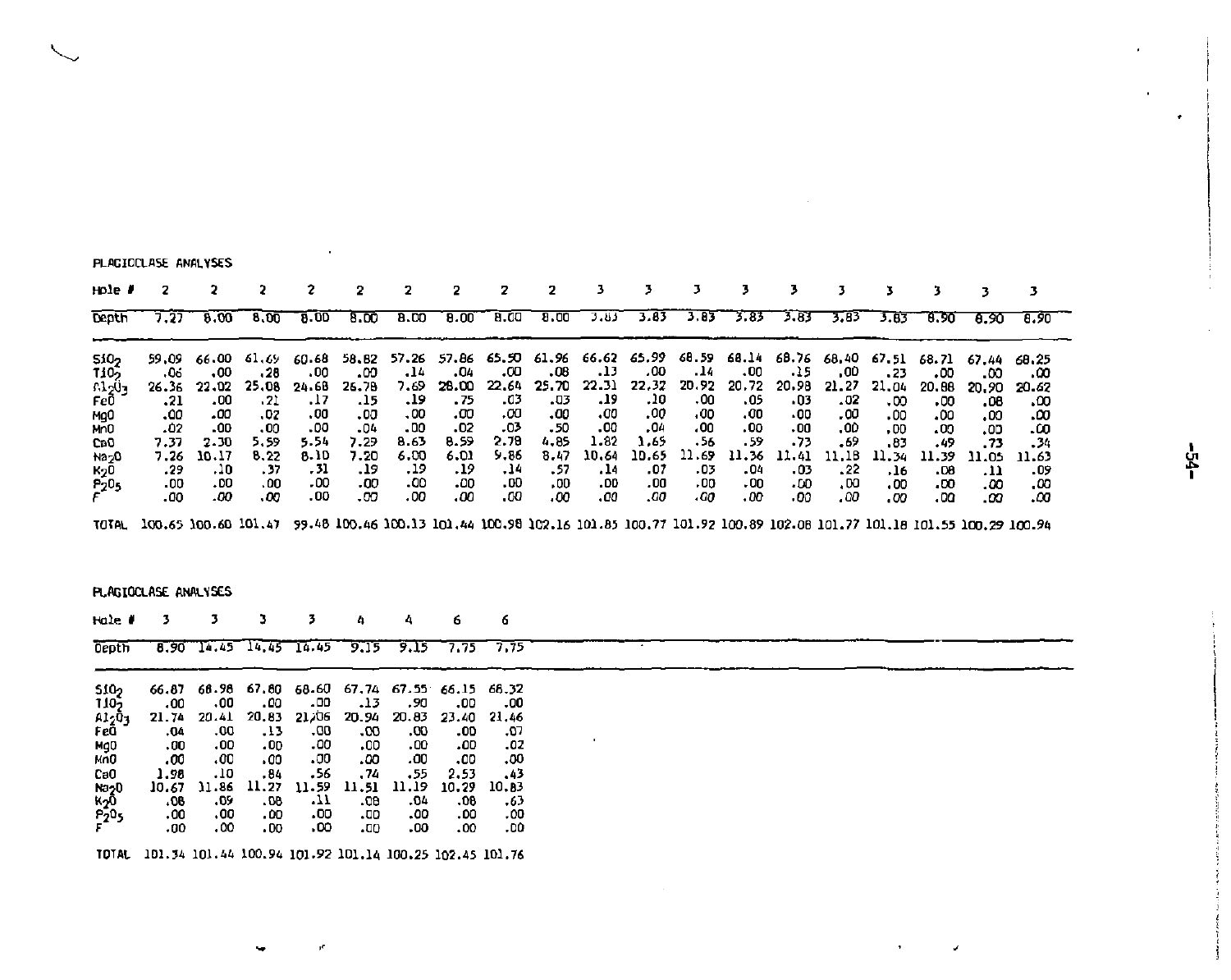| Hole #                                                                                                               |                                                                                  |                                                                                                                                   |                                                                                  |                                                                                         | 1                                                                                |                                                                                  |                                                                                  |                                                                            |                                                                                  |                                                                                  | 1                                                                                     | 1                                                                               |                                                                                          | 1                                                                                | 1                                                                               |                                                                                  | ı                                                                               | 1                                                                               | ı                                                                                |
|----------------------------------------------------------------------------------------------------------------------|----------------------------------------------------------------------------------|-----------------------------------------------------------------------------------------------------------------------------------|----------------------------------------------------------------------------------|-----------------------------------------------------------------------------------------|----------------------------------------------------------------------------------|----------------------------------------------------------------------------------|----------------------------------------------------------------------------------|----------------------------------------------------------------------------|----------------------------------------------------------------------------------|----------------------------------------------------------------------------------|---------------------------------------------------------------------------------------|---------------------------------------------------------------------------------|------------------------------------------------------------------------------------------|----------------------------------------------------------------------------------|---------------------------------------------------------------------------------|----------------------------------------------------------------------------------|---------------------------------------------------------------------------------|---------------------------------------------------------------------------------|----------------------------------------------------------------------------------|
| Depth                                                                                                                | 2.17                                                                             | 2.17                                                                                                                              | 2.17                                                                             | 2.45                                                                                    | 2.45                                                                             | 2.45                                                                             | 2.45                                                                             | 7.78                                                                       | 2.78                                                                             | 6.40                                                                             | 6.40                                                                                  | 6.40                                                                            | 6.40                                                                                     | 6,40                                                                             | 6.40                                                                            | 6.75                                                                             | 6.75                                                                            | 6.75                                                                            | 6.75                                                                             |
| 5102<br>Ti02<br>A1203<br>FeO<br>MQD<br><b>MnO</b><br>Ca <sub>0</sub><br>Na <sub>2</sub> 0<br>KoŌ<br>F <sub>205</sub> | 64.02<br>,03<br>19.16<br>.06<br>.00<br>.00<br>.00<br>1.28<br>14.95<br>.00<br>.00 | 64,00<br>.39<br>19.29<br>- 08<br>.00<br>.00<br>.03<br>.99<br>15.58<br>.00<br>.00                                                  | 64.41<br>.00<br>19.13<br>.00<br>.00<br>.00<br>.00<br>1.10<br>15.22<br>د1.<br>.00 | 65.25<br>.00<br>19.71<br>.06<br>.00<br>.01<br>$\cdot$ 11<br>1.58<br>14.25<br>.11<br>.00 | 65.34<br>.00<br>19.22<br>٥5.<br>.00<br>.00<br>.00<br>1.38<br>14.92<br>.00<br>.00 | 65.11<br>01.<br>19.37<br>03.<br>.00<br>.02<br>.02<br>1.18<br>15.32<br>.00<br>.00 | 66.47<br>.00<br>19.07<br>.11<br>.00<br>.00<br>.00<br>1.22<br>15.14<br>.00<br>.00 | ,00,00<br>19.75<br>.05<br>.00<br>.04<br>.08<br>1.50<br>14.92<br>.00<br>.00 | 65.28 615.10<br>19.02<br>04.<br>.00<br>.04<br>.04<br>1.25<br>15.44<br>.09<br>.00 | 65.02<br>.01<br>19.58<br>.08<br>.00<br>.00<br>.08<br>1.41<br>14.38<br>.04<br>٥٥. | 64.80<br>00،<br>19.41<br>. 05<br>. . 00<br>.00<br>.06<br>1.25<br>14.59<br>.00<br>- 00 | 65.26<br>.00<br>19.73<br>.00<br>.00<br>.07<br>.02<br>.98<br>15.27<br>.05<br>.00 | 64,70<br>.00<br>19,13<br>.08<br>00،<br>.03<br>.00<br>.99<br>15.15<br>,00<br>$\ddotsc 00$ | 65.44<br>.02<br>18.91<br>09،<br>.00<br>.04<br>.03<br>1.11<br>15.52<br>.00<br>.00 | 64.67<br>.06<br>19.23<br>.04<br>.00<br>.00<br>.03<br>.36<br>15.96<br>.00<br>.00 | 65.53<br>00،<br>18.62<br>07.<br>.00<br>.00<br>.01<br>1.11<br>15.30<br>.00<br>.00 | 64.61<br>.05<br>20.00<br>ده.<br>.co<br>.co<br>.02<br>.29<br>16.32<br>00.<br>00. | 64.52<br>00،<br>19.44<br>۰05<br>.co<br>-01<br>.00<br>.61<br>16.13<br>00.<br>.00 | 64.54<br>- 00<br>18.77<br>06.<br>.co<br>.00<br>-02<br>.35<br>16.25<br>.00<br>.00 |
| <b>TOTAL</b>                                                                                                         |                                                                                  | 99.55 100.34 99.99 101.09 100.90 101.06 102.01 101.67 100.98 100.60 100.16 101.36 100.08 101.16 100.34 100.64 101.32 100.78 99.99 |                                                                                  |                                                                                         |                                                                                  |                                                                                  |                                                                                  |                                                                            |                                                                                  |                                                                                  |                                                                                       |                                                                                 |                                                                                          |                                                                                  |                                                                                 |                                                                                  |                                                                                 |                                                                                 |                                                                                  |
| Hole #                                                                                                               | K-FELDSPAR ANALYSES                                                              | 1                                                                                                                                 | ı                                                                                | ı                                                                                       | ı                                                                                |                                                                                  |                                                                                  |                                                                            |                                                                                  |                                                                                  |                                                                                       |                                                                                 |                                                                                          |                                                                                  |                                                                                 |                                                                                  | 1                                                                               | 2                                                                               | $\overline{\mathbf{2}}$                                                          |
| Depth                                                                                                                | 6.40                                                                             | 6.75                                                                                                                              | 6.75                                                                             | 6.75                                                                                    | 6.75                                                                             | 6.75                                                                             | 13.80                                                                            | 14.42                                                                      | 16.47                                                                            | 16.47                                                                            | 16.47                                                                                 | 16.47                                                                           | 16.47                                                                                    | 16.47                                                                            | 16.47                                                                           | 16,47                                                                            | 16.47                                                                           | 6.87                                                                            | 6.87                                                                             |
| 510-<br>1105<br>Ai <sub>2</sub> D <sub>3</sub>                                                                       | 64.90<br>06ء                                                                     | 64.61<br>٥5.                                                                                                                      | 64.52<br>.00                                                                     | 64.54<br>.00                                                                            | 64.90<br>- 06                                                                    | 63.56<br>. 03                                                                    | 63.19<br>- 00                                                                    | 63.99<br>.04                                                               | 66.15<br>.00                                                                     | 64.62<br>د،.                                                                     | 65.95<br>.12                                                                          | 64.57<br>.00                                                                    | 66.00<br>$-03$                                                                           | 65.43<br>.00                                                                     | 65.43<br>.00                                                                    | 65.64<br>.03                                                                     | 65,30<br>.00                                                                    | 65.37<br>.07                                                                    | 65.54<br>. D9                                                                    |

 $\lambda$ 

K-FELDSPAR ANALYSES

ងូ

 $\overline{a}$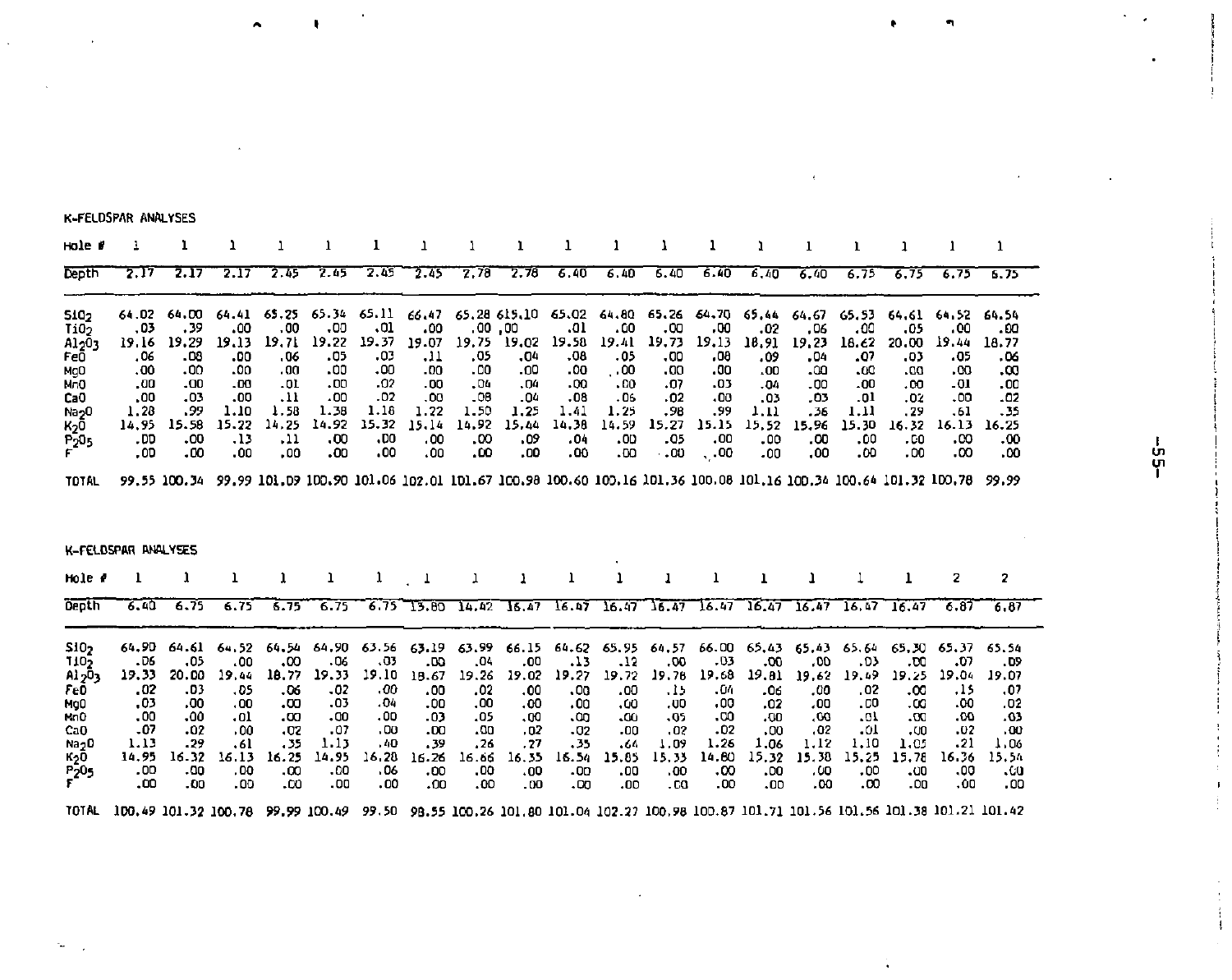K-FELDSPAR ANALYSES

| Hole 1                                                                                                         | 2                                                                                |                                                                                   |                                                                                                                           |                                                                                   | 2                                                                               | 2                                                                                  |                                                                                 | 2                                                                                | 2                                                                                | 2                                                                               | 3                                                                               | 3                                                                               | з                                                                                | ٦                                                                               | ٦                                                                                |                                                                                | з                                                                                | э                                                                                | э                                                                          |
|----------------------------------------------------------------------------------------------------------------|----------------------------------------------------------------------------------|-----------------------------------------------------------------------------------|---------------------------------------------------------------------------------------------------------------------------|-----------------------------------------------------------------------------------|---------------------------------------------------------------------------------|------------------------------------------------------------------------------------|---------------------------------------------------------------------------------|----------------------------------------------------------------------------------|----------------------------------------------------------------------------------|---------------------------------------------------------------------------------|---------------------------------------------------------------------------------|---------------------------------------------------------------------------------|----------------------------------------------------------------------------------|---------------------------------------------------------------------------------|----------------------------------------------------------------------------------|--------------------------------------------------------------------------------|----------------------------------------------------------------------------------|----------------------------------------------------------------------------------|----------------------------------------------------------------------------|
| Depth                                                                                                          | $-6.87$                                                                          | 6.87                                                                              | 6.87                                                                                                                      | 5.67                                                                              | 6.07                                                                            | 6.87                                                                               | 7.27                                                                            | 6.00                                                                             | 6.00                                                                             | 8.00                                                                            | 3.83                                                                            | 3.83                                                                            | 3.85                                                                             | 7.85                                                                            | 10.00                                                                            | 10.04                                                                          | 10.04                                                                            | 10.04                                                                            | 14.45                                                                      |
| SiO <sub>2</sub><br>1105<br>A1203<br>FeD<br>NgO<br>NnO<br>CaO<br>Na20<br>K20<br>F <sub>F</sub>                 | 65.54<br>.09<br>19.07<br>.07<br>,02<br>,03<br>.00<br>1,06<br>15.54<br>,00<br>,00 | 65.22<br>-16<br>18.59<br>2٤.<br>.02<br>.03<br>.00<br>1.01<br>15.39<br>.00<br>- 00 | 64.69<br>.16<br>19.69<br>07.<br>.02<br>$-03$<br>.02<br>1.31<br>14.55<br>.00<br>.00                                        | 63,51<br>, 29<br>19.32<br>11,<br>,00<br>,00<br>.09<br>1.50<br>14.50<br>,00<br>00, | 64.94<br>L).<br>18.7<br>-07<br>-01<br>-01<br>-00<br>- 70<br>15.90<br>.00<br>.00 | 65.87<br>-04<br>19.48<br>04،<br>.00<br>.00<br>.00.<br>1.06<br>15.53<br>.00<br>.00. | 64.42<br>.00<br>18.53<br>50.<br>.00<br>۵۵.<br>.00<br>.63<br>15.98<br>.00<br>.00 | 65.11<br>.00<br>19.00<br>.14<br>.00<br>-03<br>.03<br>1.20<br>34.95<br>.00<br>.00 | 65.43<br>.02<br>18.98<br>05.<br>.00<br>00.<br>.00<br>1.13<br>14.83<br>.00<br>.00 | 65.72<br>.02<br>18.87<br>.00<br>.00<br>.04<br>.00<br>.31<br>15.92<br>.00<br>.00 | 63.76<br>,00<br>18.70<br>.08<br>.02<br>.00<br>.00<br>.18<br>16.28<br>.00<br>.00 | 64.88<br>.89<br>19.14<br>00،<br>.02<br>.00<br>.00<br>.20<br>16.36<br>00،<br>00. | 65.03<br>.00<br>19.21<br>- 07<br>.00<br>-00<br>٥ο.<br>.28<br>16.34<br>.00<br>.00 | 62.17<br>.00<br>18.70<br>07.<br>-00<br>.00<br>.00<br>.11<br>16.88<br>.00<br>-00 | 64.65<br>.57<br>19.44<br>α٥.<br>0۵.<br>- 00<br>.00<br>.25<br>16.29<br>.00<br>.00 | 65.92<br>.00<br>19.26<br>.ೲ<br>.00<br>.00<br>.05<br>.25<br>16.07<br>.00<br>.00 | 64.71<br>.15<br>19.38<br>-00<br>.00<br>.00<br>-00<br>1.08<br>14.86<br>-00<br>.00 | 64.86<br>,42<br>18.98<br>.co<br>.00<br>.00<br>.00<br>1.64<br>14.28<br>00,<br>.00 | .00<br>.00<br>.00<br>-00<br>.00<br>.00<br>.00<br>- 00<br>.00<br>00.<br>00. |
| TOTAL                                                                                                          |                                                                                  |                                                                                   | 101.42 100.54 100.55 99.33 100.50 102.01 99.60 100.46 100.44 100.90 99.02 101.49 100.98 97.94 101.13 101.56 100.18 100.17 |                                                                                   |                                                                                 |                                                                                    |                                                                                 |                                                                                  |                                                                                  |                                                                                 |                                                                                 |                                                                                 |                                                                                  |                                                                                 |                                                                                  |                                                                                |                                                                                  |                                                                                  | .00                                                                        |
| $\bullet$<br>Hole #<br>Depth                                                                                   | K-FELDSPAR ANALYSES<br>6<br>7.75                                                 | 6<br>7.75                                                                         |                                                                                                                           |                                                                                   |                                                                                 |                                                                                    |                                                                                 |                                                                                  |                                                                                  |                                                                                 |                                                                                 |                                                                                 |                                                                                  |                                                                                 |                                                                                  |                                                                                |                                                                                  |                                                                                  |                                                                            |
| 5102<br>T10 <sub>2</sub><br>Al 203<br>FeŌ<br>MgO<br>MnO<br>Cs0<br>Na <sub>2</sub> 0<br>K2Ō<br>րջ0 <sub>5</sub> | 65.01<br>.00<br>19,55<br>.14<br>.04<br>.00<br>.03<br>, 24<br>16.29<br>00.<br>,00 | 65.07<br>.00<br>19.19<br>.00<br>-04<br>.00<br>-02<br>.22<br>16.64<br>-00<br>.00   |                                                                                                                           |                                                                                   |                                                                                 |                                                                                    |                                                                                 |                                                                                  |                                                                                  |                                                                                 |                                                                                 |                                                                                 |                                                                                  |                                                                                 |                                                                                  |                                                                                |                                                                                  |                                                                                  |                                                                            |

 $-95 -$ 

مستحدث ومستناه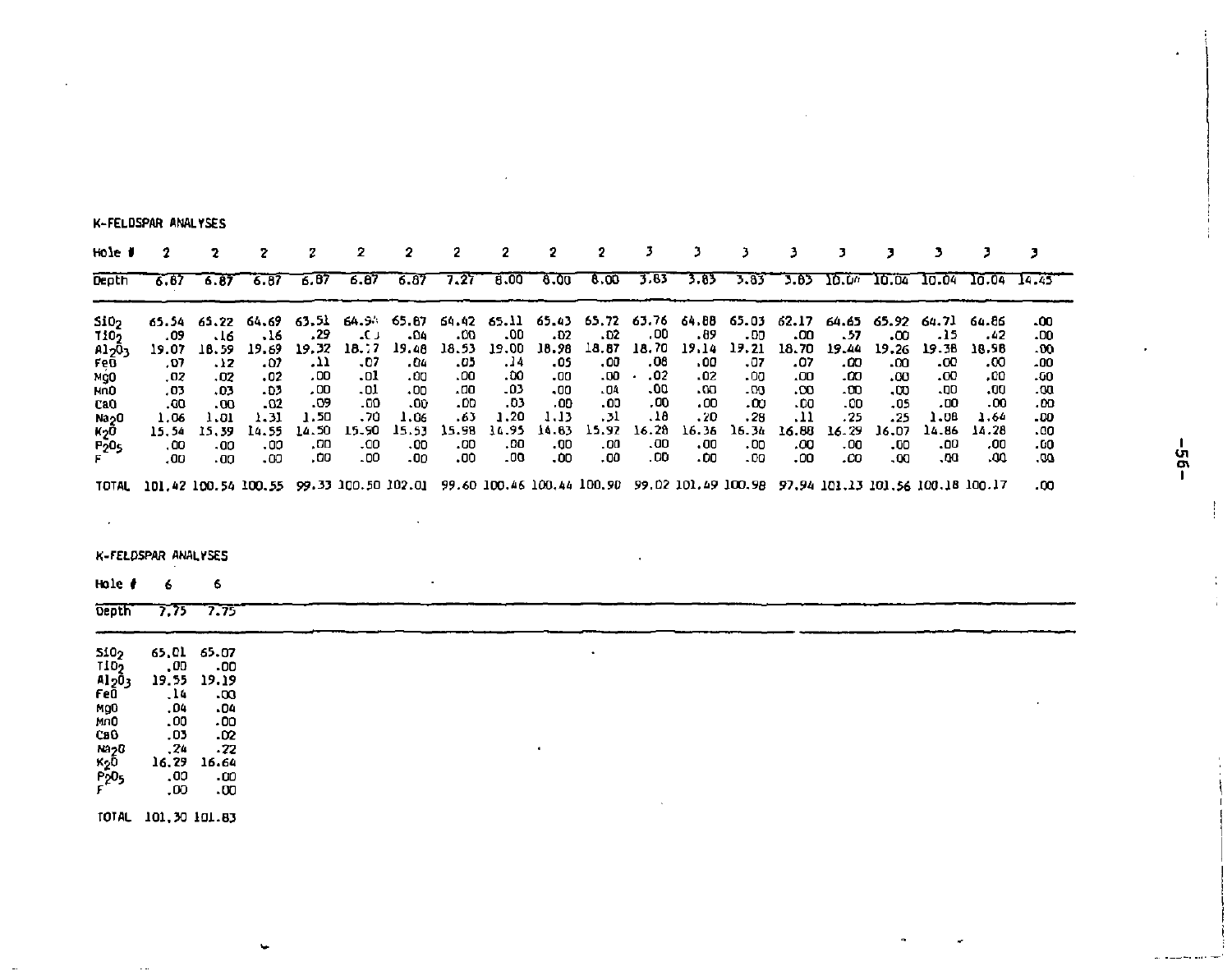BIOTITE ANALYSES

| $Hole$ #                             |                     |                                        |                   |                     |                                                                                                                                                                                     |                   |                   |                               |                    |                   |                    |                    |                            |                    | 2                 |                                                             | -2                 |  |
|--------------------------------------|---------------------|----------------------------------------|-------------------|---------------------|-------------------------------------------------------------------------------------------------------------------------------------------------------------------------------------|-------------------|-------------------|-------------------------------|--------------------|-------------------|--------------------|--------------------|----------------------------|--------------------|-------------------|-------------------------------------------------------------|--------------------|--|
| Depth                                |                     | $2.17$ $2.45$                          |                   |                     | $2.45$ $2.45$ $2.78$ $2.78$ $6.40$ $6.40$ $6.75$ $6.75$ $6.75$ $16.44$ $16.47$ $7.27$                                                                                               |                   |                   |                               |                    |                   |                    |                    |                            |                    |                   | 7.27 8.00 8.00                                              |                    |  |
| S10 <sub>2</sub><br>liO <sub>2</sub> |                     | 3.19 2.75 3.0                          |                   |                     | 35.98 36.29 36.91 34.61 37.99 37.45 37.82 37.59 37.24 37.72 36.47 36.93 37.58 36.56 35.89 36.54 37.76<br>3.43 35 2.08                                                               |                   |                   | 3.38 3.59 2.72 2.54 3.13 3.47 |                    |                   |                    |                    |                            | 3.65 2.62          | 3.67              | 5.50                                                        | 3.D4               |  |
| A1203<br>reo<br>MQD                  | 11.37               | 15.28 15.28 14.66<br>18.20 18.78 18.79 | 11.46 11.29       |                     | 15.50 15.44 15.44 16.16 15.92 16.66 15.58 15.40 15.80<br>18.92 16.49 16.62 12.84 13.21 18.99 19.08 19.38 17.71<br>11.48 12.96 12.61 15.26 15.03 11.55 12.37 11.03 12.16 12.30 12.00 |                   |                   |                               |                    |                   |                    |                    | 18.03 18.80 19.51          |                    | 11.00             | 16.15 15.32 15.13 15.04 15.32<br>18.75 18.92<br>11.28 11.59 |                    |  |
| MnO<br>CaO                           | . 59<br>.02<br>03.  | - 64<br>-02<br>$-15$                   | .56<br>.05<br>.10 | . 55<br>- 02<br>.09 | . 75<br>.on<br>.11                                                                                                                                                                  | .80<br>.12<br>.10 | .94<br>.03<br>.03 | . 99<br>.03<br>.04            | -60<br>.02<br>.07  | .67<br>.02<br>.04 | . 67<br>.00<br>.03 | . 62<br>.02<br>.10 | .68<br>.00<br>.12          | . 66<br>-02<br>.12 | .58<br>.05<br>.12 | .58<br>.02<br>.08                                           | . 57<br>-00<br>.10 |  |
| Na20<br>K20<br>P205                  | 9.68<br>. 06<br>.44 | 9.23<br>04.<br>.92                     | 9.23<br>.00       | .00                 | 9.65 10.18 9.56<br>-16                                                                                                                                                              | .00               | 9.81<br>. 05      | 9.61<br>.00.                  | 9.66<br>-02<br>.51 | 9.91<br>.00       | 9.62<br>- 06       | 9.81<br>.11        | 10.00<br>- 11<br>$\sim$ 33 | 9.66<br>00.<br>.40 | 9.55<br>00،       | 9.35<br>- 06                                                | 9.49<br>.00        |  |
| TOTAL                                |                     |                                        | ، 36              | .26                 | . 74<br>94.84 95.56 95.08 94.52 95.16 95.49 97.10 96.41 98.05 98.43 96.33 97.37 98.93 96.17 95.93 95.66 97.41                                                                       | - 71              | . 68              | -41                           |                    | .50               | - 56               | .65                |                            |                    | . 43              | . 46                                                        | .62                |  |

ង៉ូ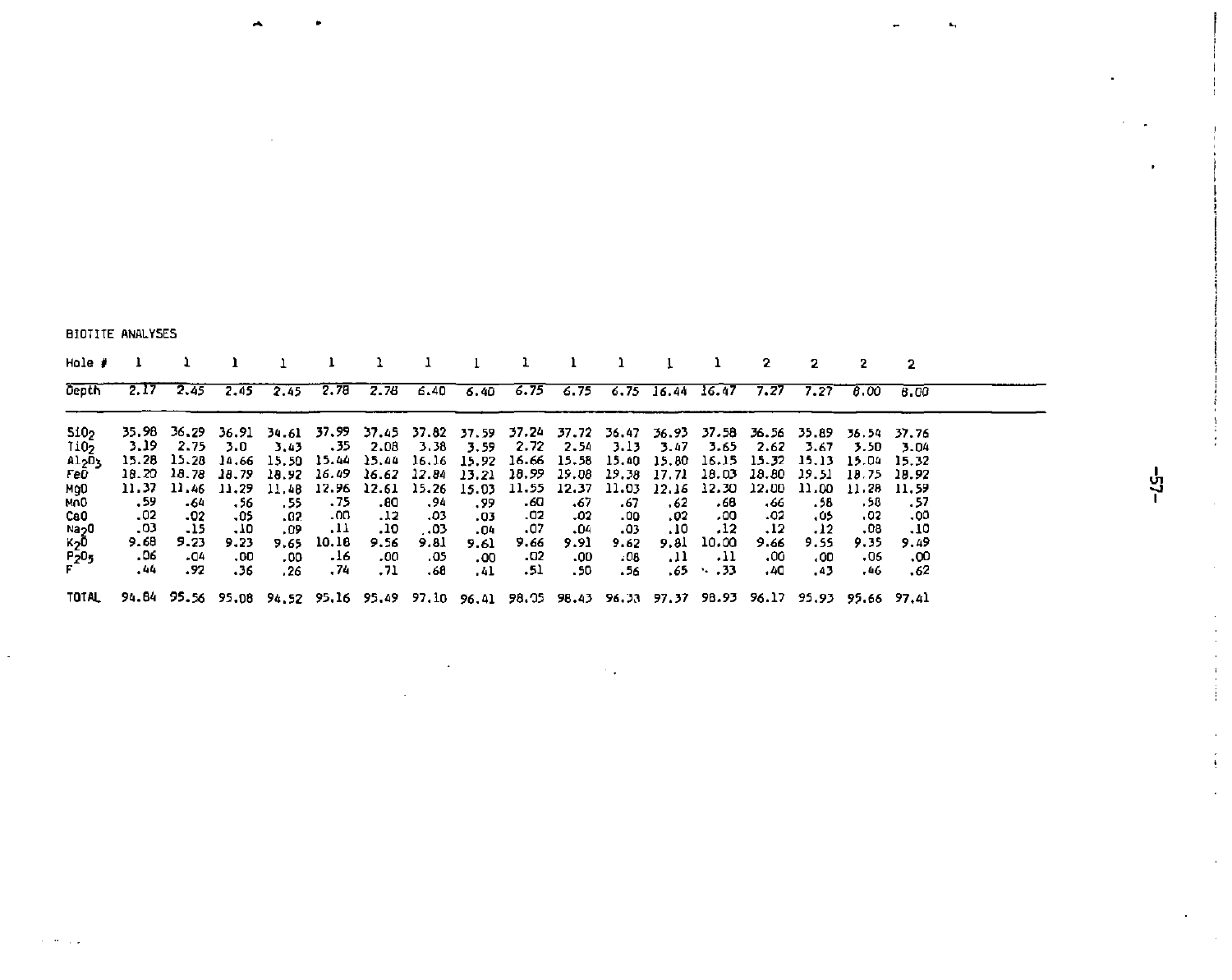EPIDOTE ANALYSES

| Hole #                                                                                                           |                                                                                     |                                                                                                                                                                                            | ı                                                                                   |                                                                                     |                                                                                   | 1                                                                                  | 2                                                                                 |                                                                                      | 2                                                                                 | 2                                                                                  | 2                                                                                        | 2                                                                                   | 2                                                                                    |                                                                                  | 3                                                                                  | 3                                                                                   | 3                                                                                     |  |
|------------------------------------------------------------------------------------------------------------------|-------------------------------------------------------------------------------------|--------------------------------------------------------------------------------------------------------------------------------------------------------------------------------------------|-------------------------------------------------------------------------------------|-------------------------------------------------------------------------------------|-----------------------------------------------------------------------------------|------------------------------------------------------------------------------------|-----------------------------------------------------------------------------------|--------------------------------------------------------------------------------------|-----------------------------------------------------------------------------------|------------------------------------------------------------------------------------|------------------------------------------------------------------------------------------|-------------------------------------------------------------------------------------|--------------------------------------------------------------------------------------|----------------------------------------------------------------------------------|------------------------------------------------------------------------------------|-------------------------------------------------------------------------------------|---------------------------------------------------------------------------------------|--|
| Depth                                                                                                            | 2.17                                                                                | 2.17                                                                                                                                                                                       | 2.17                                                                                | 2.78                                                                                | 2.78                                                                              | 2.78                                                                               | 6.87                                                                              | 6.87                                                                                 | 6.87                                                                              | 6.67                                                                               | 7.27                                                                                     | 0.00                                                                                | 8,00                                                                                 | 6.90                                                                             |                                                                                    | $8.90\ 10.04$                                                                       | 10.04                                                                                 |  |
| 5102<br>1105<br>A1203<br>FeO<br>No0<br>MrO<br>CaO<br>Na <sub>2</sub> 0<br>K <sub>2</sub> 0<br>P205<br>F<br>τοται | 35.83<br>.00<br>24.34<br>11.84<br>00،<br>,00<br>23.56<br>.00<br>.03<br>.00<br>00،   | 37.77<br>.52<br>24.92<br>11.12<br>.01<br>.17<br>23.26<br>00,<br>.00<br>.00<br>.00<br>95.60 97.77 96.57 97.70 97.66 99.13 97.70 98.20 98.12 98.68 97.42 97.08 96.01 97.16 98.51 99.17 97.15 | 37.16<br>.20<br>24.89<br>10.43<br>.02<br>$-22$<br>23.65<br>.00<br>-00<br>.00<br>.00 | 38.32<br>.00<br>24.06<br>11.57<br>.05<br>45.<br>23.23<br>.00.<br>.00<br>.00<br>.00  | 38.67<br>.00<br>25.64<br>10.71<br>,25<br>.30<br>23.72<br>.00<br>.07<br>.00<br>.00 | 38.32<br>,00<br>24.74<br>12.12<br>,05<br>. 96<br>22.94<br>.00<br>.00<br>.00<br>.00 | 38.02<br>.35<br>51.90<br>14.20<br>00.<br>.16<br>22.98<br>.00<br>.00<br>۵۵.<br>.07 | 37.88<br>, 54<br>23.02<br>13,37<br>-13<br>$-24$<br>22.83<br>.00<br>10,<br>-02<br>.15 | 37.92<br>-11<br>22.36<br>14.58<br>.01<br>-10<br>22.84<br>.02<br>.00<br>.14<br>.00 | 38.58<br>1.52<br>9.85<br>.14<br>.17<br>23.39<br>.00<br>.00<br>.00.<br>.13          | 37.58<br>,19<br>24.90 21.66<br>14.57<br>.03<br>.12<br>23.21<br>.00<br>.00<br>. 60<br>.06 | 37.64<br>1.17<br>21,95<br>13.64<br>.04<br>.22<br>22.92<br>00.<br>.02<br>- 00<br>.18 | 37,46<br>.28<br>22.20<br>13.64<br>.00<br>0.56<br>21.85<br>.00<br>.02<br>.00<br>.00   | 37.88<br>00ء<br>28.09<br>8.23<br>00،<br>٥5.<br>22.73<br>00,<br>.01<br>.15<br>.00 | 39.20<br>- 00<br>27.89<br>7.99<br>.00<br>۵۵.<br>23.32<br>.02<br>04،<br>-05<br>- 00 | 38.46<br>.15<br>24.23<br>12.58<br>.41<br>, 29<br>23.05<br>.00<br>.00.<br>.00<br>.00 | 37.37<br>.87<br>23.03<br>13,37<br>.02<br>.22<br>22.19<br>- 00<br>$-03$<br>.06<br>- 00 |  |
| EPIDOTE ANALYSES                                                                                                 |                                                                                     |                                                                                                                                                                                            |                                                                                     |                                                                                     |                                                                                   |                                                                                    |                                                                                   |                                                                                      |                                                                                   |                                                                                    |                                                                                          |                                                                                     |                                                                                      |                                                                                  |                                                                                    |                                                                                     |                                                                                       |  |
| Hole #                                                                                                           | 4                                                                                   | 4                                                                                                                                                                                          | 4                                                                                   |                                                                                     |                                                                                   |                                                                                    |                                                                                   |                                                                                      |                                                                                   | 4                                                                                  | 6                                                                                        | 6                                                                                   | 6                                                                                    |                                                                                  |                                                                                    |                                                                                     |                                                                                       |  |
| <b>Depth</b>                                                                                                     | 3.83                                                                                | 3.83                                                                                                                                                                                       | 3.85                                                                                | 3.83                                                                                | 5.85                                                                              | 5.83                                                                               | 3.83                                                                              | 9.15                                                                                 | 9.15                                                                              | 9.15                                                                               | 7.75                                                                                     | 7.75                                                                                | 7.75                                                                                 |                                                                                  |                                                                                    |                                                                                     |                                                                                       |  |
| 5102<br>1102<br>وقواه<br>Fe0<br>Mga<br>MnO<br>CaO<br>Na <sub>2</sub> 0<br>K <sub>2</sub> 0<br>Բ205<br>Բ          | 38.21<br>.03<br>25.88<br>10.48<br>.11<br>1.00<br>22,46<br>- 00<br>.00<br>.00<br>0٥، | 38.36<br>-10<br>27.97<br>8.17<br>.04<br>.32<br>23.33<br>.00<br>.00<br>.08<br>.00                                                                                                           | 38.54<br>- 00<br>25.25<br>9.35<br>-04<br>.65<br>22.92<br>-00<br>.00<br>.00<br>.00   | 38.85<br>$-20$<br>28.64<br>6.77<br>.04<br>.10<br>23.40<br>.00<br>.02<br>.00<br>.00. | 38.30<br>.00<br>28.88<br>6.50<br>.05<br>.16<br>23,97<br>.00<br>.00<br>.05<br>.00  | 37.80<br>.24<br>25.68<br>9.33<br>.04<br>.19<br>22.86<br>.62<br>- 20<br>- 08<br>0۵. | 38.05<br>00ء<br>26.48<br>9.46<br>.13<br>-09<br>23.31<br>.00<br>.01<br>.05<br>.12  | 38.36<br>.41<br>25.19<br>10.54<br>.00<br>.20<br>22.77<br>.00<br>.07<br>.11<br>-00    | 37.73<br>.01<br>24.03<br>12.55<br>.00<br>.15<br>21.13<br>.00<br>03ء<br>.14<br>.00 | 37.59<br>, 29<br>23.01<br>13.76<br>.00<br>.54<br>21.49<br>.00<br>.03<br>.04<br>.00 | 38.81<br>.00<br>25.53<br>11.71<br>.ce<br>.12<br>22,67<br>.00<br>.02<br>,00<br>- 00       | 38.43<br>-00<br>25.17<br>11.16<br>.03<br>. 41<br>23.23<br>.co<br>.03<br>.03<br>٥٥.  | 37.64<br>.00<br>25.08<br>11.60<br>.19<br>.27<br>22.20<br>.co<br>$-02$<br>.00<br>.00. |                                                                                  |                                                                                    |                                                                                     |                                                                                       |  |
| <b>TOTAL</b>                                                                                                     |                                                                                     | 98.19 98.38 98.73 98.01 97.90 97.03 97.69 97.66 95.80 96.88 98.93 98.48 97.00                                                                                                              |                                                                                     |                                                                                     |                                                                                   |                                                                                    |                                                                                   |                                                                                      |                                                                                   |                                                                                    |                                                                                          |                                                                                     |                                                                                      |                                                                                  |                                                                                    |                                                                                     |                                                                                       |  |

 $-85-$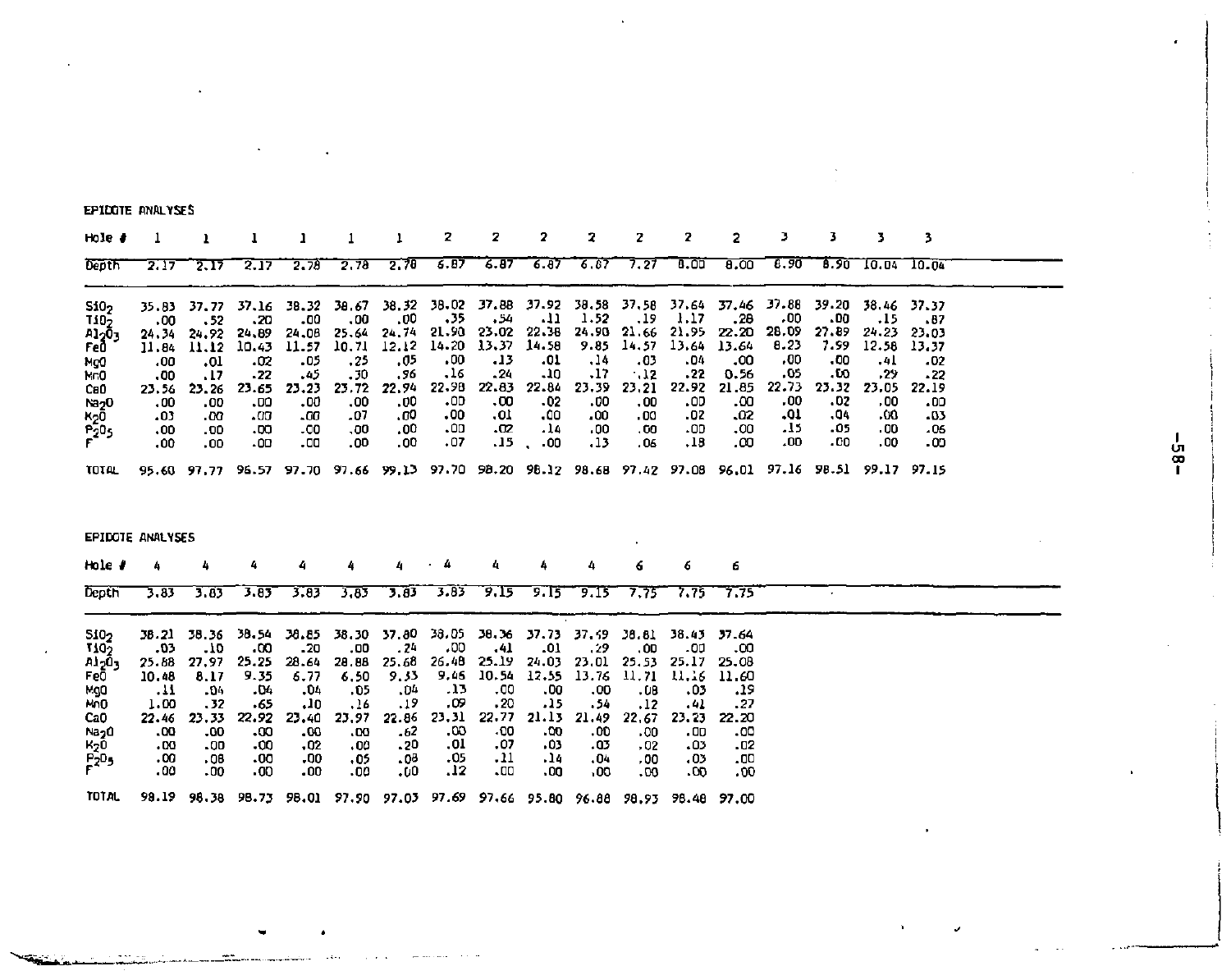MUSCOVITE ANALYSES

 $\overline{1}$ 

a lang

 $\sim$ 

 $\mu$  -considerable  $\mu$  . However,

 $\bullet$ 

| Hole i                                                                                                                      |                                                                                   |                                                                                   |                                                                                    |                                                                                    |                                                                                    |                                                                                   |                                                                                   |                                                                                     |                                                                                    |                                                                                   |                                                                                   |                                                                                    |                                                                                     |                                                                                    |                                                                                     |                                                                                   |                                                                                   |                                                                                   |                                                                                            |
|-----------------------------------------------------------------------------------------------------------------------------|-----------------------------------------------------------------------------------|-----------------------------------------------------------------------------------|------------------------------------------------------------------------------------|------------------------------------------------------------------------------------|------------------------------------------------------------------------------------|-----------------------------------------------------------------------------------|-----------------------------------------------------------------------------------|-------------------------------------------------------------------------------------|------------------------------------------------------------------------------------|-----------------------------------------------------------------------------------|-----------------------------------------------------------------------------------|------------------------------------------------------------------------------------|-------------------------------------------------------------------------------------|------------------------------------------------------------------------------------|-------------------------------------------------------------------------------------|-----------------------------------------------------------------------------------|-----------------------------------------------------------------------------------|-----------------------------------------------------------------------------------|--------------------------------------------------------------------------------------------|
| Depth                                                                                                                       | 2.17                                                                              | 2.17                                                                              | 2.17                                                                               | 2.17                                                                               | 2,76                                                                               | 6.40                                                                              | 6.40                                                                              | 6.40                                                                                | 7.75                                                                               | 6,75                                                                              | 5.75                                                                              | 6.75                                                                               | 6.75                                                                                |                                                                                    |                                                                                     |                                                                                   |                                                                                   |                                                                                   |                                                                                            |
| Si <sub>O2</sub><br>Ti05<br>A1 <sub>2</sub> 0,<br>Feō<br>MgO<br>MOO<br>CaO<br>Na <sub>2</sub> 0<br>$\kappa_2$ ō<br>Բ205<br> | 46.15<br>.44<br>29.17<br>4.86<br>2.67<br>.00<br>.00<br>.17<br>10.89<br>.00<br>.04 | 47.23<br>.40<br>31.13<br>3.78<br>3.31<br>04.<br>.co<br>.12<br>10.60<br>.00<br>.40 | 46.05<br>. 33<br>27,41<br>4.42<br>5.06<br>.03<br>.00<br>.13<br>10.70<br>00.<br>.00 | 45.59<br>.48<br>28.49<br>4.56<br>5.00<br>.04<br>.00<br>.12<br>10.64<br>.co<br>.18  | 47.09<br>.00<br>30.32<br>3.98<br>2.92<br>-03<br>.06<br>,15<br>10.84<br>.co<br>- 36 | 47.00<br>.12<br>36.96<br>1.11<br>. 31<br>. 35<br>.03<br>.20<br>9.82<br>00.<br>.00 | 46.82<br>.00<br>39.23<br>.77<br>.17<br>07.<br>.00<br>.24<br>10.34<br>- 00<br>.00  | 48.26<br>.48<br>30.08<br>3.42<br>3.85<br>٥٥.<br>.00<br>.16<br>10.40<br>, 12<br>, 20 | 46.20<br>.02<br>37.79<br>.65<br>۵۵.<br>.06<br>,00<br>07.<br>10.51<br>.09<br>.24    | 50.14<br>,00<br>30.90<br>2.34<br>2.39<br>.04<br>.00<br>.11<br>10.94<br>.00<br>.20 | 49.70<br>.06<br>32.27<br>2.22<br>1.91<br>.17<br>.00<br>.11<br>10.87<br>.00<br>.07 | 49.43<br>٥ο.<br>32,22<br>1.86<br>2.00<br>.03<br>.00<br>-09<br>10.77<br>.00<br>.00. | 50.73<br>- 06<br>31.06<br>2.87<br>2.02<br>.02<br>-05<br>.08<br>10.98<br>.00<br>0.00 |                                                                                    |                                                                                     |                                                                                   |                                                                                   |                                                                                   |                                                                                            |
| <b>TOTAL</b>                                                                                                                |                                                                                   |                                                                                   |                                                                                    |                                                                                    |                                                                                    |                                                                                   |                                                                                   |                                                                                     | 94.39 97.01 94.13 95.10 95.75 95.88 97.63 96.98 95.62 97.13 97.37 96.42 97.87      |                                                                                   |                                                                                   |                                                                                    |                                                                                     |                                                                                    |                                                                                     |                                                                                   |                                                                                   |                                                                                   |                                                                                            |
| MUSCOVITE ANALYSES<br>$Hole$ $\theta$                                                                                       |                                                                                   |                                                                                   | ı                                                                                  | ı                                                                                  | 1                                                                                  | 1                                                                                 | 1                                                                                 | ı                                                                                   | 1                                                                                  | 1                                                                                 | ı                                                                                 | 1                                                                                  | 1                                                                                   |                                                                                    | ı                                                                                   | ı                                                                                 | 1                                                                                 | 1                                                                                 | ı                                                                                          |
| Depth                                                                                                                       | 13.80                                                                             | 13.80                                                                             | 13.80                                                                              | 13.80                                                                              | 13.80                                                                              |                                                                                   |                                                                                   |                                                                                     | 13.80 13.80 13.80 14.42                                                            | 14.42                                                                             | 14.42                                                                             | 14,42                                                                              | 14.42                                                                               |                                                                                    | $14,42$ $14,42$                                                                     | 14.42                                                                             | 14.42                                                                             | 16.47                                                                             | 16.47                                                                                      |
| SiD <sub>2</sub><br><b>T102</b><br>A1 <sub>2</sub> 03<br>fe0<br>MgO<br>MNO<br>CaO<br>Na <sub>2</sub> 0<br>к20<br>Р205       | 50.68<br>.11<br>29.61<br>2.98<br>2.23<br>.03<br>.05<br>.07<br>10.88<br>00.<br>.00 | 50.40<br>.00<br>30.79<br>2.88<br>2.05<br>.10<br>.00<br>.07<br>11.19<br>.06<br>.12 | 47.08<br>.87<br>30.12<br>2.99<br>3.05<br>.02<br>.03<br>.18<br>11,13<br>.00<br>.00  | 47.03<br>.49<br>26.40<br>3.34<br>3.80<br>07.<br>, 20<br>.20<br>10.83<br>.02<br>,12 | 47.83<br>03ء<br>30.09<br>2.04<br>2.52<br>.09<br>.05<br>.11<br>10.74<br>-02<br>.10  | 48.13<br>.09<br>29.96<br>3.22<br>3.23<br>.04<br>.02<br>.21<br>10.95<br>.06<br>.12 | 47.94<br>.41<br>30.59<br>3.56<br>3.78<br>.08<br>.02<br>.22<br>11.33<br>.00<br>.15 | 46,33<br>.49<br>27.92<br>4.02<br>4.99<br>.06<br>.00<br>.16<br>10,97<br>.02<br>17،   | 48.45<br>,00<br>30.36<br>1.40<br>2.28<br>00.<br>.05<br>,06<br>10.88<br>.05<br>, 14 | 50.03<br>.06<br>32.71<br>. 85<br>2.23<br>.00<br>,00<br>.10<br>10.97<br>.00<br>.20 | 48.92<br>.53<br>33.47<br>.00<br>1.87<br>.00<br>.04<br>.10<br>10.66<br>00.<br>.00  | 47.11<br>.70<br>30.00<br>2.94<br>3.23<br>.cc<br>.07<br>.13<br>10.69<br>.00<br>.16  | 48.24<br>.95<br>29.75<br>3.11<br>3.31<br>06.<br>.02<br>.15<br>10.94<br>.00<br>٥5.   | 49.03<br>.03<br>31.86<br>2.48<br>2.32<br>0۵.<br>, 04<br>.16<br>10.75<br>.00<br>.12 | 48.24<br>- 63<br>31.08<br>2.78<br>3,74<br>.D4<br>.01<br>. 25<br>11.12<br>.07<br>.43 | 47.09<br>.44<br>27.23<br>4,24<br>5.74<br>.00<br>.00<br>.15<br>11.03<br>.00<br>د:. | 49.75<br>.07<br>32.31<br>1.47<br>2.18<br>.co<br>.03<br>.16<br>10.60<br>.00<br>.14 | 47.58<br>.71<br>30.41<br>3.84<br>2.86<br>0۱.<br>.00<br>.14<br>11.07<br>.00<br>07. | 46.47<br>. 35<br>29.19<br>4.60<br>4.78<br>.06<br>.00<br>- 14<br>10.91<br>.05<br>$\cdot$ 11 |

ali 194 **MAR PAGE**  ------

ファイン・ファイル あんり

 $-65-$ 

, ., the setations

 $\epsilon$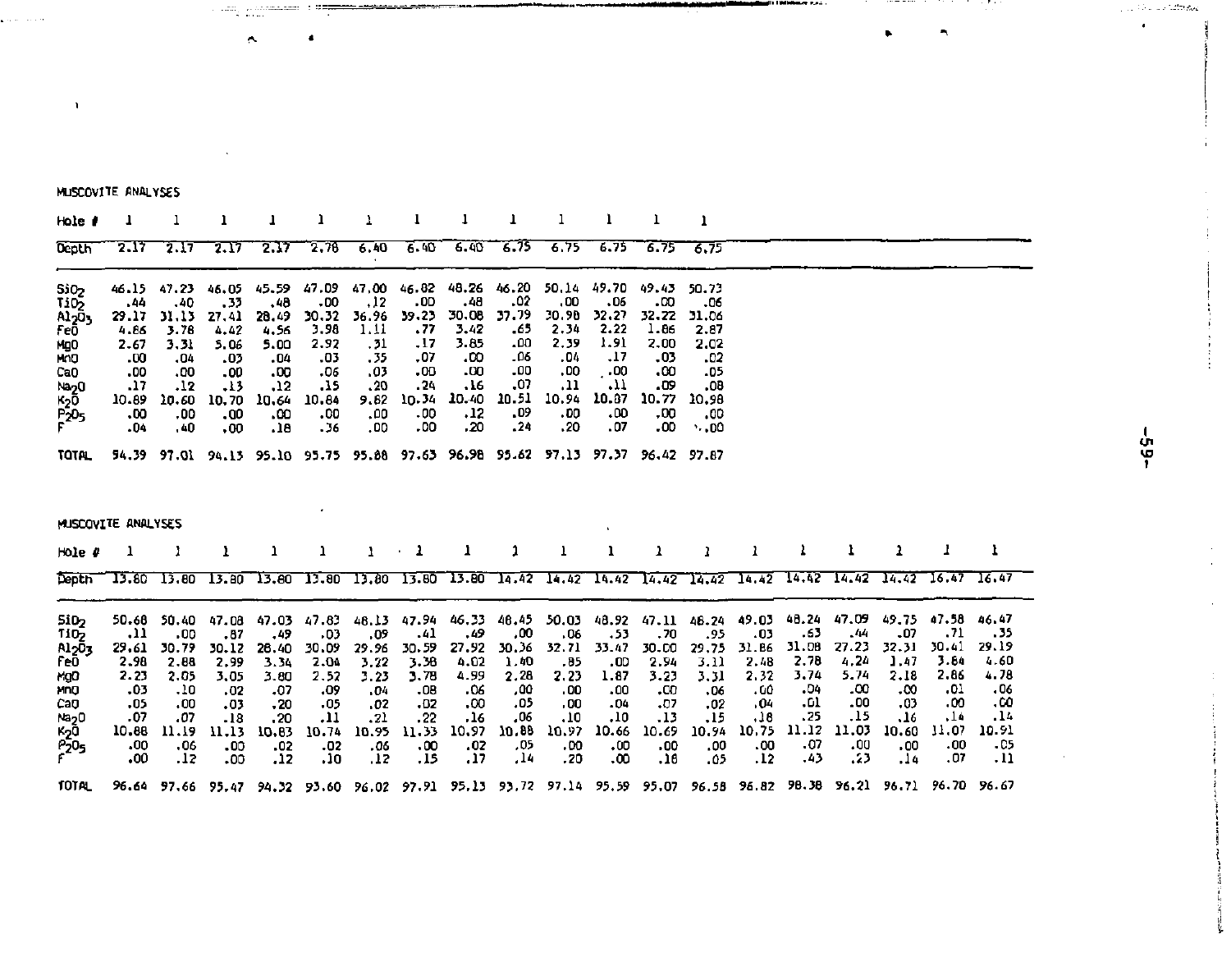| <b>Depth</b>                          | 5.87                    | 7.27         | 7.27         | 7.27         | 8.00            | 8.00          | 0.00              | 8.90         | 8.90         |               | 8.90 10.04 10.04 10.04        |              |              |  |
|---------------------------------------|-------------------------|--------------|--------------|--------------|-----------------|---------------|-------------------|--------------|--------------|---------------|-------------------------------|--------------|--------------|--|
| S10 <sub>2</sub>                      | 46.69                   | 46.36        | 49.62        | 46,78        | 47.73           | 46.81         | 46.82             | 49.69        | 49.95        | 48.39         | 48,23                         | 46.15        | 47.52        |  |
| Ti05                                  | 1.67                    | .68          | -04          | , 33         | .42             | .23           | .43               | .00          | .00          | .00           | , 29                          | . 76         | .05          |  |
| Al <sub>2</sub> 0 <sub>3</sub>        | 30.28                   | 27.93        | 29.39        | 27.61        | 30.64           | 28,92         | 29.32             | 32.37        | 32.62        | 33.43         | 34.97                         | 35.76        | 34.38        |  |
| FeŌ                                   | 4.35                    | 6.44         | 4.07         | 6.23         | 6.01            | 6.42          | 6,30              | 1.66         | 1.23         | 1.07          | .71                           | .84          | 1.29         |  |
| Mg0                                   | 2.48                    | 3.76         | 3.19         | 4.28         | 1.70            | 3.11          | 1.85              | 1.97         | 1.84         | 1,70          | 1.19                          | 1.32         | 1.31         |  |
| MO                                    | .12                     | -03          | -02          | .05          | .05             | .05           | .13               | .00          | .00          | .12           | .00                           | .co<br>.00.  | .00          |  |
| C6O                                   | .05                     | $-02$        | $-03$<br>.16 | .00<br>.17   | .03<br>$-17$    | ,00<br>.18    | .13<br>.00        | .10<br>.15   | .07<br>.15   | ,08<br>.17    | .02<br>.18                    | , 22         | .01<br>.20   |  |
| Na <sub>2</sub> 0<br>ĸ <sub>2</sub> ō | $-06$<br>11.12          | .14<br>10.64 | 10.64        | 10.33        | 10.46           | 10.36         | 9.97              | 10.09        | 10.56        | 10.41         | 10.63                         | 11,00        | 10.52        |  |
|                                       | ۵۵.                     | -09          | -05          | .00          | .00             | ,00           | -11               | .05          | ,05          | :00           | .06                           | 02ء          | . 10         |  |
| P205<br>F                             | .29                     | -15          | .31          | ,14          | .00             | 00,           | .11               | -00          | 00،          | .00           | ,00                           | 00,          | .08          |  |
| <b>TOTAL</b>                          | 97.14                   |              | 92.64 97.50  | 96,13        |                 |               |                   | 96.09        |              |               | 96.48 95.36 96.28 98.06 95.46 |              |              |  |
|                                       |                         |              |              |              |                 |               |                   |              |              |               |                               |              |              |  |
|                                       |                         |              |              |              |                 |               |                   |              |              |               |                               |              |              |  |
| Hole P                                | MUSCOVITE ANALYSES<br>з | з            | з            | з            | 3               | 3             | з                 | 3            | 4            | ۵             | 4                             | ٨            | 4            |  |
| Denth                                 | 14.45                   | 14.45        | 14.45        |              | $14.45 - 14.45$ |               | 14.45 14.45 14.45 |              | 9. IS        | 9.15          | 9.TS                          | 9.15         | 9.15         |  |
|                                       |                         |              |              |              |                 |               |                   |              |              |               |                               |              |              |  |
| 5102                                  | 48.96                   | 49.39        | 46.12        | 46.45        | 46.91           | 47.20         | 47.37             | 47.64        | 47.56        | 47.43         | 48.02                         | 47.98        | 47.52        |  |
| TID <sub>2</sub>                      | .00<br>28.67            | 00،<br>30.80 | .46<br>23.27 | .00<br>28,02 | 00ء<br>29.45    | . 55<br>34,82 | .00<br>32.79      | .00<br>34.15 | .00<br>30.19 | 1.09<br>29.38 | ,75<br>32.48                  | 07.<br>30.81 | -61<br>30.03 |  |
| A1 <sub>2</sub> 03<br>FeD             | 2.17                    | 2.23         | 4.32         | 4.69         | 3.94            | .66           | 1,49              | 1.23         | 2.88         | 3.31          | 1.59                          | 2.41         | 2.28         |  |
| MgO                                   | 2.94                    | 2.42         | 4.61         | 5.17         | 3.92            | 1.29          | 1,51              | 1.30         | 2.73         | 3.32          | 1.60                          | 2,59         | 2.59         |  |
| Mr <sub>0</sub>                       | - 00                    | -00          | .05          | -05          | .00             | ,00           | GO.               | .00          | .00          | .00           | .00                           | .02          | .00          |  |
| CaO                                   | .09                     | .12          | -03          | .08          | .05             | .07           | ,09               | .07          | .04          | .04           | ,04                           | $-02$        | .00          |  |
| Na <sub>2</sub> 0                     | .02                     | .03          | - 03         | .05          | .07             | ,09           | ,09               | .07          | .10          | .12           | , 14                          | .17          | - 09         |  |
|                                       | 10-67                   | 11.04        | 10.B1        | 11.10        | 11.07           | 10.85         | 10.79             | 10.94        | 11.33        | 11.10         | 10.58                         | 11.36        | 11.10        |  |
| к <sub>2</sub> 0<br>Р205<br>Г         | ۵۵.<br>- 31             | -05<br>.26   | -09<br>.31   | .00<br>. 29  | -00<br>.13      | .12<br>.00    | .05<br>, 17       | .16<br>00،   | , 04<br>.13  | .15<br>.11    | .00<br>.07                    | .04<br>00،   | -00<br>.00   |  |

**Contractor** 

where  $\mathcal{L}_{\mathcal{A}}$  is a subsequently and  $\mathcal{L}_{\mathcal{A}}$ 

**College State** 

**Contractor** 

MUSCOVITE ANALYSES Hole *B* **2** 2 2 2 2 2 2 2 3 3 3 3 3 3

 $\sim$ 

 $\checkmark$  $\sigma_{\rm{max}}=0.000$ 

٠

 $-69 -$ 

 $\sim$   $\sim$ 

 $\mathbf{r}$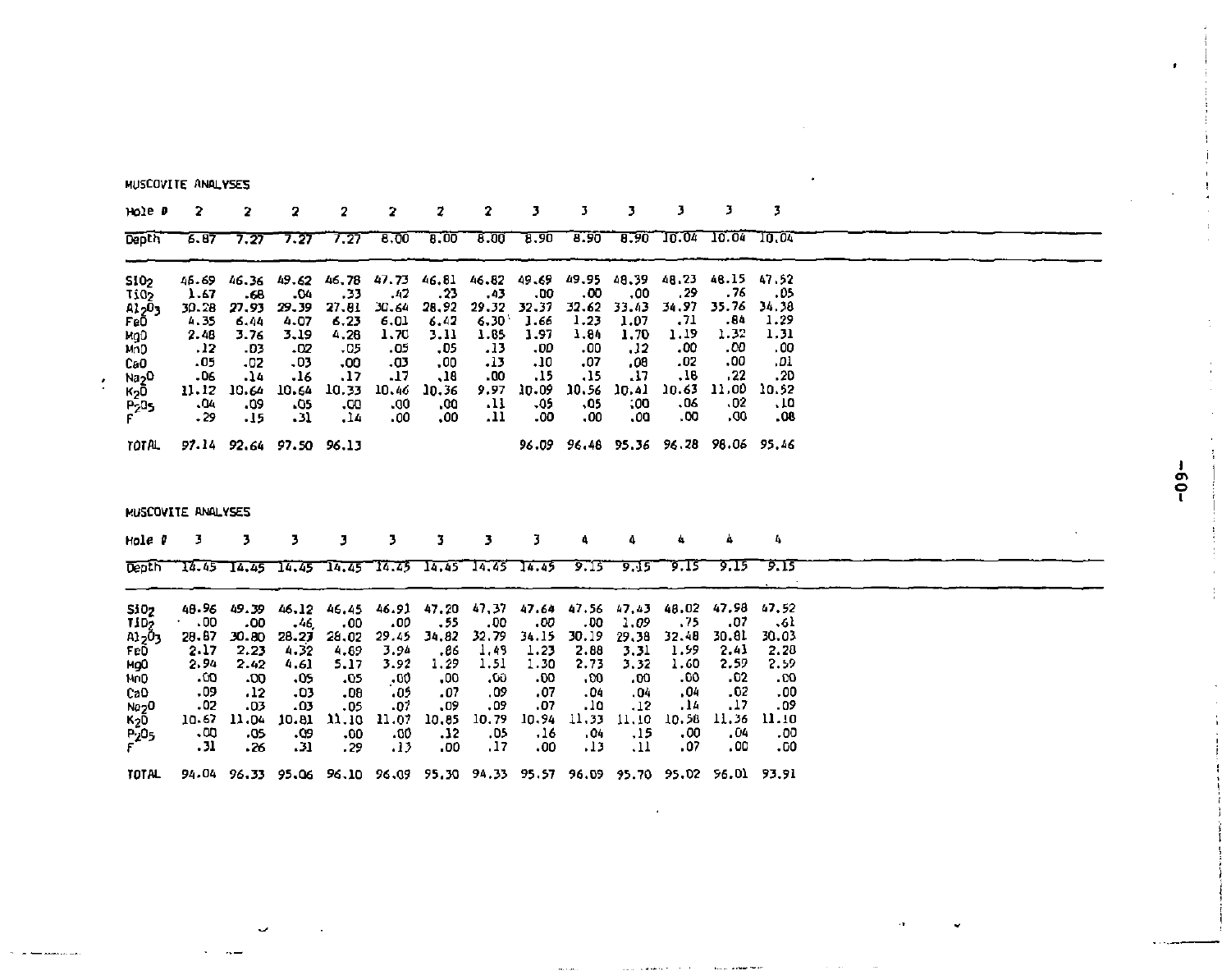| NUSCOVITE ANALYSES |  |  |
|--------------------|--|--|
|--------------------|--|--|

| Hole #                    | 6                                                     | 6                  | 6            | 6            | 6                             | 6            | 6             | 6                                               | 6            |
|---------------------------|-------------------------------------------------------|--------------------|--------------|--------------|-------------------------------|--------------|---------------|-------------------------------------------------|--------------|
| <b>Depth</b>              |                                                       |                    |              |              | 7.75 7.75 7.75 7.75 7.75 7.75 |              |               | $7.75$ $7.75$ $7.75$                            |              |
| 510 <sub>2</sub>          |                                                       |                    |              |              |                               |              |               | 48.21 50.30 46.78 46.42 47.61 47.24 50.35 49.73 | 49.04        |
| 110 <sub>2</sub><br>A1503 | .00                                                   | .00<br>29.24 28.56 | .co<br>29.90 | -00<br>29.45 | .00<br>31.17                  | .00<br>30.38 | - 00<br>31.47 | . 00<br>32.64                                   | .00<br>30.82 |
| Fe0                       | 3.62<br>3.68                                          | 4.67<br>3.39       | 3.79<br>2.97 | 4.29<br>4.10 | 4.99<br>2.15                  | 4.64<br>2.69 | 2.5B<br>3.12  | 1.66<br>2.25                                    | 2.30<br>2.84 |
| NgO.<br>MnD               | .00                                                   | .00                | .co          | -04          | .02                           | .00          | -00           | ٥٥.                                             | .00          |
| CaO<br>Na <sub>2</sub> 0  | .03<br>.10                                            | .04<br>.07         | .00<br>.15   | .02<br>.11   | .02<br>, 18                   | 03.<br>.15   | -04<br>.13    | .05<br>.16                                      | .01<br>.13   |
|                           | 11.08                                                 | 11.07              | 10.86        | 10.45        | 10.84                         | 11.34        | 10.88         | 10.58                                           | 10.91        |
| к <sub>2</sub> ñ<br>Р205  | .00<br>.23                                            | ۵5.<br>. 24        | .00<br>10.   | .co<br>05ء   | .00<br>.08                    | .00<br>.07   | .00.<br>.00   | . 03<br>19،                                     | .00<br>, 23  |
| <b>TOTAL</b>              | 96.19 98.59 94.56 94.93 97.07 95.55 98.56 97.29 96.29 |                    |              |              |                               |              |               |                                                 |              |

 $\omega_{\rm max} \sim 100$ 

 $\bar{z}$ 

 $\mathbf{v}$ 

 $\ddot{\phantom{0}}$  .

 $\mathcal{L}$ 

 $\frac{1}{1}$ 

 $\alpha$  . Also go as we use the constant of a spectrum of the set of  $\alpha$ 

 $\pmb{\cdot}$ 

÷.

Ą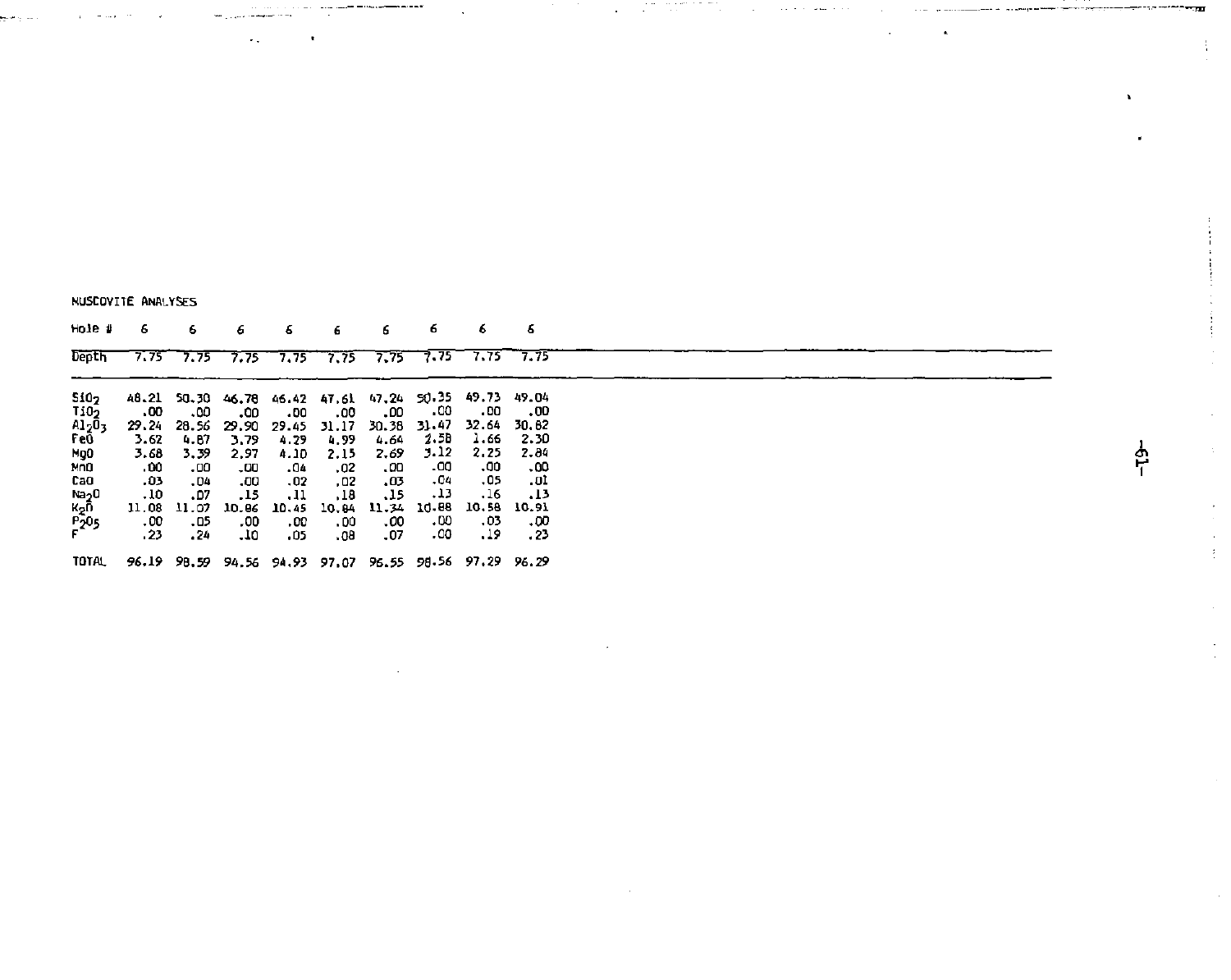CLINOZOISITE ANALYSES

| Hole #                     |               |               |                           | ,           |                                                                                                              | 2           |               |               |               |              |            |             |                                              |             |               |                     |              |  |
|----------------------------|---------------|---------------|---------------------------|-------------|--------------------------------------------------------------------------------------------------------------|-------------|---------------|---------------|---------------|--------------|------------|-------------|----------------------------------------------|-------------|---------------|---------------------|--------------|--|
| Depth                      |               | $2.17 - 5.85$ | 5.83                      | 3.83        | 7.27 7.27 8.90 8.90 8.90 8.90 8.90 10.04 10.04 10.04 10.04 10.04 10.04                                       |             |               |               |               |              |            |             |                                              |             |               |                     |              |  |
| S105<br>TiD <sub>2</sub>   | .00           | .19           | .00                       | .00         | 38.60 39.41 39.62 39.28 38.99 38.56 39.69 39.70 39.43 39.73 39.87 38.52 39.08 38.81 38.52 38.70 38.70<br>.07 | . DO        | -00           | .00           | .00           | .00.         | .00        | . 20        | - 64                                         | - 05        | . 47          | . 22                | . . 59       |  |
| Al <sub>2</sub> O3<br>FeD. | . 65          | . 89          | 34.31 34.02 33.69<br>1.02 | 3.90        | 31.34 30.79 31.41<br>4.44                                                                                    | 3.65        | 33.11<br>2.02 | 32.55<br>1.59 | 4.00          | 1.29         | - 38       | 6.23        | 31, 32 33.72 34.39 29.24 29.57 28.86<br>6.31 | 6.75        | 28.90<br>7.45 | 26.34 28.10<br>9.79 | 8.08         |  |
| NgO<br>MnO                 | .08<br>.12    | .00<br>.00    | .01<br>.00                | .08<br>. 99 | .04<br>. 53                                                                                                  | ۰۵۶.<br>.80 | .٥٥<br>- 70   | .00<br>-42    | ,02<br>,00    | .12<br>- 00  | .00<br>.co | .03<br>. 55 | -03<br>.44                                   | .04<br>.39  | .03<br>. 59   | ده.<br>. 10         | .08<br>1.51  |  |
| CaO<br>Na20                | 25.17<br>- 00 | 24.60<br>.02  | 24.76<br>.00              | .00         | 22.96 23.68 24.03<br>.co                                                                                     | - 00        | 23.10<br>- 02 | 23.38<br>.യ   | 23, 33<br>.00 | 24.01<br>-04 | .00        | 00ء         | 24.08 23.03 23.14 23.60<br>.00.              | .00         | 23.08<br>,00  | 23.57<br>.co        | 21.74<br>.00 |  |
| к <sub>2</sub> 0<br>Р205   | .01<br>.02    | .04<br>.00    | .02<br>.00                | -01<br>. 23 | .00<br>.10                                                                                                   | .00<br>. 06 | - 01<br>.12   | .00<br>.00    | .a2<br>-08    | - 03<br>.00  | .00<br>-00 | .00<br>.02  | .00<br>$-24$                                 | .00<br>- 02 | .00.<br>.13   | . 00<br>.00         | .00<br>.31   |  |
|                            | .00           | .00           | .00                       | .00         | .00                                                                                                          | . 00        | .00           | -00           | .00           | .00          | -00        | -00         | .00                                          | -00         | .co           | .00                 | .00          |  |
| <b>TOTAL</b>               |               |               |                           |             | 98.90 39.16 99.12 98.75 98.65 98.68 98.77 97.68 98.20 98.93 98.80 97.82 99.44 98.52 99.15 98.76 98.90        |             |               |               |               |              |            |             |                                              |             |               |                     |              |  |

នុំ